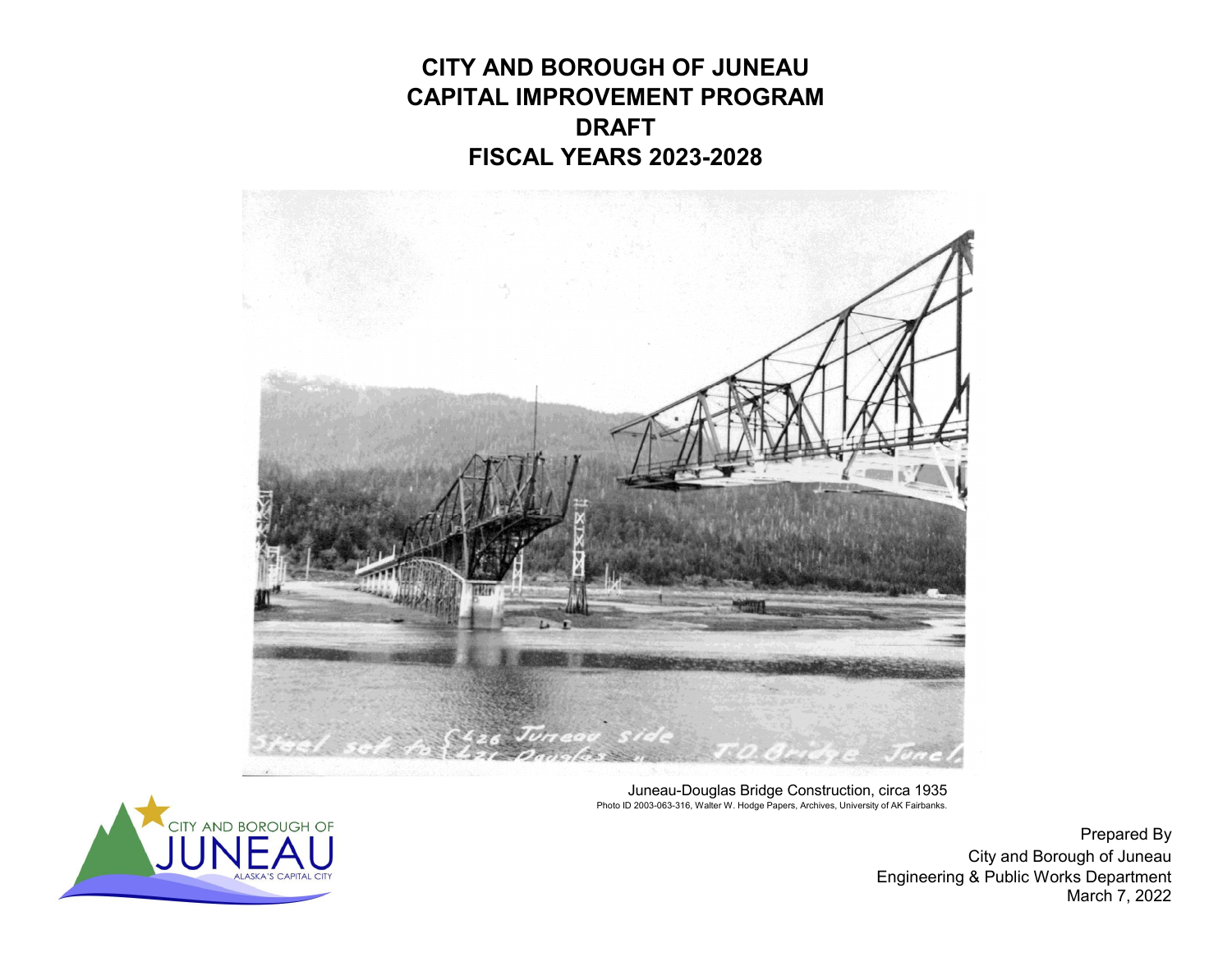# **INTRODUCTION**

Each year, the City and Borough of Juneau (CBJ) adopts <sup>a</sup> capital improvement program (CIP). The legal requirements applicable to the CIP are set forth in Section 9 of the CBJ Charter. In general, the CIP is <sup>a</sup> plan of capital improvements proposed for <sup>a</sup> six-year period, together with an estimated cost of each improvement and the proposed method of financing it. The CIP serves as the overarching strategic plan for improving the public infrastructure of Juneau and is collectively developed by the CBJ Assembly, its boards and commissions, CBJ staff, and the citizens of Juneau.

The CBJ Charter requires the City Manager to assemble and submit <sup>a</sup> CIP to the Assembly by April 5th of each year. This document is the City Manager's CIP. The Charter further requires this document to be available for public inspection. This document is available from the CBJ Engineering Department at the third floor of the Marine View Building in downtown Juneau or from CBJ's website at https://juneau.org/engineeringpublic-works/cip.

By May 1st, the Charter requires the Assembly to hold <sup>a</sup> public hearing on the CIP. In addition to the Charter requirement, the Assembly holds <sup>a</sup> public hearing at its Public Works and Facilities Committee and the Planning Commission reviews it for conformance with the Area Wide Comprehensive Plan. The meetings are announced in the Juneau Empire, on the CBJ's web pages, and the public access channel. Citizens are encouraged to provide their comments at these meetings.

By June 15th, the Assembly must adopt its own CIP or the City Manager's CIP. In practice, the Assembly uses the City Manager's CIP as the starting point, adjusts it during the public comment period, and adopts its own CIP at the same time it adopts the budget in early June.

If you would like more information about the CIP please contact Katie Koester by phone at (907) 586-0800 or by email at katie.koester@juneau.org.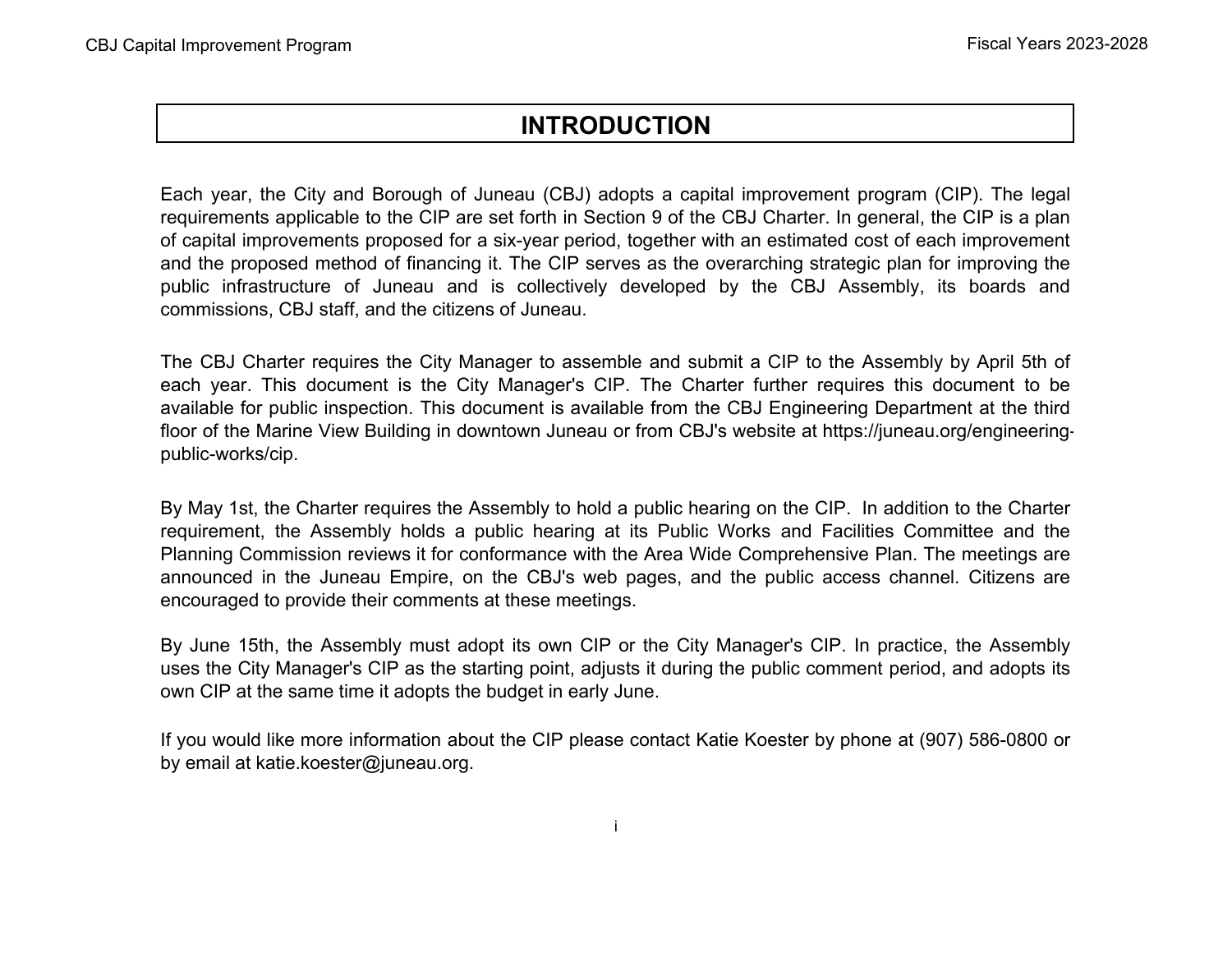# **FY 2023 CIP RECOMMENDATIONS**

This section of the preliminary six-year CIP plan lists capital project priorities of the City and Borough of Juneau for FY 2023 that are being recommended by the City Manager. A table is presented to show the name of each improvement, the department recommending the improvement, and the amount and type of funding being recommended.

A summary table at the end of the section lists all funding sources, and the total amount recommended for expenditure in each fund.

The City Manager recommends capital improvement projects according to the following criteria:

**Support:** Projects that are a high priority of the Department or Committee proposing it, as well as the general public.

**Consistency:** Projects that are consistent with applicable CBJ plans or policies.

**Health and Safety:** Projects that will address an imminent or expected threat or danger to users or occupants.

**Maintenance or Repair of Existing Property:** Projects that will prevent further deterioration or damage to property.

**Local Match for Federal/State Grants:** Funds required to match federal or state capital project funds.

**Maintenance Impact:** Projects that will increase efficiency and reduce on-going operating costs.

**Sustainability Element:** Projects that promote the advancement of economic, social, environmental and governmental well-being of the community without copmromising the quality of life of future generations

**Economic Development Stimulus:** Projects that directly or indirectly stimulate economic development in the community.

**Anticipated Need:** Projects that enhance or expand an existing facility or service to accommodate increased public use.

**Recreational:** Projects that establish, enhance or expand <sup>a</sup> facility or service to accommodate new or increase public use.

**Funding Alternatives:** Funding alternatives are explored for each project.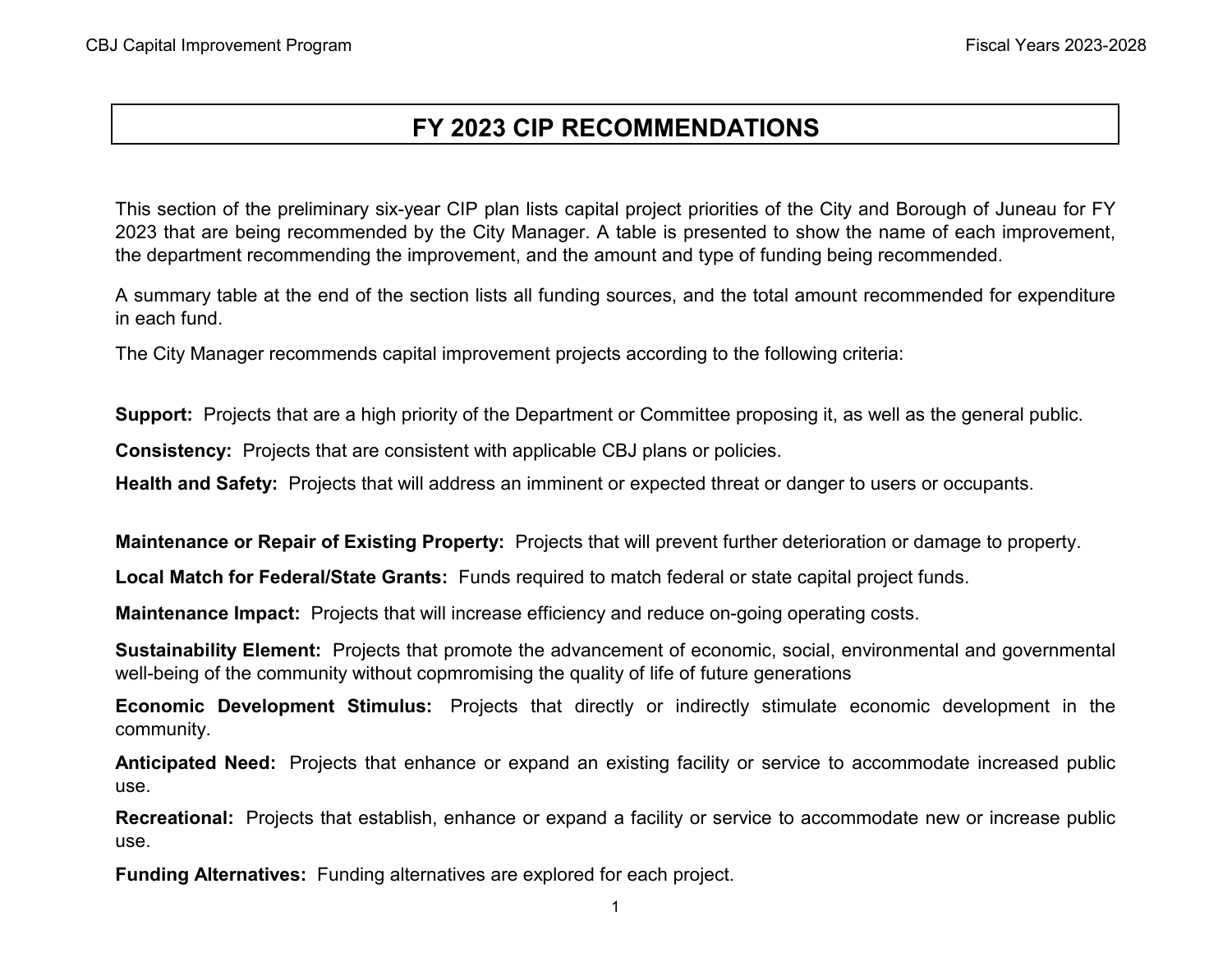### **RESOLUTION OF THE CITY AND BOROUGH OF JUNEAU, ALASKA**

### **Serial No. 2975**

# **DRAFT FY 23 CIP RESOLUTION February 25, 2022**

WHEREAS, the CBJ Capital Improvement Program is a plan for capital improvement projects proposed for the next six fiscal years; and

WHEREAS, the Assembly has reviewed the Capital Improvement Program for Fiscal Year 2023 through Fiscal Year 2028, and has determined the capital improvement project priorities for Fiscal Year 2023.

NOW, THEREFORE, BE IT RESOLVED BY THE ASSEMBLY OF THE CITY AND BOROUGH OF JUNEAU, ALASKA:

### **Section 1. Capital Improvement Program.**

(a) Attachment A, entitled "City and Borough of Juneau Capital Improvement Program, Fiscal Years 2023-2028," dated **June 1, 2022**, is adopted as the Capital Improvement Program for the City and Borough.

(b) The following list, as set forth in the "City and Borough of Juneau Capital Improvement Program, Fiscal Years 2023 - 2028," are pending capital improvement projects to be undertaken in FY23:

### **GENERAL SALES TAX IMPROVEMENTS DRAFT FISCAL YEAR 2023**

| <b>DEPARTMENT</b>  | <b>PROJECT</b>                                                  |         | <b>FY23 BUDGET</b> |  |  |
|--------------------|-----------------------------------------------------------------|---------|--------------------|--|--|
| Eaglecrest         | Deferred Maintenance / Mountain Operations Improvements         |         | 275,000            |  |  |
| Manager's Office   | JPD and CCFR - Radio System Replacement - seed money<br>150,000 |         |                    |  |  |
| Parks & Recreation | Deferred Building Maintenance                                   | 725,000 |                    |  |  |
| Parks & Recreation | Park & Playground Deferred Maintenance and Repairs              |         | 100,000            |  |  |
| Parks & Recreation | Sports Field Resurfacing & Repairs                              |         | 100,000            |  |  |
| Parks & Recreation | Trail Maintenance                                               |         | 350,000            |  |  |
|                    | <b>General Sales Tax Improvements Total</b>                     |         | 1,700,000          |  |  |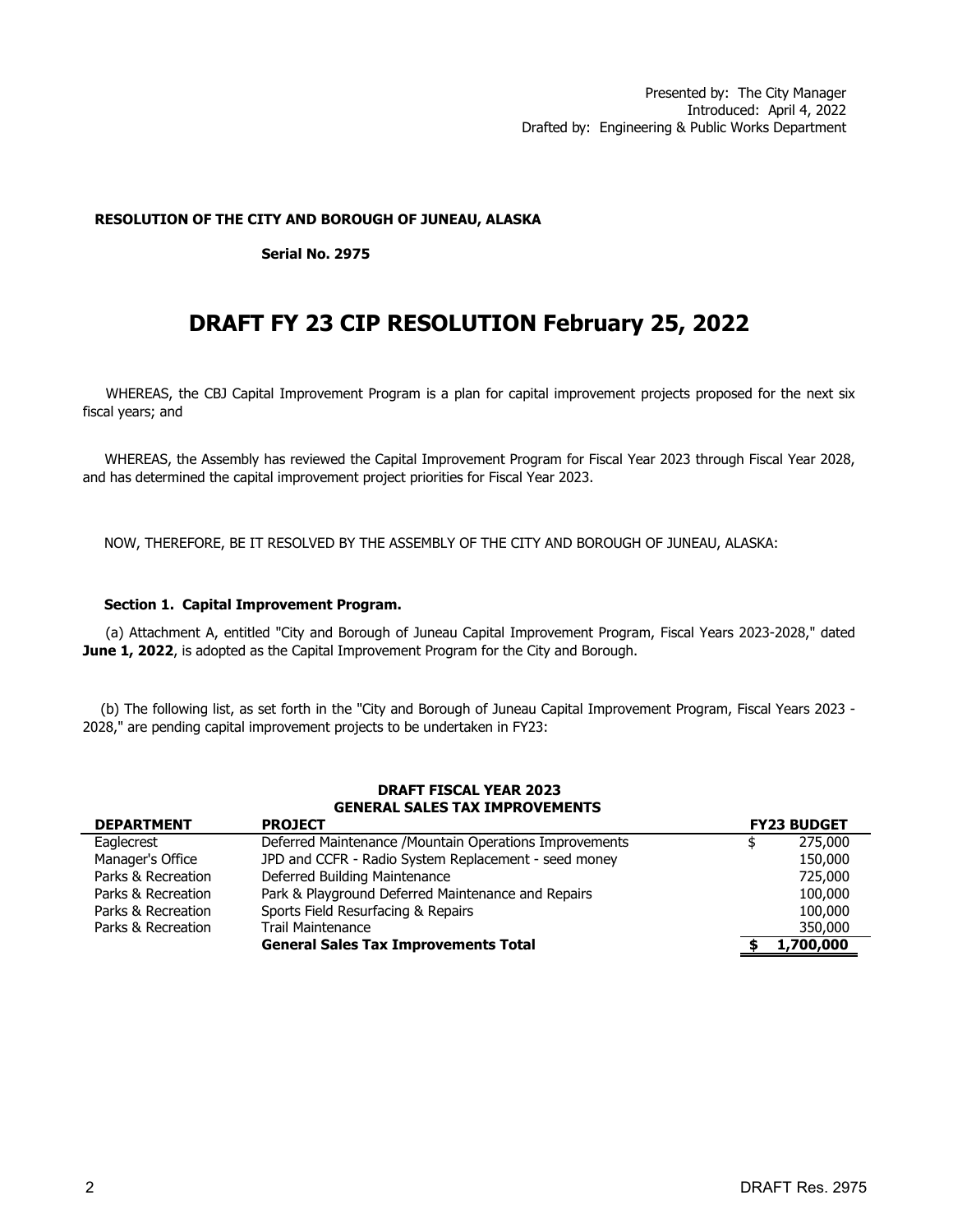# **DRAFT FISCAL YEAR 2023 AREAWIDE STREET SALES TAX PRIORITIES**

| <b>DEPARTMENT</b>         | <b>PROJECT</b>                                                                | <b>FY23 BUDGET</b> |
|---------------------------|-------------------------------------------------------------------------------|--------------------|
| <b>Street Maintenance</b> | Pavement Management                                                           | \$<br>800,000      |
| <b>Street Maintenance</b> | Sidewalk & Stairway Repairs                                                   | 750,000            |
| Street Maintenance        | Areawide Drainage Improvements                                                | 200,000            |
| <b>Street Maintenance</b> | Teal St (supplemental increase from FY22)                                     | 992,000            |
| <b>Street Maintenance</b> | Cedar Dr. - Mend to Columbia - Surfacing and Utility Rehabilitation Calhoun   | 360,000            |
| <b>Street Maintenance</b> | Avenue Phase 2 Surfacing and Utility Rehabilitation                           | 1,750,000          |
| <b>Street Maintenance</b> | Tongass Phase 2 (supplemental increase from FY22)                             | 540,000            |
| <b>Street Maintenance</b> | Crow Hill Drive Surfacing and Utility Rehabilitation                          | 2,973,000          |
| <b>Street Maintenance</b> | 7 Mile Fleet Garage Bay Canopy Addition                                       | 100,000            |
| <b>Street Maintenance</b> | Gold Creek Flume rehabilitation                                               | 200,000            |
| Capital Transit           | <b>Bus Shelters Improvements</b>                                              | 60,000             |
|                           | FTA Grant Match - Install Additional Elect. Bus Charger Infrastructure - Bus  |                    |
| Capital Transit           | Barn                                                                          | 750,000            |
|                           | FTA Grant Match - Install Elect. Bus Charger Infrastructure at Valley Transit |                    |
| Capital Transit           | Center                                                                        | 450,000            |
| Managers Office           | Zero Waste Program                                                            | 100,000            |
| Managers Office           | Lemon Creek Multi Modal Path Scoping and Planning                             | 150,000            |
| Engineering               | Juneau Douglas North Crossing PEL Study - CBJ Staff time for project          | 175,000            |
| Engineering               | Road and Utility Project Designs for FY24                                     | 100,000            |
| Engineering               | Contaminated Sites ADEC Follow up Reporting                                   | 50,000             |
|                           | Areawide Street Sales Tax Priorities Total                                    | 10,500,000<br>S    |

# **DRAFT FISCAL YEAR 2023**

#### **TEMPORARY 1% SALES TAX PRIORITIES Voter Approved Sales Tax 10/01/18 - 09/30/23**

| VOLEI ADDIOVEU SAIES TAX 10/01/10 - 05/30/23 |                                                                            |                    |              |  |  |  |
|----------------------------------------------|----------------------------------------------------------------------------|--------------------|--------------|--|--|--|
| <b>DEPARTMENT</b>                            |                                                                            | <b>FY23 BUDGET</b> |              |  |  |  |
| Manager's Office                             | Affordable Housing Fund                                                    |                    | 400,000 $*$  |  |  |  |
| Manager's Office                             | IT Upgrades                                                                |                    | 400,000      |  |  |  |
| Wastewater Utility                           | <b>JDTP Decant Station</b>                                                 |                    | 2,750,000    |  |  |  |
|                                              | Facilities Planning (Infiltration and Inflow, ABTP long term study, solids |                    |              |  |  |  |
| Wastewater Utility                           | digestor)                                                                  |                    | 300,000      |  |  |  |
| Wastewater Utility                           | JDTP SCADA and Instrumentation Upgrades                                    |                    | 150,000      |  |  |  |
| Parks & Recreation                           | Deferred Building Maintenance                                              |                    | 1,400,000    |  |  |  |
| Parks & Recreation                           | Centennial Hall Upgrade / Deferred maintenance                             |                    | 2,800,000    |  |  |  |
| School District                              | JSD Buildings Major Maintenance / Match                                    |                    | 800,000      |  |  |  |
| <b>School District</b>                       | <b>MRCS Boiler Room Renovation</b>                                         |                    | 900,000      |  |  |  |
| Airport                                      | <b>FAA Project Match</b>                                                   |                    | 600,000      |  |  |  |
|                                              | Temporary 1% Sales Tax Priorities Total                                    |                    | \$10,500,000 |  |  |  |

\* Operating Budget Funding

### **FISCAL YEAR 2023**

# **PROPOSED STATE MARINE PASSENGER FEE PRIORITIES**

| <b>DEPARTMENT</b>  | <b>PROJECT</b>                                     |    | <b>FY23 BUDGET</b> |
|--------------------|----------------------------------------------------|----|--------------------|
| Managers Office    | Cirulator Plan                                     |    | 100,000            |
| <b>Docks</b>       | Real Time Weather Monitoring Station               |    | 55,000             |
| <b>Docks</b>       | Dock Electrification                               | \$ | 2,640,000          |
| Managers Office    | Seawalk Expansion                                  |    | 1,000,000          |
| Parks & Recreation | Refillable Water Bottle Station                    |    | 50,000             |
| Parks & Recreation | Marine Park Improvements Planning and Design       |    | 250,000            |
|                    | <b>State Marine Passenger Fee Priorities Total</b> |    |                    |

# **FISCAL YEAR 2023**

| <b>BARTLETT HOSPITAL ENTERPRISE FUND</b> |                                                |                    |  |  |  |
|------------------------------------------|------------------------------------------------|--------------------|--|--|--|
| <b>DEPARTMENT</b>                        | <b>PROJECT</b>                                 | <b>FY23 BUDGET</b> |  |  |  |
| Bartlett Hospital                        | Deferred Maintenance                           | 3,000,000          |  |  |  |
|                                          | <b>Bartlett Hospital Enterprise Fund Total</b> | 3,000,000          |  |  |  |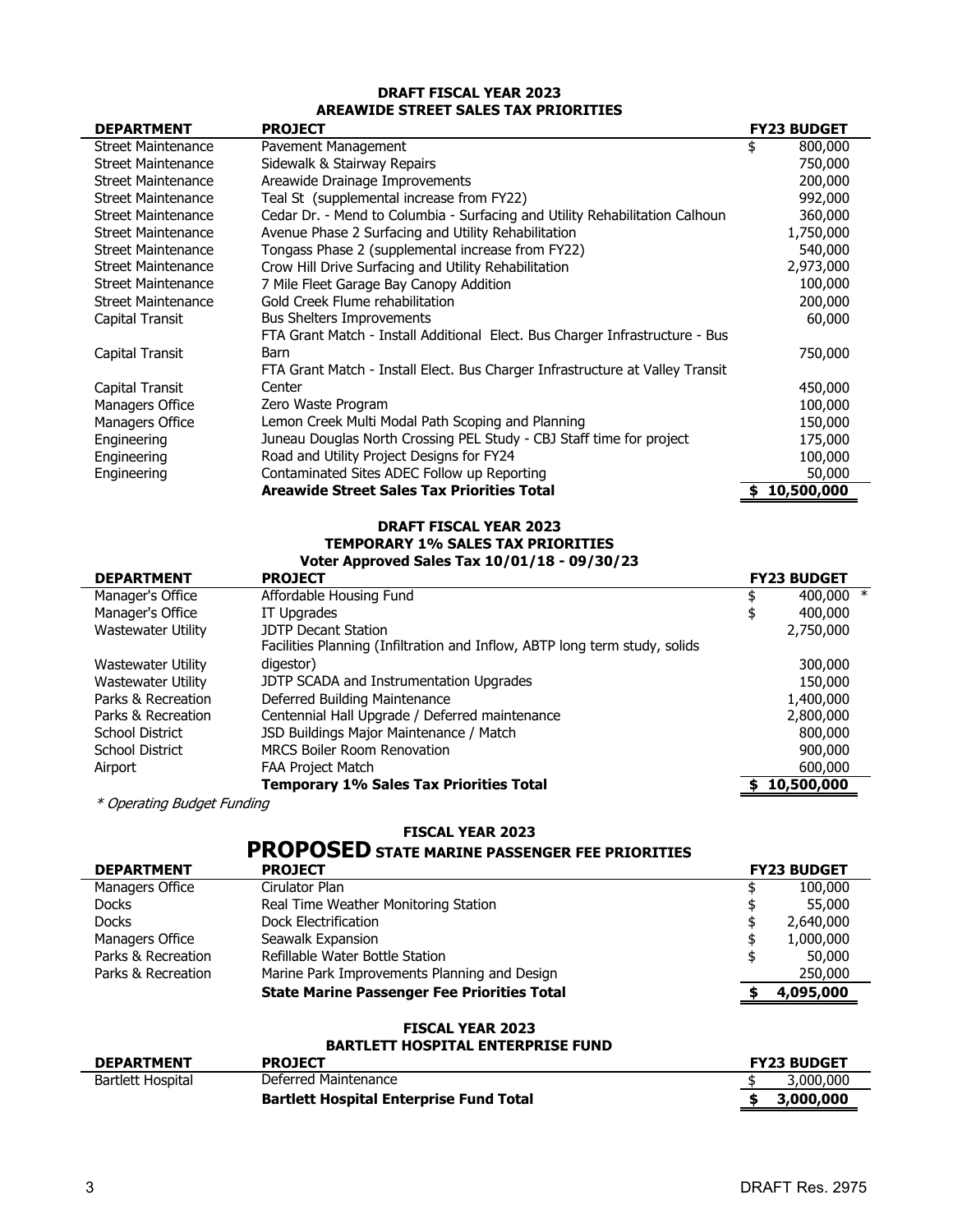# **LANDS & RESOURCES FUND FISCAL YEAR 2023**

| <b>DEPARTMENT</b> | <b>PROJECT</b>                                             | <b>FY23 BUDGET</b> |
|-------------------|------------------------------------------------------------|--------------------|
| Lands & Resources | Pits and Quarries Infrastructure Maintenance and Expansion | 150,000            |
|                   | Lands & Resources Fund Total                               | 150,000            |
|                   |                                                            |                    |

#### **WASTEWATER ENTERPRISE FUND FISCAL YEAR 2023**

| WAJILWAILR LIIILRFR1JL I VIIV |                                                                     |                    |  |  |  |  |
|-------------------------------|---------------------------------------------------------------------|--------------------|--|--|--|--|
| <b>DEPARTMENT</b>             | <b>PROJECT</b>                                                      | <b>FY23 BUDGET</b> |  |  |  |  |
| Wastewater Utility            | <b>MWWTP SCADA</b>                                                  | 1,500,000<br>\$    |  |  |  |  |
| Wastewater Utility            | Outer Drive and West Juneau Pump Station Upgrades                   | 500,000            |  |  |  |  |
| Wastewater Utility            | MWWTP Treatment Upgrades - SBR Tank Rehab/Full Floor Aeration       | 500,000            |  |  |  |  |
| <b>Wastewater Utility</b>     | MWWTP Influent Piping Reconfiguration/Valve Upgrades                | 500,000            |  |  |  |  |
| Wastewater Utility            | Teal St (supplemental increase from FY22)                           | 150,000            |  |  |  |  |
|                               | Cedar Dr. - Mend to Columbia - Surfacing and Utility Rehabilitation |                    |  |  |  |  |
| Wastewater Utility            | (supplemental increase from FY22)                                   | 45,000             |  |  |  |  |
| Wastewater Utility            | Calhoun Avenue Phase 2 Surfacing and Utility Rehabilitation         | 35,000             |  |  |  |  |
| Wastewater Utility            | Tongass Phase 2 (supplemental increase from FY22)                   | 60,000             |  |  |  |  |
| Wastewater Utility            | <b>Collection System Lift Station Upgrades</b>                      | 250,000            |  |  |  |  |
| Wastewater Utility            | Crow Hill Drive                                                     | 50,000             |  |  |  |  |
| Wastewater Utility            | Dudley Street (Loop Rd to End)                                      | 50,000             |  |  |  |  |
| <b>Wastewater Utility</b>     | Lower D and 1st Street (Douglas) -- Sewer Replacement               | 50,000             |  |  |  |  |
| <b>Wastewater Utility</b>     | <b>Stairway Sewer Improvements</b>                                  | 250,000            |  |  |  |  |
| Wastewater Utility            | Areawide Collection System Improvements                             | 150,000            |  |  |  |  |
| Wastewater Utility            | Road and Utility Project Designs for FY24                           | 50,000             |  |  |  |  |
| <b>Wastewater Utility</b>     | Pavement Management Program-Utility Adjustments (frames & lids)     | 25,000             |  |  |  |  |
|                               | <b>Wastewater Enterprise Fund Total</b>                             | 4,165,000          |  |  |  |  |

# **FISCAL YEAR 2023**

# **WATER ENTERPRISE FUND**

| <b>DEPARTMENT</b>                                       | <b>PROJECT</b>                                                        |         | <b>FY23 BUDGET</b> |
|---------------------------------------------------------|-----------------------------------------------------------------------|---------|--------------------|
| <b>Water Utility</b>                                    | Glacier Highway (Lena Loop) Water System Condition Scoping            | \$      | 150,000            |
| Water Utility                                           | Cope Park Pump Station Upgrades, New Pumps, Motors, Communications    |         | 1,000,000          |
| <b>Water Utility</b>                                    | Water Pipeline Assessment                                             |         | 200,000            |
| Water Utility                                           | Crow Hill Drive (Douglas Hwy to End)                                  |         | 520,000            |
| <b>Water Utility</b>                                    | Lower D and 1st Street Douglas Water System Replacement               |         | 225,000            |
| <b>Water Utility</b>                                    | Teal St (supplemental increase from FY22)                             |         | 70,000             |
|                                                         | Cedar Dr. - Mend to Columbia - Surfacing and Utility Rehabilitation   |         |                    |
| Water Utility                                           | (supplemental increase from FY22)                                     |         | 45,000             |
| Water Utility                                           | Calhoun Avenue Phase 2 Surfacing and Utility Rehabilitation           |         | 230,000            |
| <b>Water Utility</b>                                    | Tongass Phase 2 (supplemental increase from FY22)                     |         | 105,000            |
| Water Utility                                           | PRV Station Improvements / Upgrades, Crow Hill, 5th St Douglas, W Jnu |         | 100,000            |
| Water Utility                                           | Areawide Water System Repairs                                         |         | 100,000            |
| <b>Water Utility</b>                                    | Road and Utility Project Designs for FY24                             |         | 50,000             |
| <b>Water Utility</b>                                    | Pavement Management Water Utility Adjustments                         |         | 8,000              |
|                                                         | <b>Water Enterprise Fund Total</b>                                    |         | 2,803,000          |
|                                                         |                                                                       |         |                    |
| <b>ORDINANCE 2022-06 CAPITAL PROJECTS FUNDING TOTAL</b> |                                                                       |         | 36,363,000         |
| <b>ORDINANCE 2022-06 OPERATING BUDGET FUNDING TOTAL</b> | S                                                                     | 400,000 |                    |

# **\* Operating Budget Funding**

(c) The following list, as set forth in the "City and Borough of Juneau Capital Improvement Program, Fiscal Years 2023-2028," are capital improvement projects identified as priorities proposed to be undertaken beginning in FY23, but are dependent on other unsecured funding sources. As the sources are secured, the funds will be appropriated: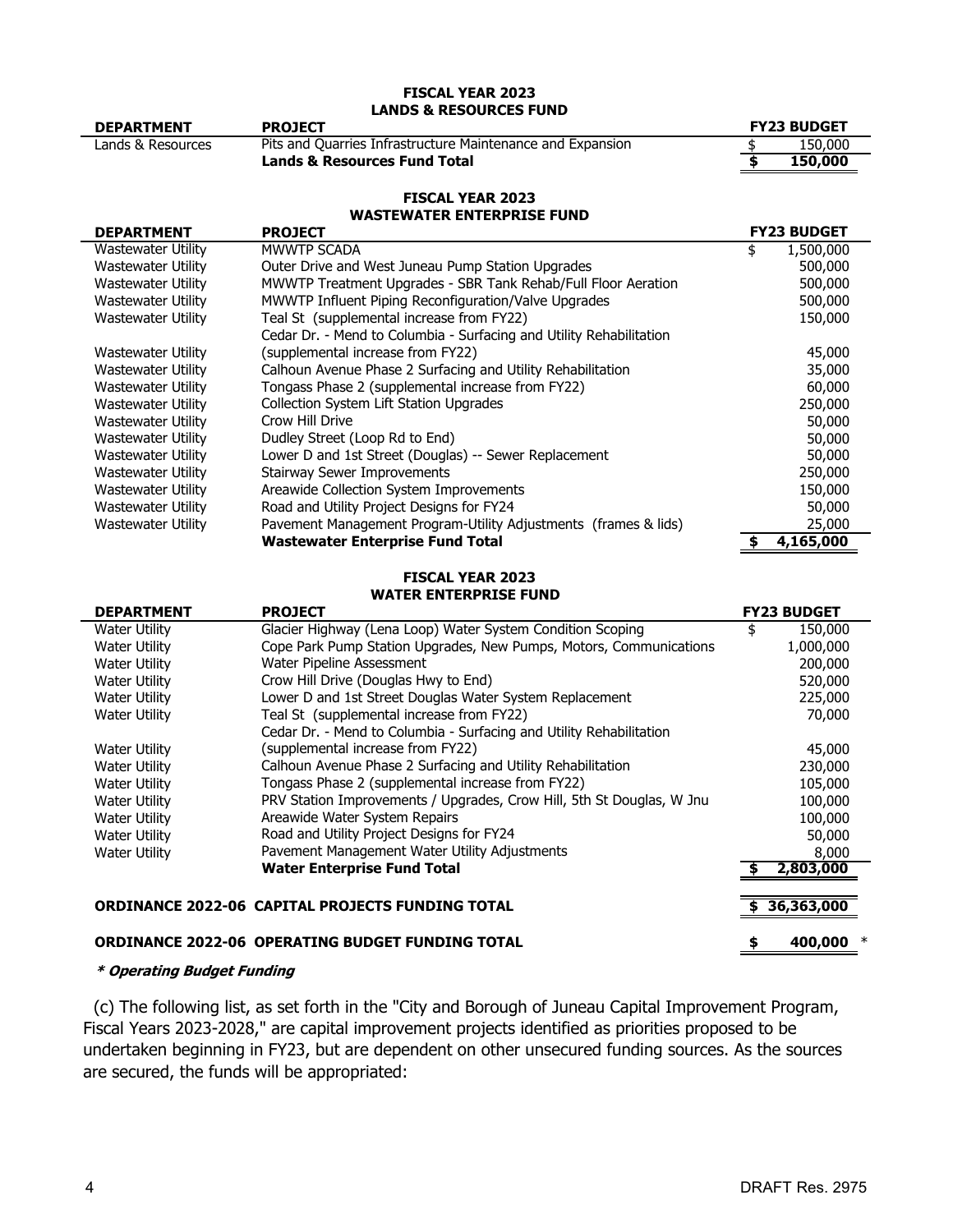# **FISCAL YEAR 2023 AIRPORT UNSCHEDULED FUNDING**

| <b>PROJECT</b>                                                        |            |
|-----------------------------------------------------------------------|------------|
| Construct Terminal Area (121/135) Apron Rehab & North ramp lighting & |            |
| fencing                                                               | 7,400,000  |
| 26 MALSR (FAA F&E Project)                                            | 3,900,000  |
| Channel Flying Property Acquisition (FAA compliance)                  | 1,500,000  |
| Taxilane Improvement (East) non-FAA eligible portions                 | 225,000    |
| <b>Airport Unscheduled Funding Total</b>                              | 13,025,000 |
|                                                                       |            |

### **FISCAL YEAR 2023 UNSCHEDULED FUNDING**

| <b>DEPARTMENT</b>                                                                | <b>PROJECT</b>                                                                                                                                                                                                                        |                                            |
|----------------------------------------------------------------------------------|---------------------------------------------------------------------------------------------------------------------------------------------------------------------------------------------------------------------------------------|--------------------------------------------|
| Capital Transit                                                                  | FTA Grant - Install additional Elect. Bus Charger Infrastructure                                                                                                                                                                      | 3,200,000                                  |
| Capital Transit                                                                  | FTA Grant Match - Instal Elect. Bus Charger Infrastructure at Valley Transit<br>Center                                                                                                                                                | 1,500,000                                  |
| Parks and Recreation<br>Parks and Recreation<br><b>Harbors</b><br><b>Harbors</b> | Hank Harmon Public Range Hunter Safety Access Grant (unscheduled)<br>Eagle Valley Center Heat Pump and Energy Efficiency (unscheduled)<br>UAS Downtown Property Purchase<br>Cost Share w/ ACOE - Statter Breakwater Feasibility Study | 600,000<br>300,000<br>3,000,000<br>500,000 |
| <b>Street Maintenance</b>                                                        | Calhoun Avenue Pedestrian Bridge Rehabilitation - Replacement - FED Hwys<br><b>Bridge Rehabilitation Grant</b>                                                                                                                        | 350,000                                    |
| Managers Office                                                                  | JPD and CCFR - Radio System replacement                                                                                                                                                                                               | 12,000,000                                 |
| Managers Office                                                                  | DEU Building Expansion - Alaska High Intensity Drug Trafikking Area<br>Initiative (HIDTA) Grant                                                                                                                                       | 70,000                                     |
|                                                                                  | <b>Unscheduled Funding Total</b>                                                                                                                                                                                                      | 21,520,000                                 |

Section 2. Fiscal Year 2023 Budget. It is the intent of the Assembly that the capital improvement project budget allocations as set forth in the FY23 pending Capital Improvements List in Section 1(b), above, not already appropriated, shall become a part of the City and Borough's Fiscal Year 2023 Budget.

**Section 3. State and Federal Funding**. To the extent that a proposed CIP project, as set forth in Section 1(c), above, includes state funding, federal funding, or both, the amount of funding for that project is an estimate only, and is subject to appropriation contingent upon final funding being secured. It is the intent of the Assembly that once funding is secured, these items will be brought back to the Assembly for appropriation.

**Section 4. Effective Date.** This resolution shall be effective immediately upon adoption.

Adopted this **XXth** day of **June**, 2022.

Attest:

 $\overline{\phantom{a}}$  , where  $\overline{\phantom{a}}$ Beth A. Weldon, Mayor

\_\_\_\_\_\_\_\_\_\_\_\_\_\_\_\_\_\_\_\_\_\_\_\_\_\_\_ Elizabeth J. McEwen, Municipal Clerk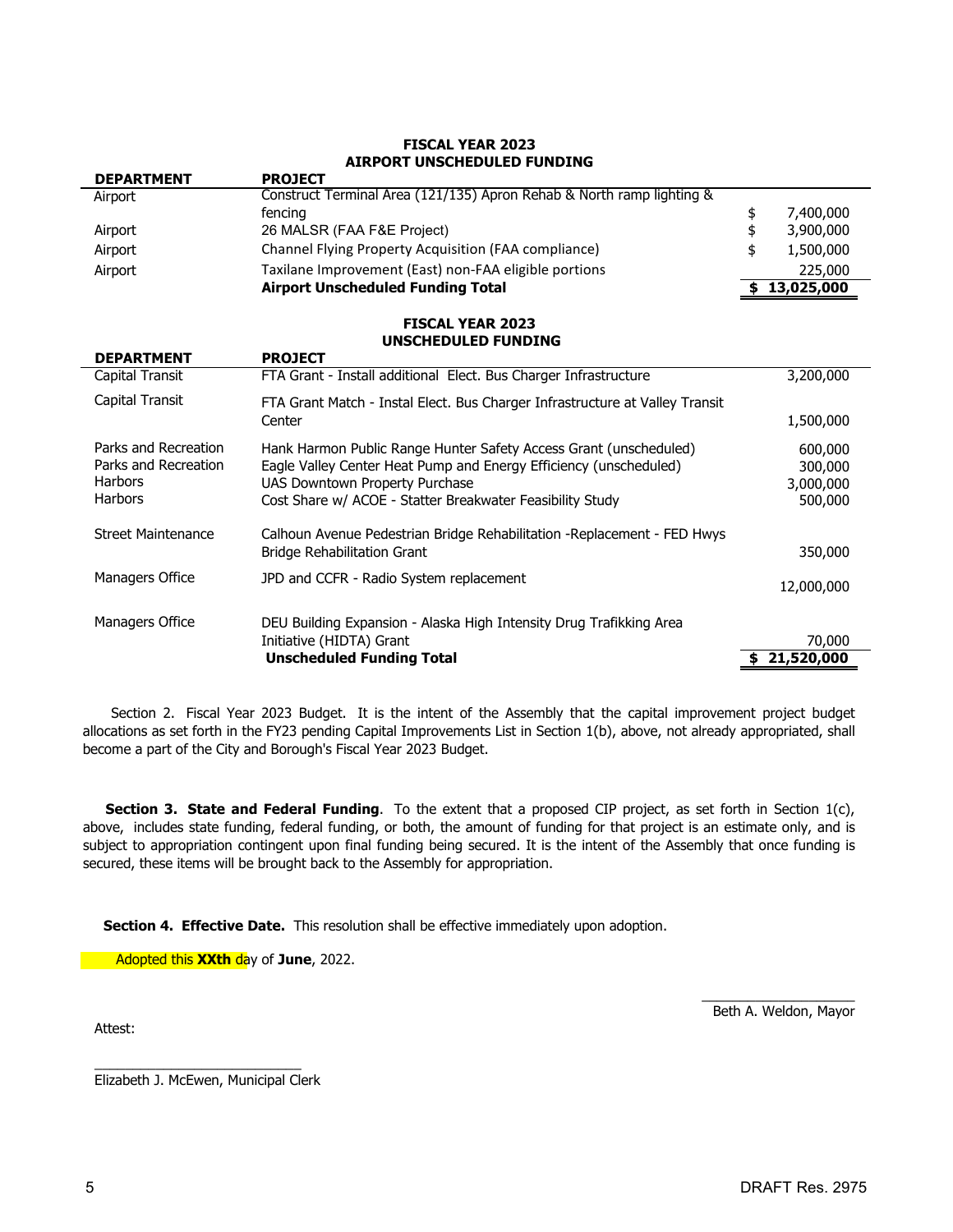CBJ Capital Improvement Program **Fiscal Years 2023-2028** CBJ Capital Improvement Program

| FY 2023 CIP PROJECTS |                                                            |                                                                      |               |                                                                                                                                                                                                                                                                                                                                                                                                                                                                               |                                                                                  |  |
|----------------------|------------------------------------------------------------|----------------------------------------------------------------------|---------------|-------------------------------------------------------------------------------------------------------------------------------------------------------------------------------------------------------------------------------------------------------------------------------------------------------------------------------------------------------------------------------------------------------------------------------------------------------------------------------|----------------------------------------------------------------------------------|--|
| Priority             | Project                                                    | <b>Funding Source</b>                                                | Amount        | Description                                                                                                                                                                                                                                                                                                                                                                                                                                                                   | <b>Sustainability Element</b>                                                    |  |
|                      | <b>Administration</b>                                      |                                                                      |               |                                                                                                                                                                                                                                                                                                                                                                                                                                                                               |                                                                                  |  |
|                      | <b>Manager's Office</b>                                    |                                                                      |               |                                                                                                                                                                                                                                                                                                                                                                                                                                                                               |                                                                                  |  |
| 1                    | JPD and CCFR - Radio<br>System Replacement -<br>seed money | General Sales Tax and<br><b>Unscheduled Funding</b>                  | \$            | An extensive radio study was recently completed. End of<br>life for the current radio system was in 2014, and it does<br>not meet the minimum public safety standards for radio<br>coverage. Three conceptual solutions have been<br>presented - the estimated replacement cost from the<br>study is approximately \$12 million. This initial funding<br>would be utilized to determine critical path items and<br>12,000,000 evaluate funding opportunities. Located at JPD. | Improve public safety.                                                           |  |
| $\overline{2}$       | Zero Waste Program                                         | <b>AW Street Sales Tax</b>                                           | \$            | Initial funding to develop a zero waste plan to minimize<br>waste generation and maximize resource recovery in<br>Juneau. Project will include developing a coalition of<br>stakeholders, assigning staff and hiring a consultant to<br>develop and implement the plan with input from the<br>100,000 community. Located areawide.                                                                                                                                            | Increase community recycling, waste reduction<br>and maximize resource recovery. |  |
| 3                    | Lemon Creek Multi<br>Modal Path Scoping and<br>Planning    | <b>AW Street Sales Tax</b>                                           | \$            | This will fund the initial steps in scoping and planning a<br>mulit modal path in Lemon Creek. The intent of the<br>process is to leverage Federal Grant funding that could<br>be available to construct new infrastructure. Located in<br>150,000 Lemon Creek area.                                                                                                                                                                                                          |                                                                                  |  |
| 4                    | Affordable Housing<br>Fund                                 | Temporary 1% Sales Tax<br>Voter Approved 10-1-18 to<br>$9 - 30 - 23$ | $\frac{4}{5}$ | Provide funding for housing activities that target families<br>and individuals who earn 120% of the Median Income<br>and Below. The fund can be used by local developers,<br>non profits and social service agencies for the creation,<br>acquisition, rehabilitation or preservation of affordable<br>400,000 housing. Provides areawide opportunities.                                                                                                                      |                                                                                  |  |
| 5                    | IT Upgrades                                                | Temporary 1% Sales Tax<br>Voter Approved 10-1-18 to<br>$9 - 30 - 23$ | $\frac{1}{2}$ | Provide funding for the updates and upgrades to CBJ<br>operations software. Provides improved staff and public<br>400,000 benefits.                                                                                                                                                                                                                                                                                                                                           |                                                                                  |  |
| 6                    | Circulator Plan                                            | State Marine Passenger<br>Fees                                       | \$            | Evaluate opportunity for downtown circulator bus system<br>to provide visitors and residents better access to<br>downtown businesses while freeing up downtown<br>parking. Investigate feasibility of electric circulator buses.<br>100,000 Located downtown.                                                                                                                                                                                                                 | Reduce Juneau's dependence on fossil fuels.                                      |  |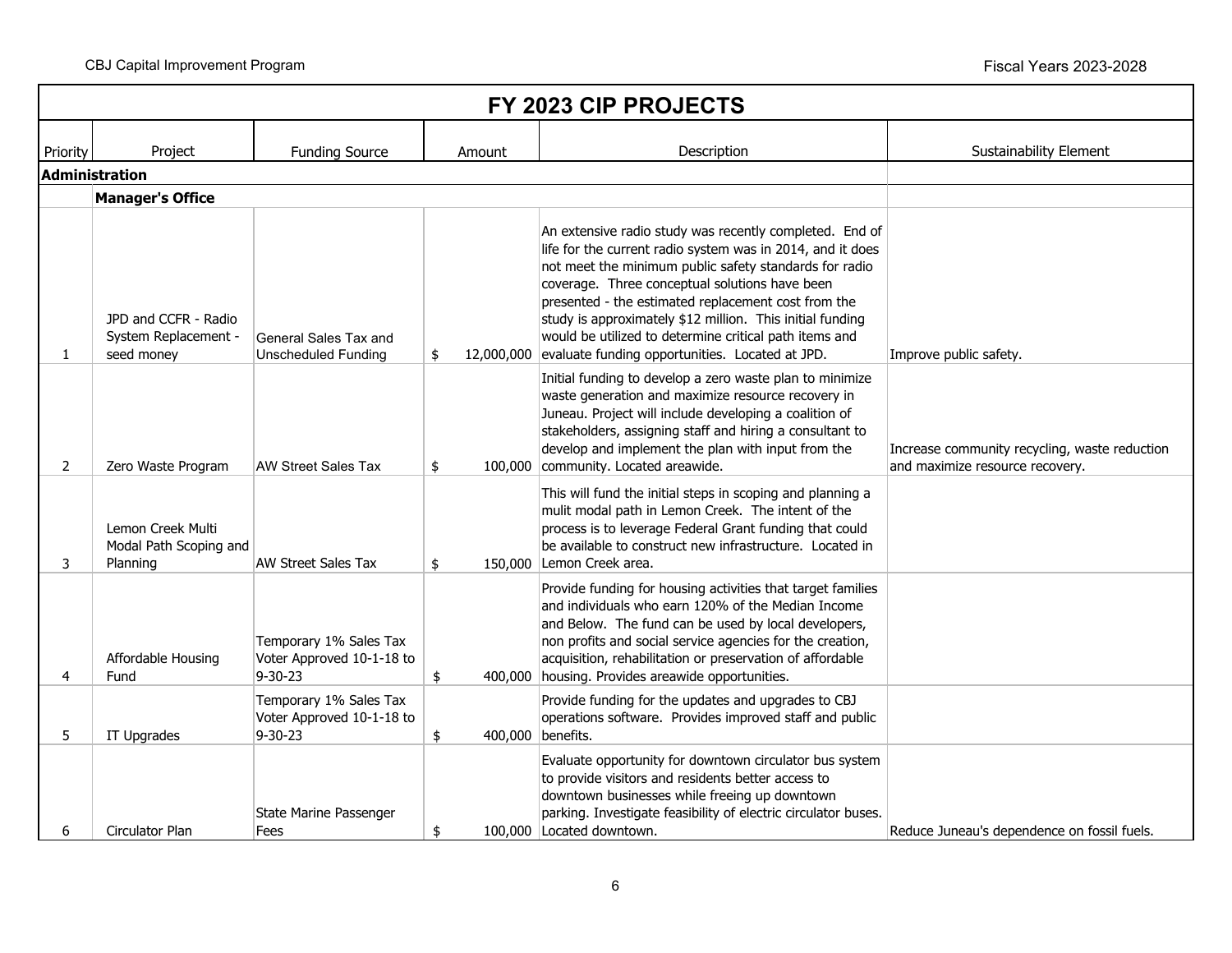| FY 2023 CIP PROJECTS |                                                                                                                   |                                                                       |                  |                                                                                                                                                                                                                                                                                                     |                                                                                                                  |  |
|----------------------|-------------------------------------------------------------------------------------------------------------------|-----------------------------------------------------------------------|------------------|-----------------------------------------------------------------------------------------------------------------------------------------------------------------------------------------------------------------------------------------------------------------------------------------------------|------------------------------------------------------------------------------------------------------------------|--|
| Priority             | Project                                                                                                           | <b>Funding Source</b>                                                 | Amount           | Description                                                                                                                                                                                                                                                                                         | <b>Sustainability Element</b>                                                                                    |  |
| 7                    | Seawalk Expansion                                                                                                 | State Marine Passenger<br>Fees                                        | \$               | Continuing efforts on the next phase(s) of the seawalk.<br>Activities will include surveying, site investigations,<br>property appraisals and acquisitions, planning, estimating<br>and design. The goal continues to be a seawalk from the<br>1,000,000 rock dump to the bridge. Located downtown. |                                                                                                                  |  |
| 8                    | JPD - Drug Enforcement<br>Unit (DEU) Building<br>Expansion - HIDTA<br>Grant                                       | Unscheduled Funding                                                   | \$               | Expansion of the north end of the Police Department<br>building to accommodate more staff in the Drug<br>Enforcement Unit in collaboration with the Alaska High<br>Intensity Drug Trafikking Area (HIDTA) initiative. Located<br>70,000 at JPD.                                                     |                                                                                                                  |  |
|                      |                                                                                                                   | <b>Administration Total Funding</b>                                   | \$14,220,000     |                                                                                                                                                                                                                                                                                                     |                                                                                                                  |  |
| Airport              |                                                                                                                   |                                                                       |                  |                                                                                                                                                                                                                                                                                                     |                                                                                                                  |  |
| $\mathbf{1}$         | FAA Project Match                                                                                                 | Temporary 1% Sales Tax<br>Voter Approved 10-1-18 to<br>9-30-23        | \$               | Provide matching funds to leverage federal grant funding<br>- projected to be used for 121/135 Ramp Rehab, RON<br>Ramp and Replace Jetbridge 5 projects. Located at<br>600,000 airport.                                                                                                             |                                                                                                                  |  |
| $\overline{2}$       | <b>Construct Terminal Area</b><br>(121/135) Apron Rehab<br>& North ramp lighting & Airport Unscheduled<br>fencing | Funding                                                               | \$               | Pavement rehabilitation of the main commercial parking<br>ramps (121/135) for air carriers and air taxi operations<br>and Customs; including drainage and ramp lighting.<br>7,400,000 Located at airport.                                                                                           | Drainage to SWPPP areas, oil/water separator<br>drainage in deicing/fueling areas, and upgraded<br>LED lighting. |  |
| 3                    | 26 MALSR (FAA F&E<br>Project)                                                                                     | <b>Airport Unscheduled</b><br>Funding                                 | \$               | Continuation of the RWY 26 approach lighting (channel<br>end) NAVAIDS. This is the remaining 1600 ft of approach<br>lighitng for reducing approach minima for air carriers<br>equipped with RNP. This updates a MALS to a MALSR<br>3,900,000 with flashers. Located at airport.                     | Less missed approaches by air carriers with lower<br>minimums. Saves fuel.                                       |  |
| 4                    | Channel Flying Property<br>Acquisition (FAA<br>compliance)                                                        | Airport Unscheduled<br>Funding                                        | \$               | Acquire private property (land) surrounded by Airport<br>property. This is an FAA Compliance item due to 'through-<br>1,500,000 the-fence' operations. Located in airport area.                                                                                                                     |                                                                                                                  |  |
| 5                    | Taxilane Improvement<br>(East) non FAA Eligible<br>Portions                                                       | <b>Airport Unscheduled</b><br>Funding<br><b>Airport Total Funding</b> | 13,625,000<br>\$ | Pave area between tenant hangar lease space and TWY<br>H; currently reclaimed asphalt pavement. Located at<br>225,000 airport.                                                                                                                                                                      | Would allow controlled drainage on pavement<br>rather than seeping into ground                                   |  |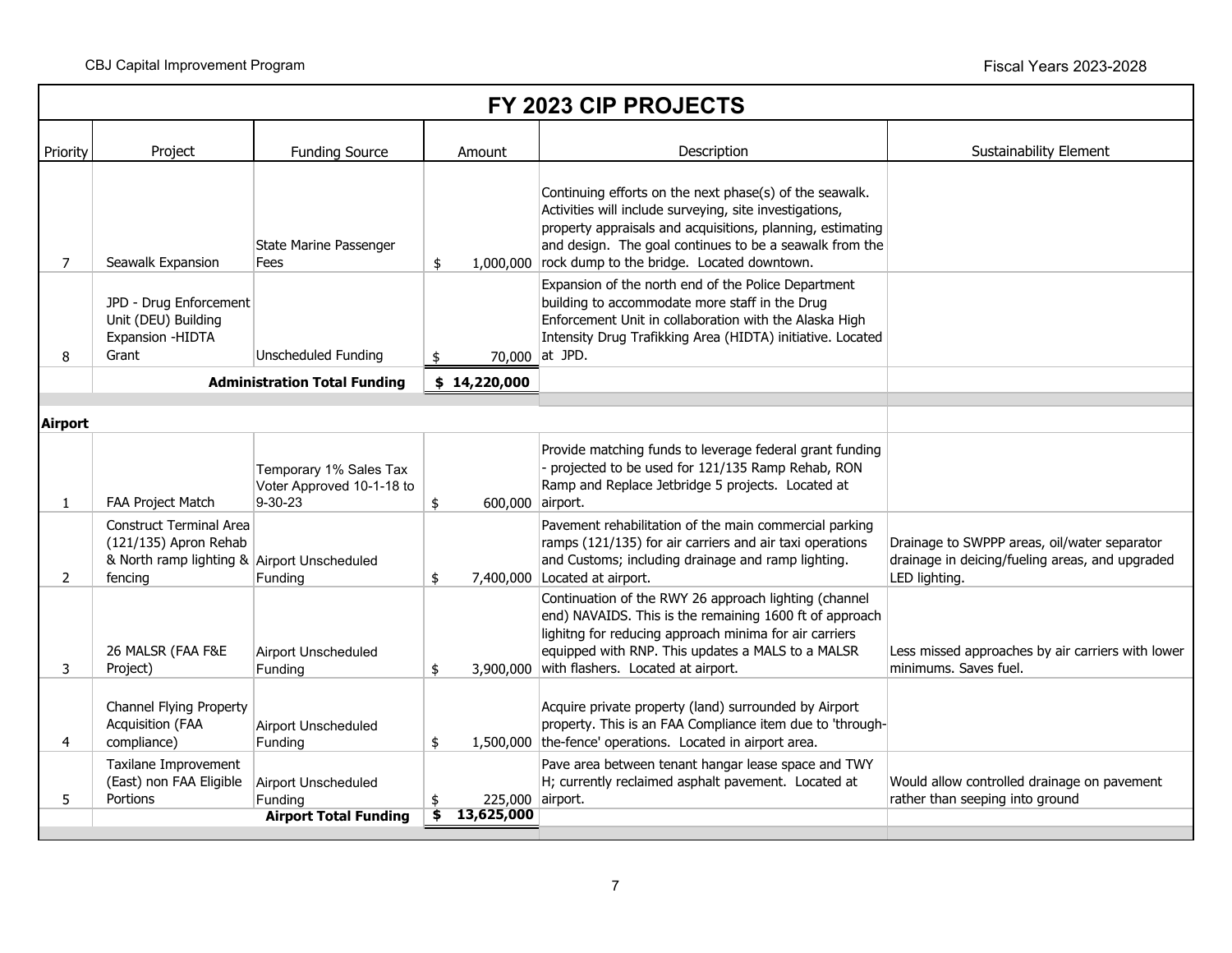|                   | FY 2023 CIP PROJECTS                                                   |                                                                      |    |           |                                                                                                                                                                                                                                                                         |                                                                                                                                                                                                                            |  |  |  |  |  |
|-------------------|------------------------------------------------------------------------|----------------------------------------------------------------------|----|-----------|-------------------------------------------------------------------------------------------------------------------------------------------------------------------------------------------------------------------------------------------------------------------------|----------------------------------------------------------------------------------------------------------------------------------------------------------------------------------------------------------------------------|--|--|--|--|--|
| Priority          | Project                                                                | <b>Funding Source</b>                                                |    | Amount    | Description                                                                                                                                                                                                                                                             | <b>Sustainability Element</b>                                                                                                                                                                                              |  |  |  |  |  |
|                   | <b>Bartlett Hospital</b>                                               |                                                                      |    |           |                                                                                                                                                                                                                                                                         |                                                                                                                                                                                                                            |  |  |  |  |  |
| 1                 | Deferred Maintence                                                     | <b>BRH Enterprise Fund</b><br><b>Bartlett Hospital Total Funding</b> | \$ | 3,000,000 | There were improvements identified in the Facility Master This systematic maintence of the campus will<br>Plan that are planned to be accomplished. In addition<br>unanticipated maintenance projects may arise that need<br>3,000,000 to be addressed. Located at BRH. | provide for sustainability of hospital services to<br>the community and surrounding region. Take care<br>of infrastructure to prolong life of facility                                                                     |  |  |  |  |  |
|                   |                                                                        |                                                                      |    |           |                                                                                                                                                                                                                                                                         |                                                                                                                                                                                                                            |  |  |  |  |  |
| <b>Eaglecrest</b> |                                                                        |                                                                      |    |           |                                                                                                                                                                                                                                                                         |                                                                                                                                                                                                                            |  |  |  |  |  |
| 1                 | Deferred Maintenance /<br><b>Mountain Operations</b><br>Improvements   | General Sales Tax                                                    | \$ | 275,000   | Ongoing work at Eaglecrest to replace the Wastewater<br>Treatment system, maintain the infrastructure, lodge,<br>lifts, trails, ski runs, snowmaking, parking lot, etc.<br>Located at Eaglecrest.                                                                       | Fish Creek preservation; Ensuring safe operation of<br>aging lifts allowing replacement of important lift<br>tower parts; Ensuring Eaglecrest can adapt to<br>climate change with engery efficient snowmaking<br>equipment |  |  |  |  |  |
|                   |                                                                        | <b>Eaglecrest Total Funding</b>                                      |    | 275,000   |                                                                                                                                                                                                                                                                         |                                                                                                                                                                                                                            |  |  |  |  |  |
|                   |                                                                        |                                                                      |    |           |                                                                                                                                                                                                                                                                         |                                                                                                                                                                                                                            |  |  |  |  |  |
|                   | <b>Docks &amp; Harbors</b>                                             |                                                                      |    |           |                                                                                                                                                                                                                                                                         |                                                                                                                                                                                                                            |  |  |  |  |  |
| $\mathbf{1}$      | Dock Waterside Safety<br>Railings                                      | State Marine Passenger Fee<br>Reguest                                | \$ |           | Designs and installs handrails all along the seawalk from<br>the AS Dock to the CT Dock. The style would match the<br>current handrails at the docks and incorporate new<br>features around the Aquileans and original bollards.<br>1,200,000 Located downtown.         |                                                                                                                                                                                                                            |  |  |  |  |  |
| 2                 | <b>UAS Downtown Property</b><br>Purchase                               | <b>Unscheduled Funding</b>                                           | \$ | 3,000,000 | Purchase from UAS the Fisherman's Terminal crane dock,<br>tidelands, float, travel lift pier and uplands used by the<br>downtown boat yard. Located downtown.                                                                                                           | Long range plan to improve vessel services in<br>downtown Juneau, nexus on tourism activity,<br>economic activity, promote economic development                                                                            |  |  |  |  |  |
| 3                 | Cost Share w/ ACOE -<br>Statter Harbor Breakwater<br>Feasibility Study | Unscheduled Funding                                                  | \$ | 500,000   | Match money to partner with the ACOE to plan, design,<br>and install a new longer breakwater at Statter Harbor to<br>increase the protected moorage area. Located at Auke<br>Bay.                                                                                       | Safety and protection of existing infrastructure in<br>Auke Bay. Would protect both CBJ owned floats<br>and Fishermen's Bend. Adds moorage for larger<br>vessels.                                                          |  |  |  |  |  |
| 4                 | Real Time Weather<br><b>Monitoring Station</b>                         | State Marine Passenger<br>Fees                                       | \$ | 55,000    | Replace 3 existing weather stations with new and more<br>accurate stations. Tidal current sensors will also be<br>serviced and or replaced depending on condition.                                                                                                      |                                                                                                                                                                                                                            |  |  |  |  |  |
| 5.                | <b>Dock Electrification</b>                                            | State Marine Passenger<br>Fees                                       | \$ | 2,640,000 | Purchase and install new transformer and advance design Reduce carbon footprint by powering cruise ships<br>for project to better position the project for future grant<br>funding opportunities. Located downtown.                                                     | with hydro power instead of the fossil fuel<br>generators while docked in port.                                                                                                                                            |  |  |  |  |  |
|                   |                                                                        | <b>D &amp; H Total Funding</b>                                       | \$ | 4,700,000 |                                                                                                                                                                                                                                                                         |                                                                                                                                                                                                                            |  |  |  |  |  |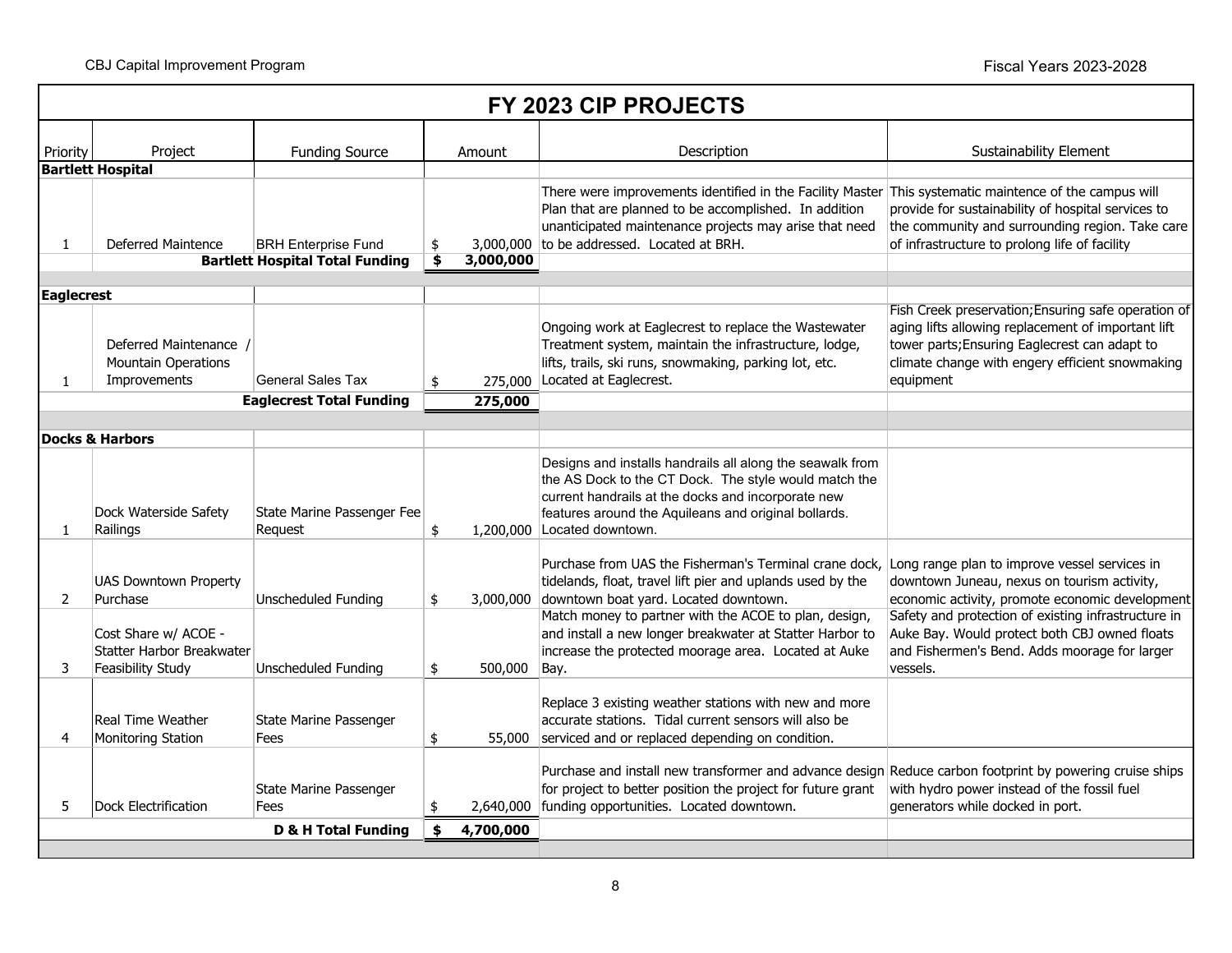|                | FY 2023 CIP PROJECTS                                                |                                                                                             |                          |                                                                                                                                                                                                                                                                                                                                                                                                                                                                                                                                                                                                                      |                                                                                                                                                                                                                                                                                                                                                          |  |  |  |  |
|----------------|---------------------------------------------------------------------|---------------------------------------------------------------------------------------------|--------------------------|----------------------------------------------------------------------------------------------------------------------------------------------------------------------------------------------------------------------------------------------------------------------------------------------------------------------------------------------------------------------------------------------------------------------------------------------------------------------------------------------------------------------------------------------------------------------------------------------------------------------|----------------------------------------------------------------------------------------------------------------------------------------------------------------------------------------------------------------------------------------------------------------------------------------------------------------------------------------------------------|--|--|--|--|
| Priority       | Project                                                             | <b>Funding Source</b>                                                                       | Amount                   | Description                                                                                                                                                                                                                                                                                                                                                                                                                                                                                                                                                                                                          | <b>Sustainability Element</b>                                                                                                                                                                                                                                                                                                                            |  |  |  |  |
|                | <b>Lands &amp; Resources</b>                                        |                                                                                             |                          |                                                                                                                                                                                                                                                                                                                                                                                                                                                                                                                                                                                                                      |                                                                                                                                                                                                                                                                                                                                                          |  |  |  |  |
| $\mathbf{1}$   | Pits and Quarries<br>Infrastructure<br>Maintenance and<br>Expansion | Lands and Resources Fund<br><b>Lands &amp; Resources Total Funding</b>                      | \$<br>150,000<br>150,000 | Provide for routine maintenance, improvements and<br>expansion at CBJ Material sources (Stablers Quarry,<br>North Lemon Ck material source, Lemon Creek gravel<br>pit). Located at gravel pits and quarries.                                                                                                                                                                                                                                                                                                                                                                                                         | Routine and preventative maintenance, forward<br>planning and preparation provide for efficient<br>operations and minimizes wasted resources.                                                                                                                                                                                                            |  |  |  |  |
|                |                                                                     |                                                                                             |                          |                                                                                                                                                                                                                                                                                                                                                                                                                                                                                                                                                                                                                      |                                                                                                                                                                                                                                                                                                                                                          |  |  |  |  |
|                | <b>Parks &amp; Recreation</b>                                       |                                                                                             |                          |                                                                                                                                                                                                                                                                                                                                                                                                                                                                                                                                                                                                                      |                                                                                                                                                                                                                                                                                                                                                          |  |  |  |  |
| 1              | Deferred Building<br>Maintenance                                    | <b>General Sales Tax;</b><br>Temporary 1% Sales Tax<br>Voter Approved 10-1-18 to<br>9-30-23 | \$<br>2,125,000          | This fund supports annual deferred maintenance and<br>repair of municipal buildings, facilities, and infrastructure.<br>The current need for deferred maintenance on municipal<br>facilities is approximately \$10M. Projects are prioritized<br>based on factors such as energy savings, life safety, code maintenance projects include control system<br>deficiency, protection of structures, and emergency.<br>Priority projects include upgrading HVAC systems, control<br>systems, repairing rot, improving building exterior shells,<br>lighting upgrades, and roof system improvements.<br>Located areawide. | Aging facilities are inefficient energy users and<br>contributors to greenhouse gases. Deferred<br>upgrades, thermal improvements to buildings such<br>as to exterior windows, siding, and more efficient<br>heating and HVAC systems. Facility Maintenance<br>will begin tracking energy use across municipal<br>facilities with new tracking software. |  |  |  |  |
| $\overline{2}$ | <b>Trail Maintenance</b>                                            | General Sales Tax                                                                           | \$                       | This fund supports trail work, connections between<br>existing trail infrastructure, signage, repair and/or<br>replacement of structures and tread (bridges, culverts,<br>etc.), and other trail improvements. Funding priorities<br>include Perseverance Trail and Christopher Trail<br>Extension, Public Use Cabin Access Trail, Outer Point<br>Trail, Breadline Bluff Trail, Mt. Jumbo Treadwell Ditch<br>Access, Pt. Caroline Trail, Bonnie Brae Trail. Located<br>350,000 areawide.                                                                                                                             | Maintaining trails provides for alternative, carbon<br>free transportation opportunities and improved<br>health and wellness for the community. Trail<br>projects that provide community connections,<br>loops and access to neighborhoods are prioritized.                                                                                              |  |  |  |  |
| 3              | Park & Playground<br>Maintenance &<br>Improvements                  | General Sales Tax                                                                           | \$                       | This CIP funds maintenance and improvements of parks,<br>playgrounds, and athletic facilities throughout Juneau,<br>including playground equipment, restrooms, safety<br>surfacing, accessibility, lighting, drainage, sidewalks,<br>parking areas, landscaping, public use cabins and other<br>infrastructure. Funding priorites include an additional<br>public use cabin, Steelhead Park, S'it Tuwan Park, Sigoo<br>Wu Ye Park, Bonnie Brae Park, Renninger Park and<br>100,000 Cathedral Park. Located areawide.                                                                                                 | Maintaining parks provides for health and wellness<br>of the community and outdoor recreation<br>opportunities in facilities that require minimal<br>carbon based fuel input. Green infrastructure<br>such as trees, other landscaping, natural<br>drainage, riparian protection to waterbodies, and<br>wetland preservation reduce green house gases.   |  |  |  |  |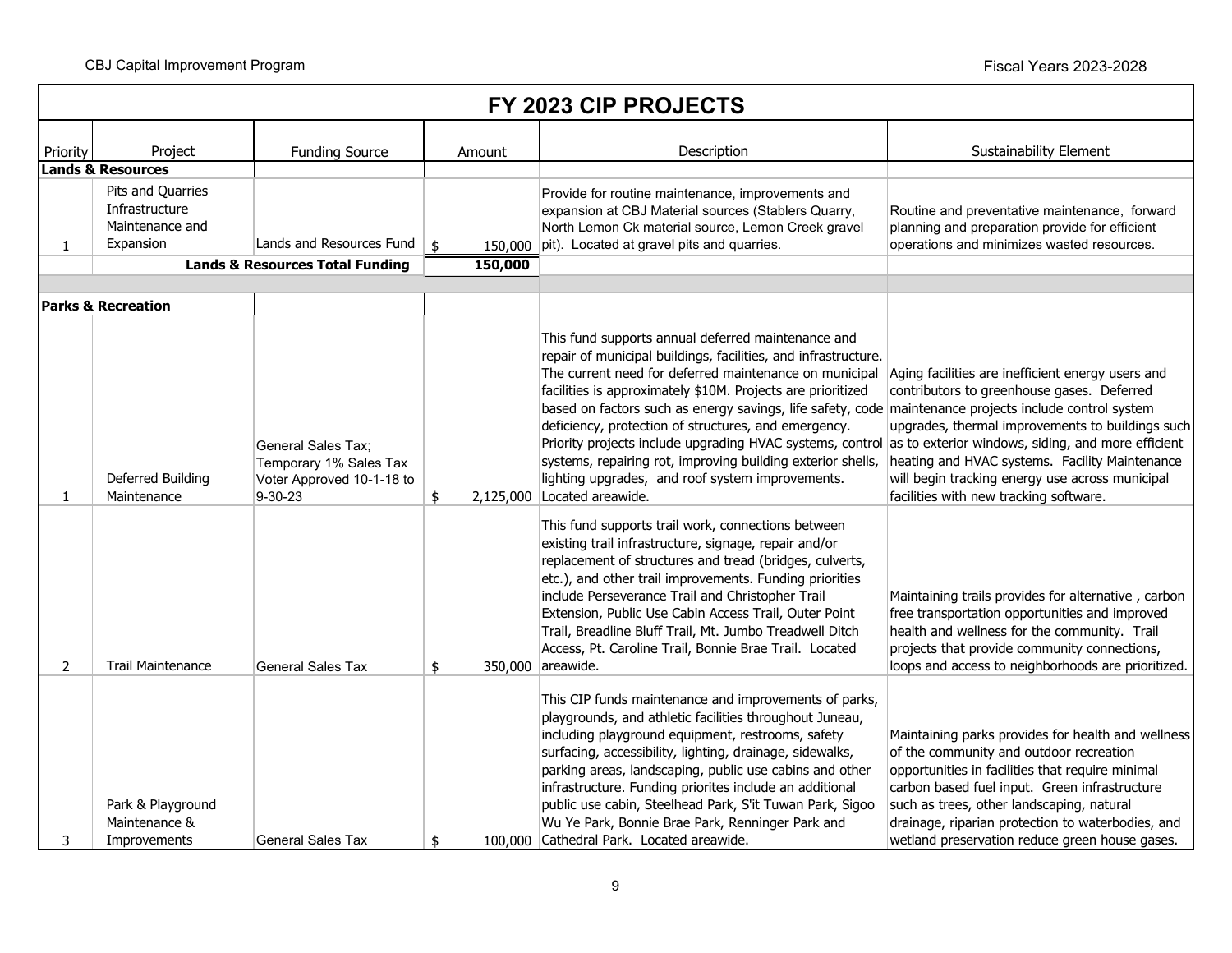|          | FY 2023 CIP PROJECTS                                                      |                                                                             |         |                                                                                                                                                                                                                                                                                                                                                                                                                                                                                                                                                      |                                                                                                                                                                      |  |  |  |
|----------|---------------------------------------------------------------------------|-----------------------------------------------------------------------------|---------|------------------------------------------------------------------------------------------------------------------------------------------------------------------------------------------------------------------------------------------------------------------------------------------------------------------------------------------------------------------------------------------------------------------------------------------------------------------------------------------------------------------------------------------------------|----------------------------------------------------------------------------------------------------------------------------------------------------------------------|--|--|--|
| Priority | Project                                                                   | <b>Funding Source</b>                                                       | Amount  | Description                                                                                                                                                                                                                                                                                                                                                                                                                                                                                                                                          | <b>Sustainability Element</b>                                                                                                                                        |  |  |  |
| 4        | Sports Field Repairs and<br>Improvements                                  | <b>General Sales Tax</b>                                                    | \$      | This CIP supports the repair and replacement of athletic<br>fields, courts, and related facilities throughout Juneau,<br>including those for basketball, tennis, softball, baseball,<br>soccer, and football. Funding priorities include Dimond<br>Park 1 Resurfacing and Field Dirt Procurement, Dzantik'i<br>Heeni Resurfacing, Mendenhall River Resurfacing and<br>Drainage, Adair-Kennedy Baseball Resurfacing. Located<br>100,000 areawide.                                                                                                     | Providing outdoor exercise and recreation<br>opportunities for the community promotes health<br>and wellness. These activities require minimal<br>carbon fuel input. |  |  |  |
| 5.       | Deferred maintenance 9-30-23                                              | Temporary 1% Sales Tax<br>Centennial Hall Upgrade Voter Approved 10-1-18 to | \$      | Funding for deferred maintenance and repair of municipal<br>buildings and facilities infrastructure before failure.<br>2,800,000 Located downtown.                                                                                                                                                                                                                                                                                                                                                                                                   | Maintains building in good conditions.                                                                                                                               |  |  |  |
| 6        | Refillable Water Bottle<br>Station                                        | State Marine Passenger<br>Fees                                              | \$      | Add refillable water bottle stations to existing downtown<br>50,000 water fountains.                                                                                                                                                                                                                                                                                                                                                                                                                                                                 | Encourage use of refillable water bottles instead<br>of single use plastics                                                                                          |  |  |  |
| 7        | Marine Park<br>Improvements Planning State Marine Passenger<br>and Design | Fees                                                                        | \$      | Develop a master plan for renovation of Marine Park.<br>250,000 Located downtown.                                                                                                                                                                                                                                                                                                                                                                                                                                                                    |                                                                                                                                                                      |  |  |  |
| 8        | Hank Harmon Public<br>Range Hunter Safety<br><b>Access Grant</b>          | <b>Unscheduled Funding</b>                                                  | \$      | This project is funded by GO bonds and will include<br>improvements to the shooting range including fill in the<br>range areas, rebuilding the separation wall between the<br>pistol and rifle range, drainage improvements and other<br>upgrades. The bond funding will be leveraged as match<br>for a grant application to the state Hunter Access<br>Program (Pittman-Robertson Act). Located in<br>600,000 Mendenhall Valley.                                                                                                                    |                                                                                                                                                                      |  |  |  |
| 9        | Eagle Valley Center<br>Heat Pump and Energy<br>Efficiency                 | <b>Unscheduled Funding</b>                                                  | 300,000 | Energy Efficiency Improvements at the Eagle Valley<br>Center Lodge is partially funded by GO bonds for siding,<br>window and door replacement to improve thermal values. Grant funding will allow for increased energy<br>This unscheduled request is for potential grant funding to efficiency upgrades to the Eagle Valley Center<br>complement the bond project and may include additional<br>energy efficiency upgrades such as a heat pump and<br>thermal improvements. The bond funding will be<br>leveraged as match for a grant application. | including a ground source well heat pump, piping<br>to the house, electric hot water heater, and<br>drainage improvments to reduce moisture in the<br>building.      |  |  |  |
|          | P & R Total Funding<br>\$<br>6,675,000                                    |                                                                             |         |                                                                                                                                                                                                                                                                                                                                                                                                                                                                                                                                                      |                                                                                                                                                                      |  |  |  |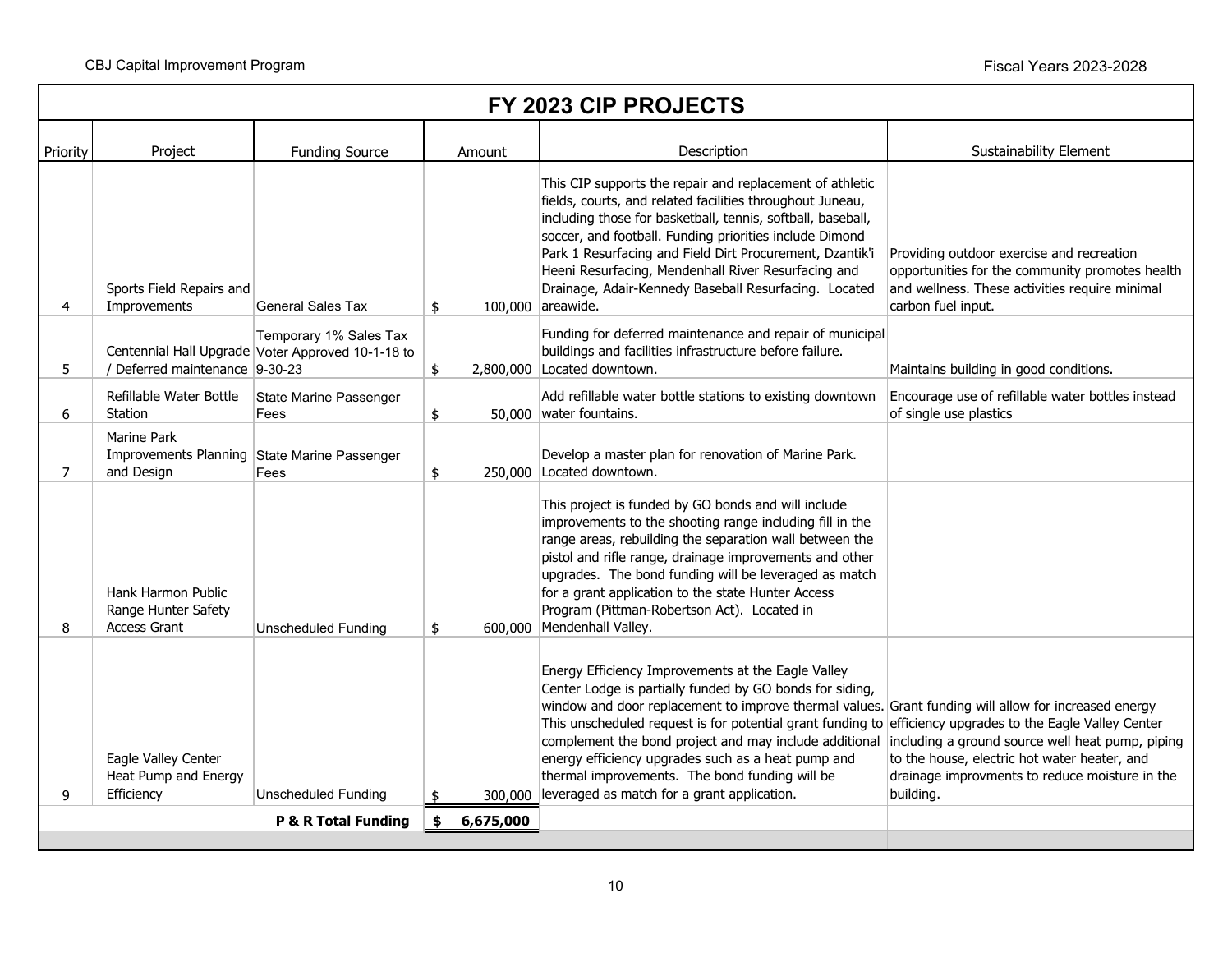|                | FY 2023 CIP PROJECTS                                                                           |                                                    |               |           |                                                                                                                                                                                                                                                                                                                                                                                                                                                                                                                 |                                                            |  |  |  |  |  |
|----------------|------------------------------------------------------------------------------------------------|----------------------------------------------------|---------------|-----------|-----------------------------------------------------------------------------------------------------------------------------------------------------------------------------------------------------------------------------------------------------------------------------------------------------------------------------------------------------------------------------------------------------------------------------------------------------------------------------------------------------------------|------------------------------------------------------------|--|--|--|--|--|
| Priority       | Project                                                                                        | <b>Funding Source</b>                              |               | Amount    | Description                                                                                                                                                                                                                                                                                                                                                                                                                                                                                                     | Sustainability Element                                     |  |  |  |  |  |
|                | Public Works & Engineering Department                                                          |                                                    |               |           |                                                                                                                                                                                                                                                                                                                                                                                                                                                                                                                 |                                                            |  |  |  |  |  |
|                | <b>Capital Transit</b>                                                                         |                                                    |               |           |                                                                                                                                                                                                                                                                                                                                                                                                                                                                                                                 |                                                            |  |  |  |  |  |
| $\mathbf{1}$   | <b>Bus Shelter</b><br>Improvements                                                             | <b>AW Street Sales Tax</b>                         | \$            |           | Replace existing outdated bus shelters with new shelters.<br>60,000 Located areawide.                                                                                                                                                                                                                                                                                                                                                                                                                           |                                                            |  |  |  |  |  |
| $\overline{2}$ | Install Additonal Elect.<br><b>Bus Charging</b><br>Infrastructure - Bus<br>Barn                | AW Street Sales Tax;<br><b>Unscheduled Funding</b> | \$            |           | Federal Transit Administration (FTA) Grant funding and<br>CBJ match funds for installation of charging infrastructure Conversion of Capital Transit Fleet to electric<br>at the CBJ Transit Maintenance facility for 7 new electric<br>3,950,000 Capital Transit buses. Located in Mendenhall Valley.                                                                                                                                                                                                           | buses - renewable energy, reduction of carbon<br>footprint |  |  |  |  |  |
| 3              | Install Elect. Bus<br>Charger Infrastructure<br>at Valley Transit Center   Unscheduled Funding | AW Street Sales Tax:                               | \$            |           | Federal Transit Administration (FTA) Grant funding and<br>CBJ match funds for installation of charging infrastructure<br>for the Valley Transit Center. On-route charging will<br>increase reliability, extends route ranges in inclement<br>weather, improves the Capital Transit operating<br>efficiencies with emergency backup charging source, and Conversion of Capital Transit Fleet to electric<br>supplements charging at our primary Maintenance<br>1,950,000 Facility. Located in Mendenhall Valley. | buses - renewable energy, reduction of carbon<br>footprint |  |  |  |  |  |
|                |                                                                                                | <b>Capital Transit Total Funding</b>               | \$            | 5,960,000 |                                                                                                                                                                                                                                                                                                                                                                                                                                                                                                                 |                                                            |  |  |  |  |  |
|                | <b>Engineering</b>                                                                             |                                                    |               |           |                                                                                                                                                                                                                                                                                                                                                                                                                                                                                                                 |                                                            |  |  |  |  |  |
| $\mathbf{1}$   | Juneau Douglas North<br>Crossing PEL Study -<br>CBJ Staff time for<br>project                  | <b>AW Street Sales Tax</b>                         | \$            |           | This will fund staff time associated with the ADOT Juneau<br>Douglas North Crossing PEL. Staff are actively involved<br>in crafting the PEL with ADOT to ensure CBJ's interests<br>are represented and the PEL is an effective step forward<br>175,000 towards constructing the Douglas Island N. Crossing.                                                                                                                                                                                                     |                                                            |  |  |  |  |  |
| 2              | Road and Utility Project<br>Designs for FY24                                                   | <b>AW Street Sales Tax</b>                         | $\frac{1}{2}$ |           | This funding will be utilized to begin design for CIP<br>projects prior to the appropriation of the next year's CIP<br>budget. Consultant workforce shortages and longer<br>material lead times are requiring road and utility<br>construction bids be opened earlier than can be<br>100,000 accomodated with a July 1 fiscal year funding availalbilty.                                                                                                                                                        |                                                            |  |  |  |  |  |
| 3              | <b>Contaminated Sites</b><br>ADEC Follow up<br>Reporting                                       | <b>AW Street Sales Tax</b>                         | \$            | 50,000    | Continue to evaluate and close CBJ contaminated sites<br>identified by regulatory agencies                                                                                                                                                                                                                                                                                                                                                                                                                      |                                                            |  |  |  |  |  |
|                |                                                                                                | <b>Engineering Total Funding</b>                   | \$            | 325,000   |                                                                                                                                                                                                                                                                                                                                                                                                                                                                                                                 |                                                            |  |  |  |  |  |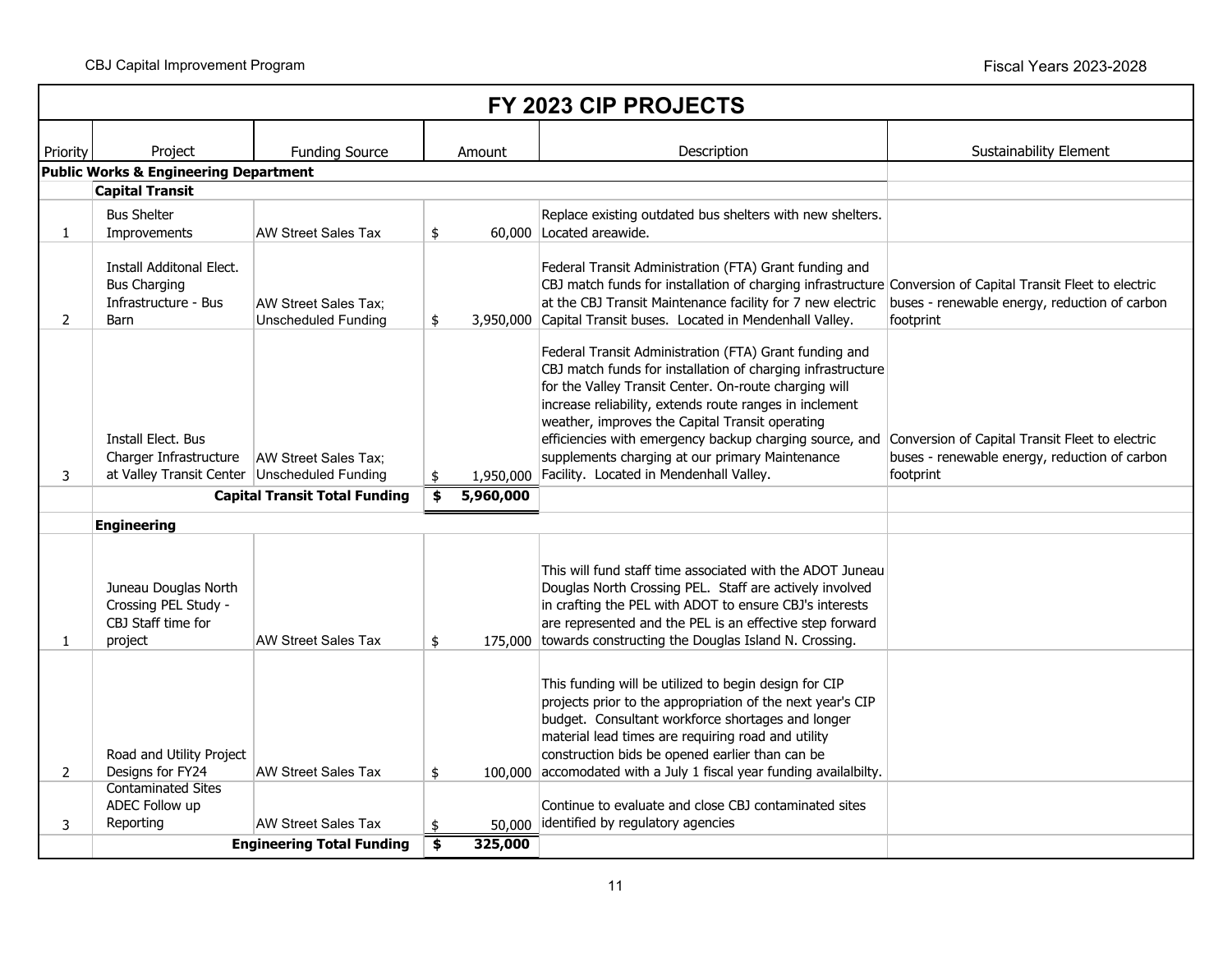|                | FY 2023 CIP PROJECTS                                                                     |                            |               |                                                                                                                                                                                                                                                                                                                                       |                                                                                                                                                                                                                                                                                                                                                                                                                                                                                 |  |  |  |  |  |
|----------------|------------------------------------------------------------------------------------------|----------------------------|---------------|---------------------------------------------------------------------------------------------------------------------------------------------------------------------------------------------------------------------------------------------------------------------------------------------------------------------------------------|---------------------------------------------------------------------------------------------------------------------------------------------------------------------------------------------------------------------------------------------------------------------------------------------------------------------------------------------------------------------------------------------------------------------------------------------------------------------------------|--|--|--|--|--|
| Priority       | Project                                                                                  | <b>Funding Source</b>      | Amount        | Description                                                                                                                                                                                                                                                                                                                           | <b>Sustainability Element</b>                                                                                                                                                                                                                                                                                                                                                                                                                                                   |  |  |  |  |  |
| 1              | <b>Streets</b><br>Pavement Management AW Street Sales Tax                                |                            | \$<br>800,000 | Ongoing repair/replace aging asphalt on existing CBJ<br>roadways to reduce maintenance and extend functional<br>life of roadways at least 5-10+ years.                                                                                                                                                                                | Street resurfacing project to improve public<br>safety, reduce increasing maintenance effort on<br>distressed road surface.                                                                                                                                                                                                                                                                                                                                                     |  |  |  |  |  |
| $\overline{2}$ | Sidewalk & Stairway<br>Repairs                                                           | <b>AW Street Sales Tax</b> | \$            | The downtown stairway network is aging and in need of<br>significant repairs. This CIP continues to repair and<br>replace stairways and sidewalks to reduce maintenance<br>750,000 costs and promote pedestrian safety.                                                                                                               | Improves public safety and provides reduction in<br>maintenance efforts. Maintenance of pedestrian<br>infrastructure promotes carbon neutral<br>transportation                                                                                                                                                                                                                                                                                                                  |  |  |  |  |  |
| 3              | Areawide Drainage<br>Improvements                                                        | <b>AW Street Sales Tax</b> | \$            | Improving existing drainage issues not specifically<br>200,000 attached to other projects.                                                                                                                                                                                                                                            | Protection of public and private property and<br>reduction in maintenance efforts.                                                                                                                                                                                                                                                                                                                                                                                              |  |  |  |  |  |
| 4              | Teal St (supplemental<br>increase from FY22)                                             | <b>AW Street Sales Tax</b> | \$<br>992,000 | Suplemental funding necessary to cover recent cost<br>escalations for this project funded in FY22. The work wil<br>rehabilitate water and sewer utilities, and pavement,<br>improve drainage, add a sidewalk and bus stop for the<br>Glory Hall and Teal Street Center. The project will also<br>add street lighting.                 | Street resurfacing project to reduce increasing<br>maintenance effort on distressed road surface. -<br>Associated water and sewer rehab needed to<br>maintain integrity of water system and sewer<br>system. This protects public health and the<br>environment and eliminates costs associated with<br>repetitive repairs to aging water/sewer lines and<br>associated roadway repairs. Installing new plastic<br>(PVC and HDPE) materials provide for longer<br>service life. |  |  |  |  |  |
| 5.             | Cedar Dr. - Mendenhall<br>Blvd. to Columbia -<br>Surfacing and Utility<br>Rehabilitation | <b>AW Street Sales Tax</b> | \$            | Supplemental Funding necessary to cover recent cost<br>escalations for this project funded in FY22. The Project<br>will replace the failing roadway surface and rehabilitate<br>the outdated drainage and underground water and sewer (PVC and HDPE) materials provide for longer<br>360,000 utilities. Located in Mendenhall Valley. | Street resurfacing project to reduce increasing<br>maintenance effort on distressed road surface. -<br>Associated water and sewer rehab needed to<br>maintain integrity of water system and sewer<br>system. This protects public health and the<br>environment and eliminates costs associated with<br>repetitive repairs to aging water/sewer lines and<br>associated roadway repairs. Installing new plastic<br>service life.                                                |  |  |  |  |  |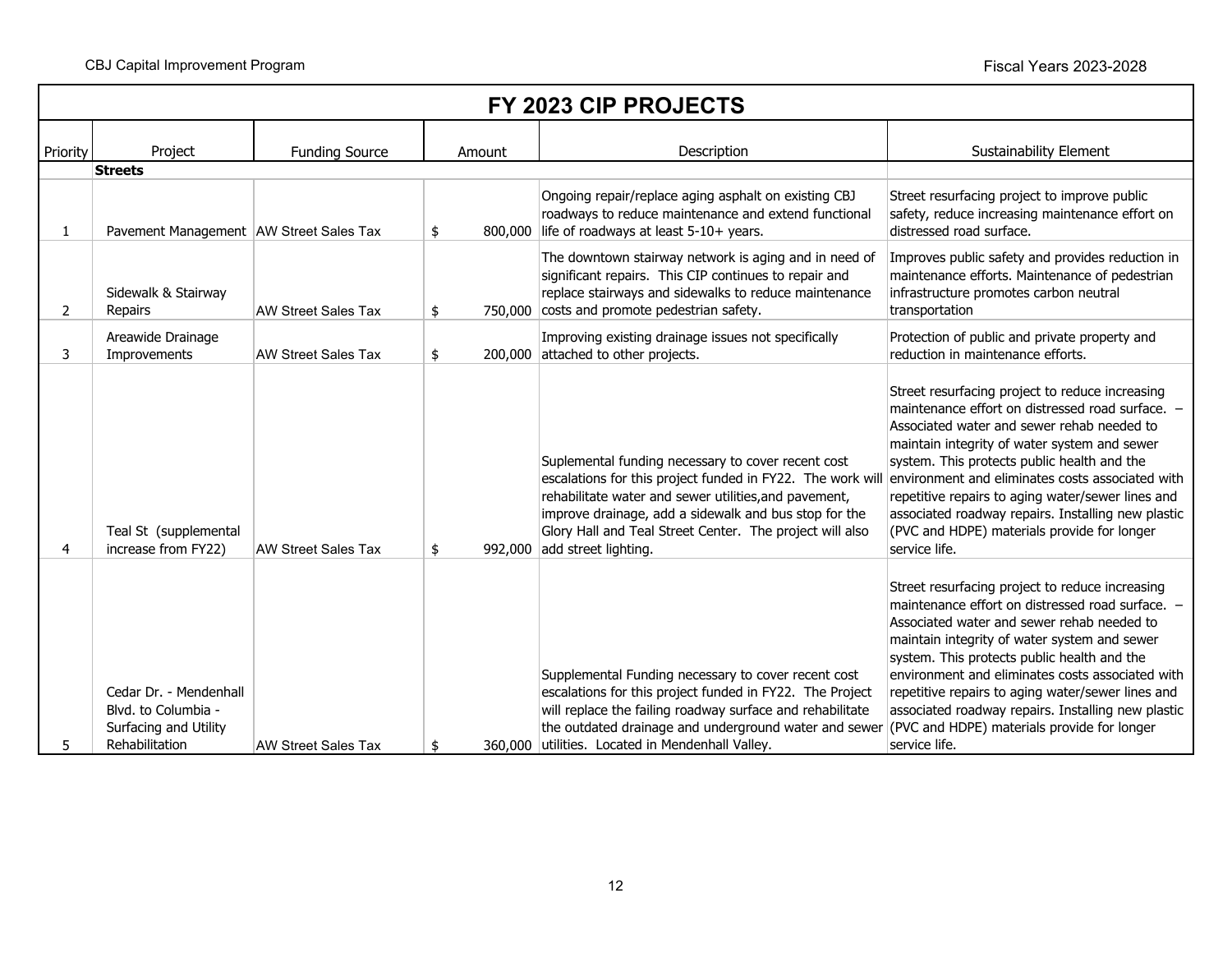|          | FY 2023 CIP PROJECTS                                              |                            |                 |                                                                                                                                                                                                                                                                                                                                                                                                              |                                                                                                                                                                                                                                                                                                                                                                                                                                                                                 |  |  |  |  |
|----------|-------------------------------------------------------------------|----------------------------|-----------------|--------------------------------------------------------------------------------------------------------------------------------------------------------------------------------------------------------------------------------------------------------------------------------------------------------------------------------------------------------------------------------------------------------------|---------------------------------------------------------------------------------------------------------------------------------------------------------------------------------------------------------------------------------------------------------------------------------------------------------------------------------------------------------------------------------------------------------------------------------------------------------------------------------|--|--|--|--|
| Priority | Project                                                           | <b>Funding Source</b>      | Amount          | Description                                                                                                                                                                                                                                                                                                                                                                                                  | <b>Sustainability Element</b>                                                                                                                                                                                                                                                                                                                                                                                                                                                   |  |  |  |  |
| 6        | Calhoun Avenue Phase<br>2 Surfacing and Utility<br>Rehabilitation | <b>AW Street Sales Tax</b> | \$              | Additional funding necessary to cover recent cost<br>escalations for the second half of this project funded in<br>FY20 and FY21. Rehabilitate failing roadway surfaces,<br>improve drainage and replace old, outdated underground<br>water and sewer utilities and update street ligthing to<br>1,750,000 LED. Located downtown.                                                                             | Street resurfacing project to reduce increasing<br>maintenance effort on distressed road surface. -<br>Associated water and sewer rehab needed to<br>maintain integrity of water system and sewer<br>system. This protects public health and the<br>environment and eliminates costs associated with<br>repetitive repairs to aging water/sewer lines and<br>associated roadway repairs. Installing new plastic<br>(PVC and HDPE) materials provide for longer<br>service life. |  |  |  |  |
| 7        | Calhoun Avenue<br>Pedestrian Overpass                             | <b>Unscheduled Funding</b> | $\frac{1}{2}$   | The timber pedestrian overpass crossing Calhoun Avenue<br>is in need of extreme rehabilitation or replacement. The<br>alternatives will be evaluated and appropriate path<br>forward implemented in conjunction with the Calhoun<br>350,000 Phase 2 resurfacing project. Located downtown.                                                                                                                   | Protection of public infrastructure, the public and<br>reducing repetitive maintenance requirements.                                                                                                                                                                                                                                                                                                                                                                            |  |  |  |  |
| 8        | Tongass Phase 2<br>(supplemental increase<br>from FY22)           | <b>AW Street Sales Tax</b> | \$              | Supplemental Funding necessary to cover recent cost<br>escalations for this project funded in FY22. the Project<br>will add a second sidewalk as requested in Safe Routes to repetitive repairs to aging water/sewer lines and<br>Schools, replace the failing roadway surface and<br>rehabilitate the outdated drainage and underground<br>540,000 water and sewer utilities. Located in Mendenhall Valley. | Street resurfacing project to reduce increasing<br>maintenance effort on distressed road surface. -<br>Associated water and sewer rehab needed to<br>maintain integrity of water system and sewer<br>system. This protects public health and the<br>environment and eliminates costs associated with<br>associated roadway repairs. Installing new plastic<br>(PVC and HDPE) materials provide for longer<br>service life.                                                      |  |  |  |  |
| q        | Crow Hill Drive<br>Surfacing and Utility<br>Rehabilitation        | <b>AW Street Sales Tax</b> | 2,973,000<br>\$ | This project is a high priority project for both the Water<br>utility and Streets Department. The water system has<br>been found to be in poor condition and the roadway<br>pavement is wearing out. Located on Douglas Island.                                                                                                                                                                              | Street resurfacing project to reduce increasing<br>maintenance effort on distressed road surface. -<br>Associated water and sewer rehab needed to<br>maintain integrity of water system and sewer<br>system. This protects public health and the<br>environment and eliminates costs associated with<br>repetitive repairs to aging water/sewer lines and<br>associated roadway repairs. Installing new plastic<br>(PVC and HDPE) materials provide for longer<br>service life. |  |  |  |  |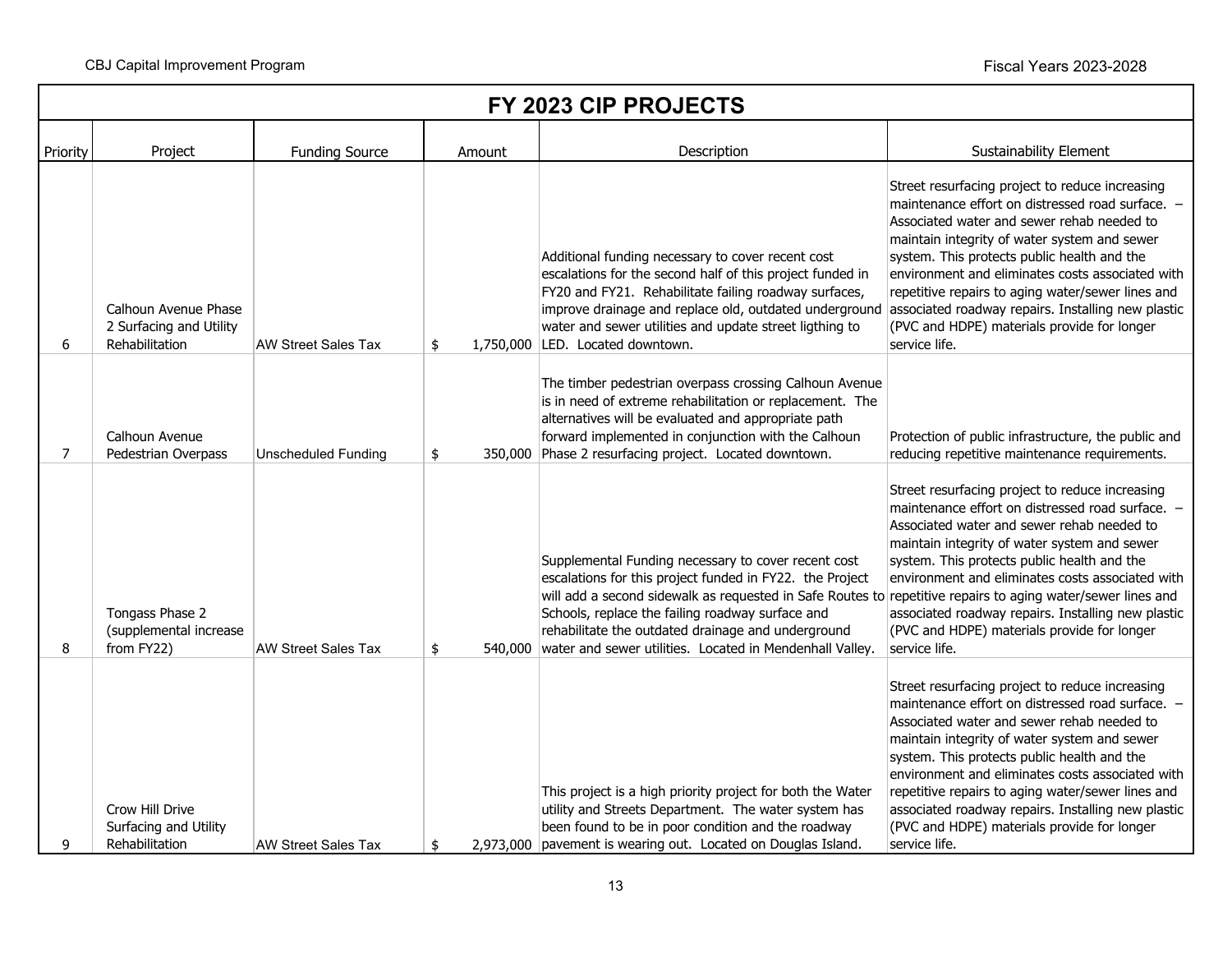|                | FY 2023 CIP PROJECTS                                                                                                           |                                                                      |                 |                                                                                                                                                                                                                                                                                                                                                                                                                                |                                                                                                                                                                                                                                                                                    |  |  |  |  |  |
|----------------|--------------------------------------------------------------------------------------------------------------------------------|----------------------------------------------------------------------|-----------------|--------------------------------------------------------------------------------------------------------------------------------------------------------------------------------------------------------------------------------------------------------------------------------------------------------------------------------------------------------------------------------------------------------------------------------|------------------------------------------------------------------------------------------------------------------------------------------------------------------------------------------------------------------------------------------------------------------------------------|--|--|--|--|--|
| Priority       | Project                                                                                                                        | <b>Funding Source</b>                                                | Amount          | Description                                                                                                                                                                                                                                                                                                                                                                                                                    | <b>Sustainability Element</b>                                                                                                                                                                                                                                                      |  |  |  |  |  |
| 10             | 7 Mile Fleet Garage Bay<br>Canopy Addition                                                                                     | <b>AW Street Sales Tax</b>                                           | \$<br>100,000   | Construct canopies to protect the bay doors. This project<br>completes the unfinished portion of the 7 mile<br>consolidated streets and fleet shop. Canopies will<br>protect the garage bay doors from driving rain, snow and<br>ice buildup that forms at the bottom trim of the door and Protection of public property, reduction in<br>freezing the door system in place when temperatures<br>drop. Located in Lemon Creek. | thawing/heating costs and reduces/makes<br>maintenance efforts more efficient.                                                                                                                                                                                                     |  |  |  |  |  |
| 11             | Gold Creek Flume<br>Rehabilitation                                                                                             | <b>AW Street Sales Tax</b>                                           | \$              | Repair failing strucutural and channel concrete in the<br>Gold Creek Flume between Cope Park and Glacier Ave.<br>200,000 Located downtown.                                                                                                                                                                                                                                                                                     | Protection of public and private property - reduces<br>increasing maintenance efforts.                                                                                                                                                                                             |  |  |  |  |  |
|                |                                                                                                                                | <b>Streets Total Funding</b>                                         | 9,015,000<br>\$ |                                                                                                                                                                                                                                                                                                                                                                                                                                |                                                                                                                                                                                                                                                                                    |  |  |  |  |  |
|                | <b>Wastewater Utility</b>                                                                                                      |                                                                      |                 |                                                                                                                                                                                                                                                                                                                                                                                                                                |                                                                                                                                                                                                                                                                                    |  |  |  |  |  |
| 1              | MWWTP SCADA                                                                                                                    | <b>Wastewater Enterprise</b><br>Fund                                 | \$              | Complete recontrol of outdated SBR building SCADA and<br>1,500,000 associated treatment upgrades.                                                                                                                                                                                                                                                                                                                              | The recontrol will allow continuous decant of<br>basins which should lower the average decant<br>flowrate and allow modulation of UV light<br>sterilization electricity requirement.                                                                                               |  |  |  |  |  |
| $\overline{2}$ | <b>Outer Drive and West</b><br>Juneau Pump Station<br>Upgrades                                                                 | Wastewater Enterprise<br>Fund                                        | \$              | Supplemental funding to FY22 Funding to cover recent<br>cost escalations and additional issues discovered during<br>detailed design investigations. The project will replace<br>and upgrade pumps/piping control panels<br>instrumentation, influent valves etc. to fully rehabilitate<br>500,000 these older sewage pump stations.                                                                                            | The upgraded pump motors will be more efficient<br>and will also eliminate a current recycle stream.<br>New, larger check valves will restrict less flow<br>requiring less pump energy usage. Upgraded<br>design will allow less run time of pumps which will<br>also save energy. |  |  |  |  |  |
| 3              | <b>JDTP Decant Station</b>                                                                                                     | Temporary 1% Sales Tax<br>Voter Approved 10-1-18 to<br>9-30-23       | \$              | Upgrades the headworks (coarse screens, grit removal<br>system) and creates a new vactor truck and septic hauler location that eliminates 2 liftstations that must<br>2,750,000 receiving station.                                                                                                                                                                                                                             | This change will reroute septic hauler volume to a<br>move this volume to the plant saving energy.                                                                                                                                                                                 |  |  |  |  |  |
| 4              | <b>Facilities Planning</b><br>(Infiltration and Inflow,<br>ABTP long term study,<br>solids digestor)<br><b>MWWTP Treatment</b> | Temporary 1% Sales Tax<br>Voter Approved 10-1-18 to<br>$9 - 30 - 23$ | \$              | Planning document preparation for treatment plant<br>300,000 upgrades and other regulatory requirements                                                                                                                                                                                                                                                                                                                        | Plan scopes for projects that will reduce energy<br>and/or increase efficiency. One will reduce overall<br>energy required to pump wastewater to plants by<br>eliminating stormwater intrusion into sanitary<br>sewer. Others will improve treatment efficiency.                   |  |  |  |  |  |
| 5              | Upgrades - SBR Tank<br>Rehab/Full Floor<br>Aeration                                                                            | <b>Wastewater Enterprise</b><br>Fund                                 | \$              | Concrete SBR tank surface repairs and installation of full<br>500,000 floor aeration system at the Mendenhall Treatment Plant. process.                                                                                                                                                                                                                                                                                        | Full floor aeration will provide more energy<br>efficient transfer of oxygen during the treatment                                                                                                                                                                                  |  |  |  |  |  |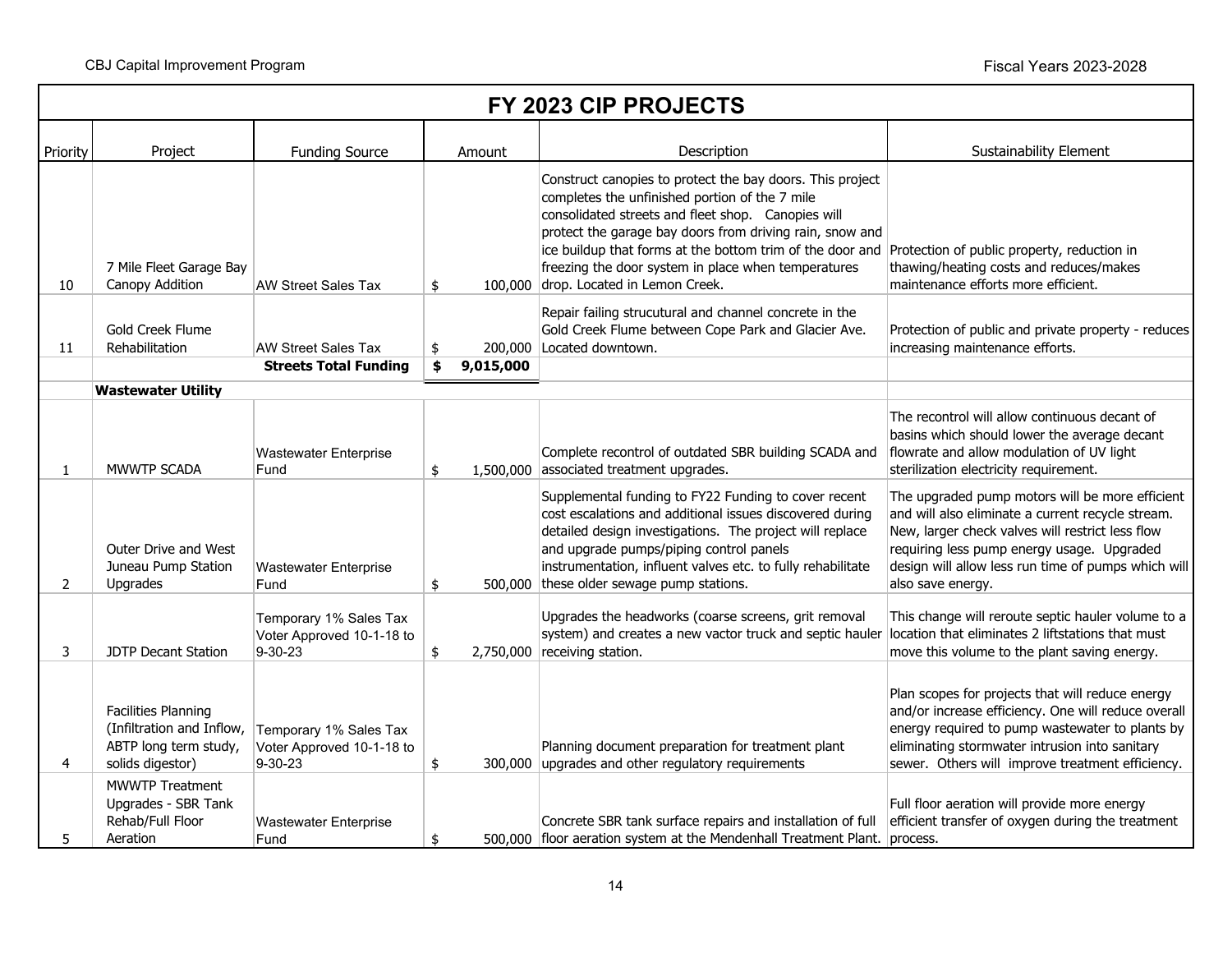T.

|                | FY 2023 CIP PROJECTS                                                                                                             |                                                                |               |        |                                                                                                                                                          |                                                                                                                                                                                          |  |  |  |
|----------------|----------------------------------------------------------------------------------------------------------------------------------|----------------------------------------------------------------|---------------|--------|----------------------------------------------------------------------------------------------------------------------------------------------------------|------------------------------------------------------------------------------------------------------------------------------------------------------------------------------------------|--|--|--|
| Priority       | Project                                                                                                                          | <b>Funding Source</b>                                          |               | Amount | Description                                                                                                                                              | Sustainability Element                                                                                                                                                                   |  |  |  |
| 6              | MWWTP Influent Piping<br>Reconfiguration/Valve<br>Upgrades                                                                       | <b>Wastewater Enterprise</b><br>Fund                           | \$            |        | Piping and Valve upgrades to support hydraulic control of treatment and disposal protecting the<br>500,000 SBR basins at the Mendenhall Treatment Plant. | Needed improvements to allow better hydraulic<br>control and improved options for wastewater<br>environment                                                                              |  |  |  |
| $\overline{7}$ | Teal St (supplemental<br>increase from FY22)                                                                                     | <b>Wastewater Enterprise</b><br>Fund                           | \$            |        | Replace/rehabilitate wastewater infrastructure during<br>150,000 associated Street project. Located in Mendenhall Valley.                                | Street resurfacing project - maintenance needed<br>to maintain integrity of sewage collection and<br>conveyance system. This protects public health<br>and the environment.              |  |  |  |
| 8              | Cedar Dr. - Mendenhall<br>Blvd. to Columbia -<br>Surfacing and Utility<br>Rehabilitation<br>(supplemental increase<br>from FY22) | <b>Wastewater Enterprise</b><br>Fund                           | \$            |        | Replace/rehabilitate wastewater infrastructure during<br>associated Street resurfacing project. Located in<br>45,000 Mendenhall Valley.                  | Street resurfacing project - maintenance needed<br>to maintain integrity of sewage collection and<br>conveyance system. This protects public health<br>and the environment.              |  |  |  |
| 9              | Calhoun Avenue Phase<br>2 Surfacing and Utility<br>Rehabilitation                                                                | <b>Wastewater Enterprise</b><br>Fund                           | \$            |        | Replace/rehabilitate wastewater infrastructure during<br>associated Street resurfacing project. Located<br>35,000 downtown.                              | Street resurfacing project - maintenance needed<br>to maintain integrity of sewage collection and<br>conveyance system. This protects public health<br>and the environment.              |  |  |  |
| 10             | Tongass Phase 2<br>(supplemental increase<br>from FY22)                                                                          | <b>Wastewater Enterprise</b><br>Fund                           | \$            |        | Replace/rehabilitate wastewater infrastructure during<br>associated Street resurfacing project. Located in<br>60,000 Mendenhall Valley.                  | Street resurfacing project - maintenance needed<br>to maintain integrity of sewage collection and<br>conveyance system. This protects public health<br>and the environment.              |  |  |  |
| 11             | JDTP SCADA and<br>Instrumentation<br>Upgrades                                                                                    | Temporary 1% Sales Tax<br>Voter Approved 10-1-18 to<br>9-30-23 | \$            |        | Upgrades to instrumentation and SCADA to support on-<br>150,000 off aeration.                                                                            | ON/OFF aeration achieves better compliance by<br>avoiding low pH conditions by running aeration<br>pumps for shorter durations. This shorter run<br>duration will use less energy daily. |  |  |  |
| 12             | Collection System Lift<br><b>Station Upgrades</b>                                                                                | <b>Wastewater Enterprise</b><br>Fund                           | \$            |        | Upgrades to lift stations including communications and<br>250,000 flow monitoring. Located areawide.                                                     | Remote monitoring will allow adjstments to be<br>made remotely and eliminate unnecesary trips to<br>the stations. This will use less fuel and result in<br>less wear on vehicles.        |  |  |  |
| 13             | Crow Hill Drive                                                                                                                  | <b>Wastewater Enterprise</b><br>Fund                           | $\frac{1}{2}$ |        | Replace/rehabilitate wastewater infrastructure during<br>associated Street resurfacing project. Located on<br>50,000 Douglas Island.                     | Street resurfacing project - maintenance needed<br>to maintain integrity of sewage collection and<br>conveyance system. This protects public health<br>and the environment.              |  |  |  |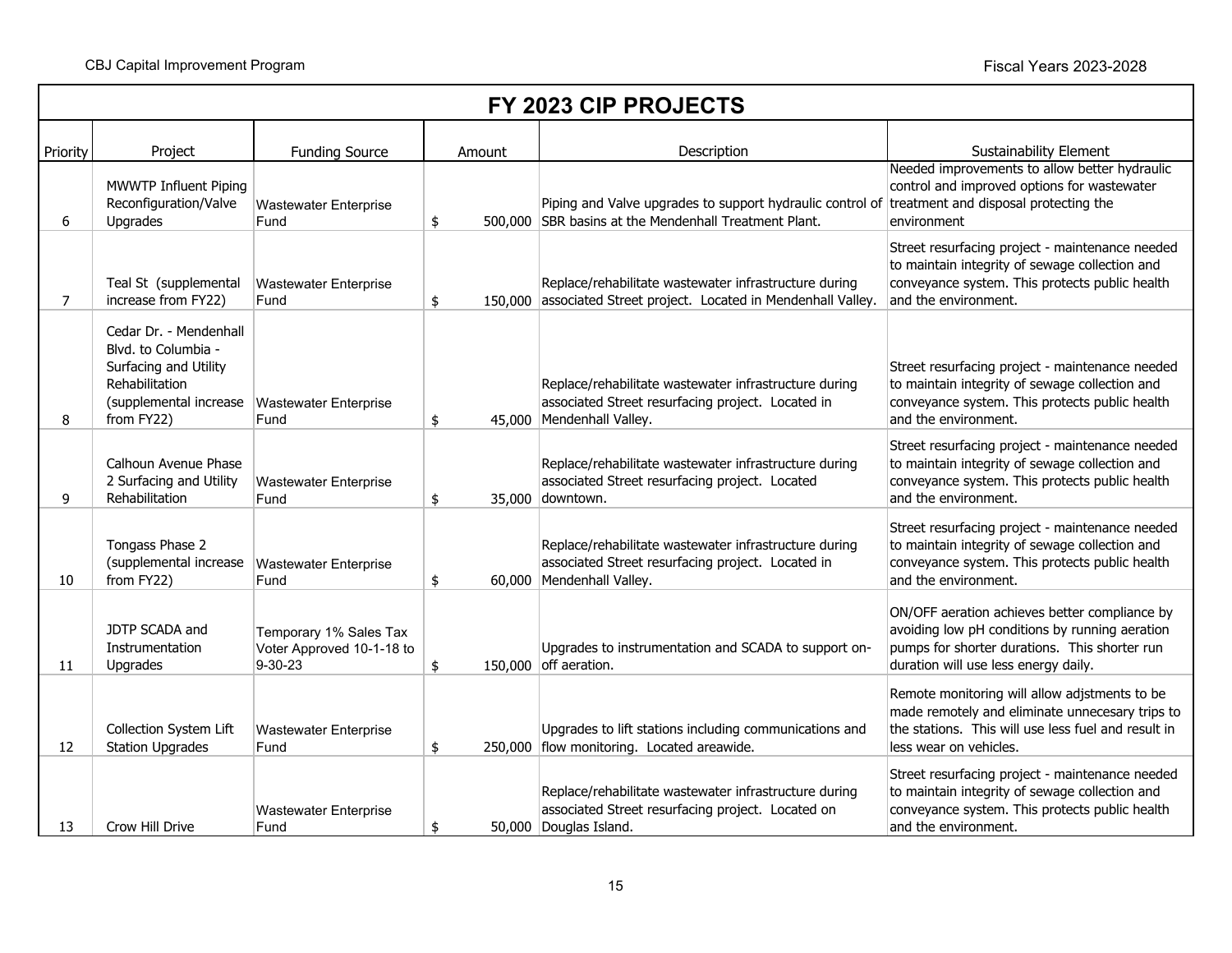|          | FY 2023 CIP PROJECTS                                                    |                                         |    |                  |                                                                                                                                                                                                                                                                                                                                                         |                                                                                                                                                                             |  |  |  |
|----------|-------------------------------------------------------------------------|-----------------------------------------|----|------------------|---------------------------------------------------------------------------------------------------------------------------------------------------------------------------------------------------------------------------------------------------------------------------------------------------------------------------------------------------------|-----------------------------------------------------------------------------------------------------------------------------------------------------------------------------|--|--|--|
| Priority | Project                                                                 | <b>Funding Source</b>                   |    | Amount           | Description                                                                                                                                                                                                                                                                                                                                             | Sustainability Element                                                                                                                                                      |  |  |  |
| 14       | Dudley Street (Loop Rd   Wastewater Enterprise<br>to End)               | Fund                                    | \$ |                  | Begin design for replacement/rehabilitation of<br>wastewater infrastructure during associated Street<br>50,000 resurfacing project. Located in Mendenhall Valley.                                                                                                                                                                                       | Street resurfacing project - maintenance needed<br>to maintain integrity of sewage collection and<br>conveyance system. This protects public health<br>and the environment. |  |  |  |
| 15       | Lower D and 1st Street<br>(Douglas) -- Sewer<br>Replacement             | <b>Wastewater Enterprise</b><br>Fund    | \$ | 50,000 project.  | Provide funds to start design to reconstruct Wastewater<br>Utility infrastructure with the associated water utility                                                                                                                                                                                                                                     | Street resurfacing project - maintenance needed<br>to maintain integrity of sewage collection and<br>conveyance system. This protects public health<br>and the environment. |  |  |  |
| 16       | <b>Stairway Sewer</b><br>Improvements                                   | <b>Wastewater Enterprise</b><br>Fund    | \$ | 250,000 project. | Provide funds to reconstruct Wastewater Utility<br>infrastructure with the associated stairway improvement                                                                                                                                                                                                                                              | Maintenance needed to maintain integrity of<br>sewage collection and conveyance system. This<br>protects public health and the environment.                                 |  |  |  |
| 17       | Areawide Collection<br>System Improvements                              | <b>Wastewater Enterprise</b><br>Fund    | \$ |                  | Replace/repair of manholes, lift stations, and aging sewer sewage collection and conveyance system. This<br>150,000 piping. Located areawide.                                                                                                                                                                                                           | Maintenance needed to maintain integrity of<br>protects public health and the environment.                                                                                  |  |  |  |
| 18       | Road and Utility Project   Wastewater Enterprise<br>Designs for FY24    | Fund                                    | \$ |                  | This funding will be utilized to begin design for CIP<br>projects prior to the appropriation of the next year's CIP<br>budget. Consultant workforce shortages and longer<br>material lead times are requiring road and utility<br>construction bids be opened earlier than can be<br>50,000 accomodated with a July 1 fiscal year funding availalbilty. |                                                                                                                                                                             |  |  |  |
| 19       | Pavement Management<br>Program-Utility<br>Adjustments (frames<br>&lids) | <b>Wastewater Enterprise</b><br>Fund    | \$ | 25,000           | Area wide paving provides an opportunity for mainline<br>and manhole reconstruction to repair code compliance<br>issues.                                                                                                                                                                                                                                | Street resurfacing project - maintenance needed<br>to maintain integrity of sewage collection and<br>conveyance system. This protects public health<br>and the environment. |  |  |  |
|          |                                                                         | <b>Wastewater Utility Total Funding</b> | \$ | 7,365,000        |                                                                                                                                                                                                                                                                                                                                                         |                                                                                                                                                                             |  |  |  |
|          | <b>Water Utility</b>                                                    |                                         |    |                  |                                                                                                                                                                                                                                                                                                                                                         |                                                                                                                                                                             |  |  |  |
|          | Glacier Highway (Lena<br>Loop) Water System<br><b>Condition Scoping</b> | <b>Water Enterprise Fund</b>            | \$ |                  | Begin design and assessment of pipe condition in area of Maintenance needed to maintain integrity of<br>150,000 recent water breaks. Located "Out-the-Road".                                                                                                                                                                                            | drinking water system, protecting public health.                                                                                                                            |  |  |  |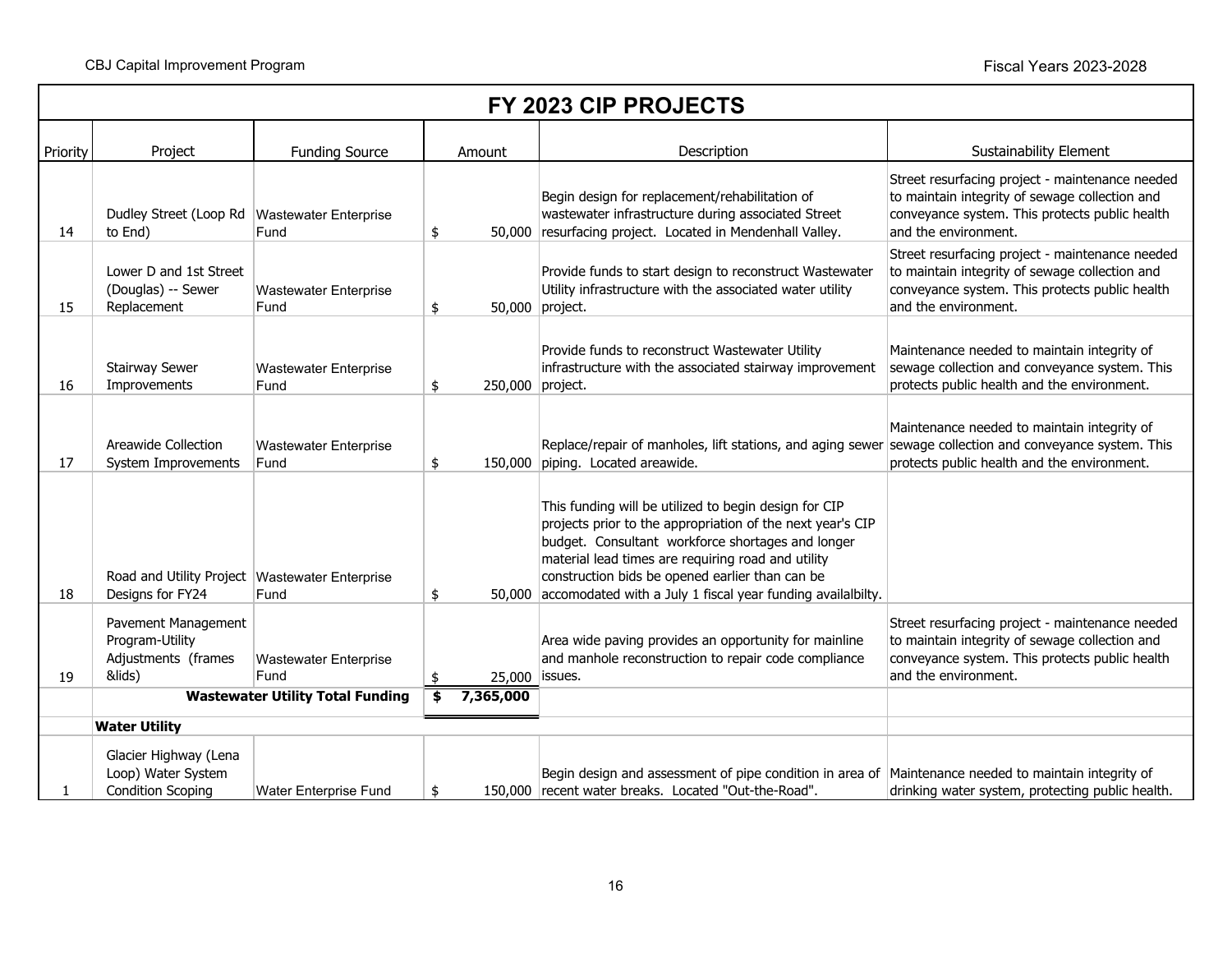$\mathsf{r}$ 

|                | FY 2023 CIP PROJECTS                                                                                              |                              |        |  |                                                                                                                                                                                                                                                   |                                                                                                                                                                                                                                        |  |  |
|----------------|-------------------------------------------------------------------------------------------------------------------|------------------------------|--------|--|---------------------------------------------------------------------------------------------------------------------------------------------------------------------------------------------------------------------------------------------------|----------------------------------------------------------------------------------------------------------------------------------------------------------------------------------------------------------------------------------------|--|--|
| Priority       | Project                                                                                                           | <b>Funding Source</b>        | Amount |  | Description                                                                                                                                                                                                                                       | Sustainability Element                                                                                                                                                                                                                 |  |  |
| $\overline{2}$ | Cope Park Pump Station<br>Upgrades, New Pumps,<br>Motors,<br>Communications                                       | Water Enterprise Fund        | \$     |  | Replace pumps, motors, communications for Cope Park<br>1,000,000 lift station. Located downtown.                                                                                                                                                  | VFD Drives will modulate pressure instead of<br>deadheading into Cla -Val pressure/ fllow limiting<br>valve. At times of lower demand motors will run<br>below synchronous speeds, resulting in less enery<br>use.                     |  |  |
| 3              | Water Pipeline<br>Assessment                                                                                      | Water Enterprise Fund        | \$     |  | Perform pipe condition assessment to assess need for<br>200,000 replacement. Located areawide.                                                                                                                                                    | Evaluating pipe condition, staff can make more<br>informed decisions about when to leave good<br>infrastructure in place (conserving materials and<br>resources), and when replacement is needed to<br>protect drinking water quality. |  |  |
| 4              | Crow Hill Drive (Douglas<br>Hwy to End)                                                                           | <b>Water Enterprise Fund</b> | \$     |  | The water system was found to be in need of repair<br>when exposed for connection during the Douglas<br>Highway water replacement project. This will replace<br>aging water infrastructure while rehabilitating the<br>520,000 roadway surfacing. | Street resurfacing project - maintenance needed<br>to maintain integrity of drinking water system.<br>This protects public health, and using HDPE pipe<br>allows for longer service life.                                              |  |  |
| 5              | Lower D and 1st Street<br>Douglas Water System<br>Replacement                                                     | Water Enterprise Fund        | \$     |  | Perform investigations and design for replacing the 40+<br>225,000 year old water system under D and 1st Street in Douglas.                                                                                                                       | Street resurfacing project - maintenance needed<br>to maintain integrity of drinking water system.<br>This protects public health, and using HDPE pipe<br>allows for longer service life.                                              |  |  |
| 6              | Teal St (supplemental<br>increase from FY22)                                                                      | Water Enterprise Fund        | \$     |  | Replace/rehabilitate water infrastructure during<br>70,000 associated Street project. Located in Mendenhall Valley.                                                                                                                               | Street resurfacing project - maintenance needed<br>to maintain integrity of drinking water system.<br>This protects public health, and using HDPE pipe<br>allows for longer service life.                                              |  |  |
| 7              | Cedar Dr. - Mend to<br>Columbia - Surfacing<br>and Utility Rehabilitation<br>(supplemental increase<br>from FY22) | Water Enterprise Fund        | \$     |  | Replace/rehabilitate water infrastructure during<br>associated Street resurfacing project. Located in<br>45,000 Mendenhall Valley.                                                                                                                | Street resurfacing project - maintenance needed<br>to maintain integrity of drinking water system.<br>This protects public health, and using HDPE pipe<br>allows for longer service life.                                              |  |  |
| 8              | Calhoun Avenue Phase<br>2 Surfacing and Utility<br>Rehabilitation                                                 | <b>Water Enterprise Fund</b> | \$     |  | Replace/rehabilitate water infrastructure during<br>associated Street resurfacing project. Located<br>230,000 downtown.                                                                                                                           | Street resurfacing project - maintenance needed<br>to maintain integrity of drinking water system.<br>This protects public health, and using HDPE pipe<br>allows for longer service life.                                              |  |  |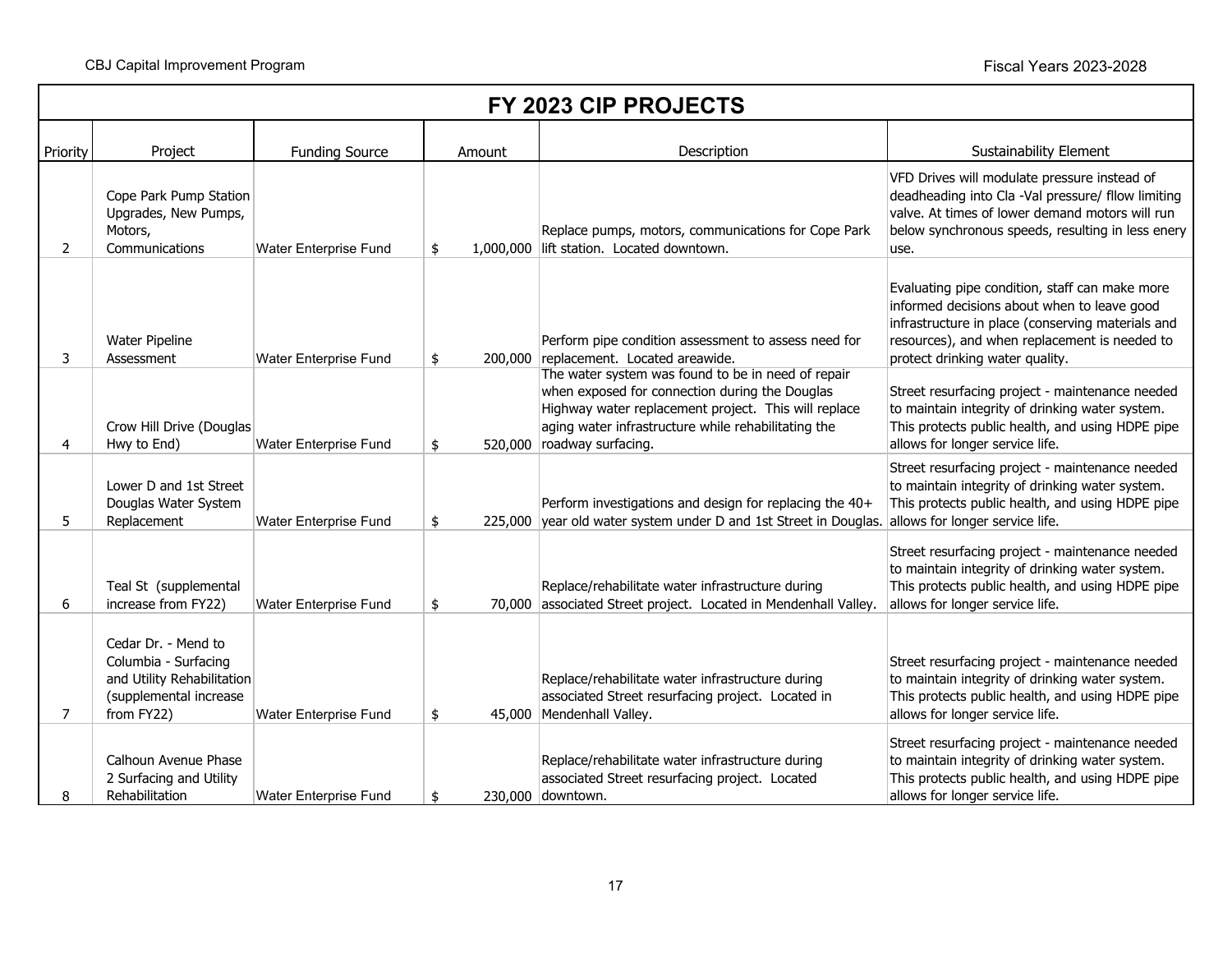|          | FY 2023 CIP PROJECTS                                                           |                                                                                                      |               |                      |                                                                                                                                                                                                                                                                                                                                                         |                                                                                                                                                                                           |  |  |  |  |
|----------|--------------------------------------------------------------------------------|------------------------------------------------------------------------------------------------------|---------------|----------------------|---------------------------------------------------------------------------------------------------------------------------------------------------------------------------------------------------------------------------------------------------------------------------------------------------------------------------------------------------------|-------------------------------------------------------------------------------------------------------------------------------------------------------------------------------------------|--|--|--|--|
| Priority | Project                                                                        | <b>Funding Source</b>                                                                                |               | Amount               | Description                                                                                                                                                                                                                                                                                                                                             | <b>Sustainability Element</b>                                                                                                                                                             |  |  |  |  |
| 9        | Tongass Phase 2<br>(supplemental increase<br>from FY22)                        | <b>Water Enterprise Fund</b>                                                                         | \$            |                      | Replace/rehabilitate water infrastructure during<br>associated Street resurfacing project. Located in<br>105,000 Mendenhall Valley.                                                                                                                                                                                                                     | Street resurfacing project - maintenance needed<br>to maintain integrity of drinking water system.<br>This protects public health, and using HDPE pipe<br>allows for longer service life. |  |  |  |  |
| 10       | PRV Station<br>Improvements /<br>Upgrades, Crow Hill, 5th<br>St Douglas, W Jnu | Water Enterprise Fund                                                                                | \$            |                      | Install/improve/update SCADA Communications and other Reduce need for in person site visits to monitor<br>100,000 upgrades to stations.                                                                                                                                                                                                                 | stations                                                                                                                                                                                  |  |  |  |  |
| 11       | Areawide Water System<br>Repairs                                               | Water Enterprise Fund                                                                                | \$            |                      | Revolving funds used to make preventative maintenance,<br>repairs and minor replacements to the water system as<br>100,000 they are discovered.                                                                                                                                                                                                         | Maintenance needed to maintain integrity of<br>drinking water system, protecting public health.                                                                                           |  |  |  |  |
| 12       | Road and Utility Project<br>Designs for FY24                                   | Water Enterprise Fund                                                                                | \$            |                      | This funding will be utilized to begin design for CIP<br>projects prior to the appropriation of the next year's CIP<br>budget. Consultant workforce shortages and longer<br>material lead times are requiring road and utility<br>construction bids be opened earlier than can be<br>50,000 accomodated with a July 1 fiscal year funding availalbilty. |                                                                                                                                                                                           |  |  |  |  |
| 13       | Pavement Management<br><b>Water Utility</b><br>Adjustments                     | <b>Water Enterprise Fund</b>                                                                         | \$            |                      | Provide valve boxes for adjusting during road repaving.<br>8,000 Located areawide.                                                                                                                                                                                                                                                                      |                                                                                                                                                                                           |  |  |  |  |
|          |                                                                                | <b>Water Utility Total Funding</b>                                                                   | \$            | 2,803,000            |                                                                                                                                                                                                                                                                                                                                                         |                                                                                                                                                                                           |  |  |  |  |
|          | <b>Public Works and Engineering Total Funding</b>                              |                                                                                                      |               | 25,468,000           |                                                                                                                                                                                                                                                                                                                                                         |                                                                                                                                                                                           |  |  |  |  |
|          | <b>Schools</b>                                                                 |                                                                                                      |               |                      |                                                                                                                                                                                                                                                                                                                                                         |                                                                                                                                                                                           |  |  |  |  |
| 1        | JSD Buildings Major<br>Maintenance / Match                                     | Temporary 1% Sales Tax<br>Voter Approved 10-1-18 to<br>$9 - 30 - 23$                                 | $\frac{1}{2}$ |                      | Fund ongoing civil, architectural, mechanical and<br>electrical deferred maintenance projects and provide<br>matching funds to any outside maintenance or<br>construction grant funding that could be acquired.<br>800,000 Located areawide.                                                                                                            |                                                                                                                                                                                           |  |  |  |  |
| 2        | <b>MRCS Boiler Room</b><br>Renovation                                          | Temporary 1% Sales Tax<br>Voter Approved 10-1-18 to<br>$9 - 30 - 23$<br><b>Schools Total Funding</b> | \$            | 900,000<br>1,700,000 | Replace Boiler Room mechanical and electrical equpment<br>that is from the original construction in 1983. Located at To upgrade system to be more energy efficient<br>Mendenhall River Community School.                                                                                                                                                | with newer equipment                                                                                                                                                                      |  |  |  |  |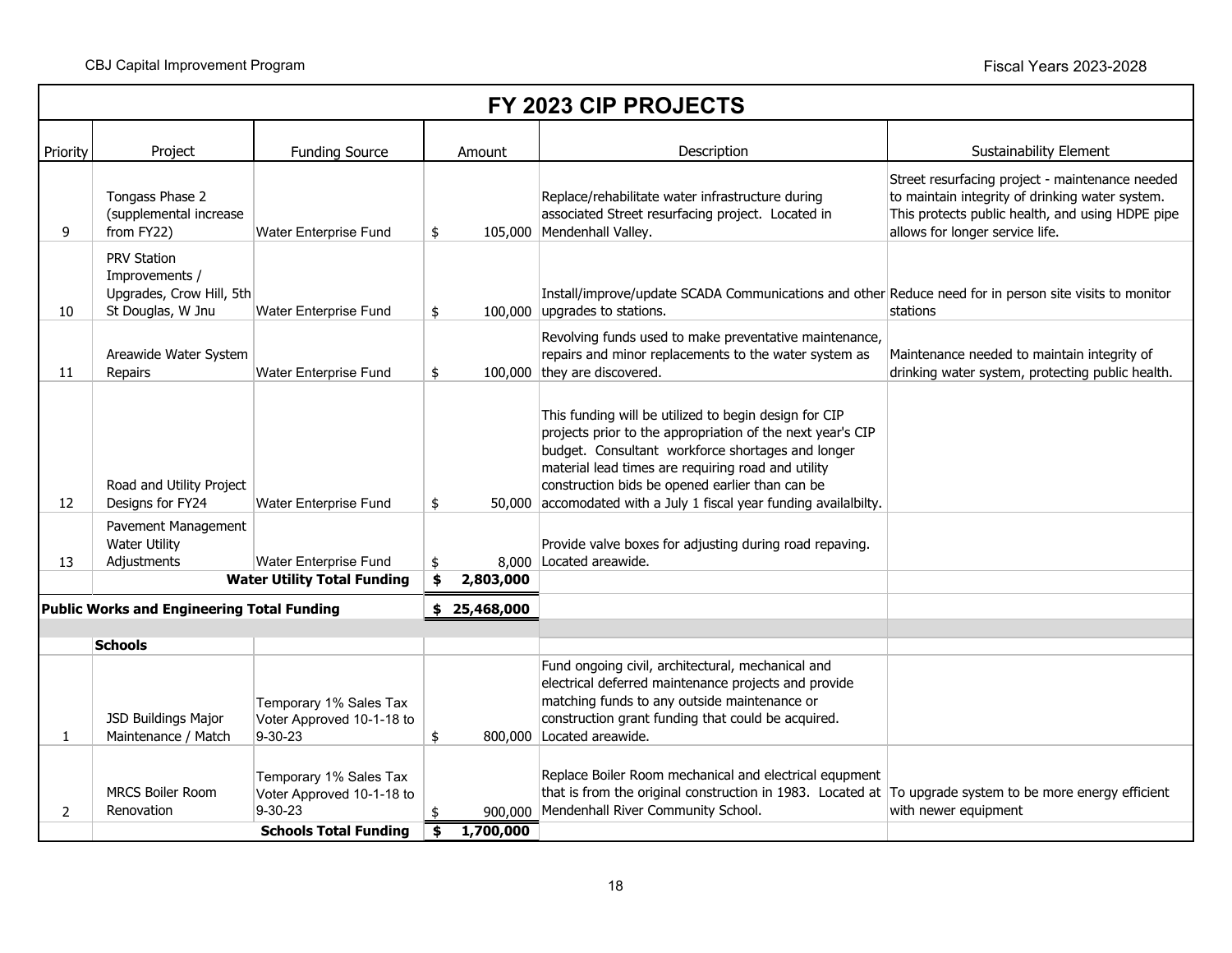# **FY 2023 CAPITAL IMPROVEMENT PROJECTS FUNDING SOURCES**

| <b>FUNDING SOURCES</b> | <b>General Sales Tax</b>                                  | \$  | 1,700,000  |
|------------------------|-----------------------------------------------------------|-----|------------|
|                        | Areawide Street Sales Tax                                 | \$  | 10,500,000 |
|                        | Temporary 1% Sales Tax - Voter Approved 10/1/18 - 9/30/23 |     | 10,500,000 |
|                        | <b>State Marine Passenger Fees</b>                        |     | 4,095,000  |
|                        | <b>Bartlett Hospital enterprise Fund</b>                  |     | 3,000,000  |
|                        | Lands & Resources Fund                                    |     | 150,000    |
|                        | Wastewater enterprise Fund                                | \$  | 4,165,000  |
|                        | <b>Water Enterprise Fund</b>                              | \$  | 2,756,700  |
|                        | <b>Airport Unscheduled Funding</b>                        | \$  | 13,025,000 |
|                        | <b>Unscheduled Funding</b>                                | \$. | 21,520,000 |
|                        |                                                           |     |            |
|                        |                                                           | \$  | 71,411,700 |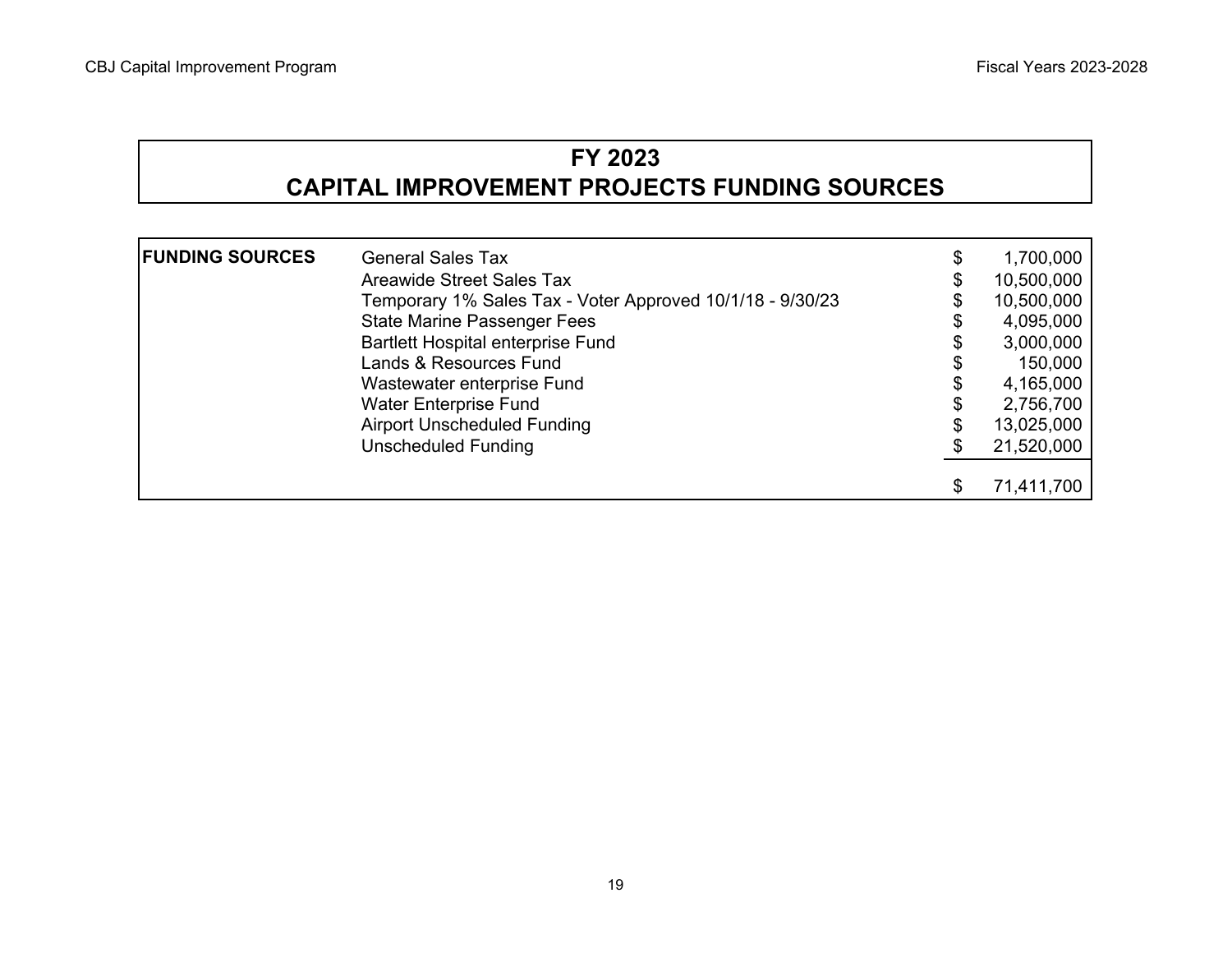# **SIX-YEAR DEPARTMENT IMPROVEMENT PLANS**

This section of the CIP shows the capital improvement plan for each CBJ department for fiscal years 2023 – 2028. The plans were submitted by the director of the department and were developed in conjunction with <sup>a</sup> governing board or committee. For example, the Docks and Harbors plan was submitted by the Port Director and developed by the Port Director and the Docks and Harbors Board.

The projects identified for 2023 are those recommended by the City Manager for funding in FY23. Projects identified by the City Manager in years 2024 and 2025 will be recommended for funding in the coming fiscal years. Those projects identified for funding beyond 2025 provide <sup>a</sup> general direction of capital spending in those years, not a specific direction.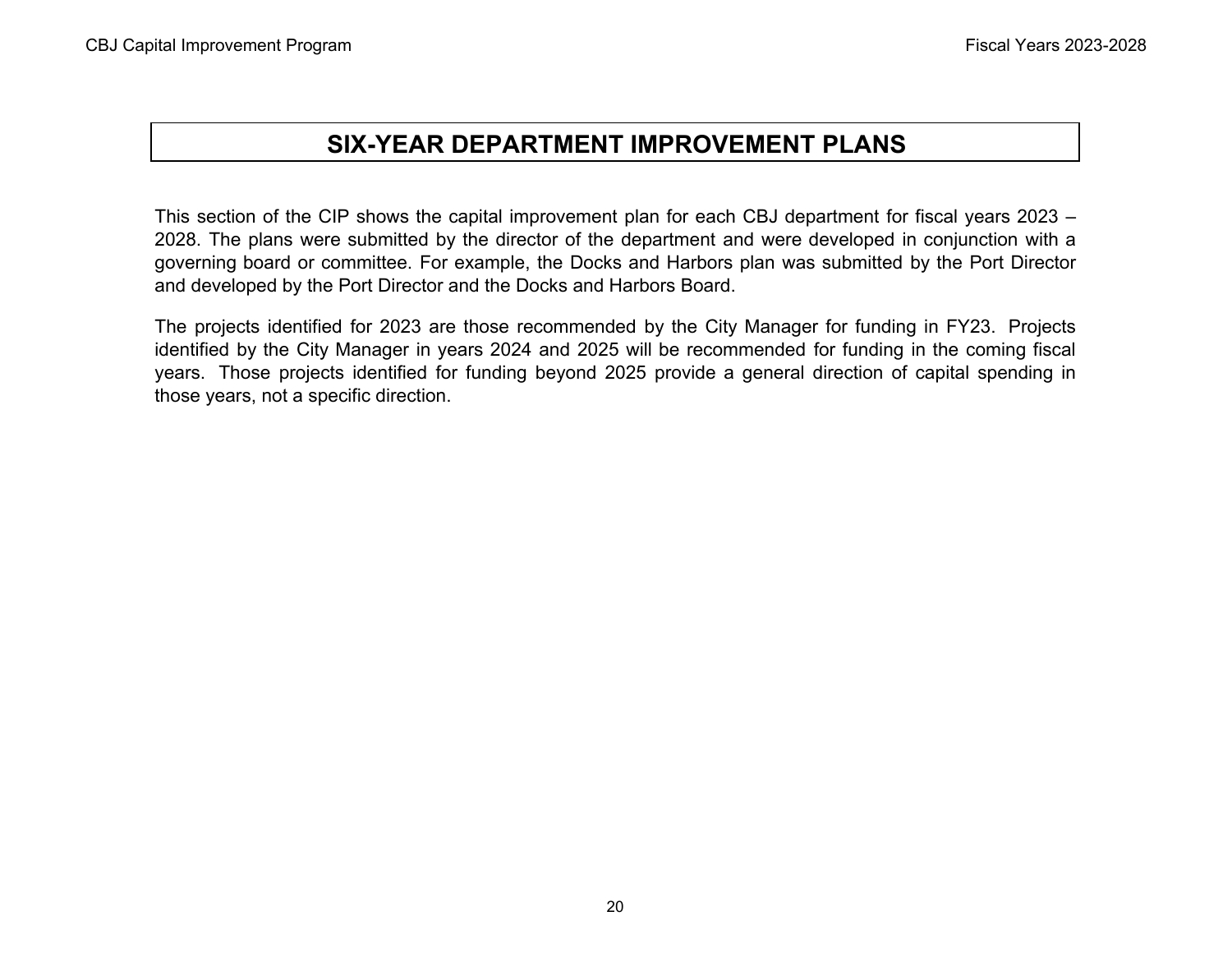# **SIX-YEAR DEPARTMENT IMPROVEMENT PLANS**

| <b>Division</b>                                        | <b>Priority</b> |                         | <b>FY23</b>    |                         | <b>FY24</b>    | $\overline{FY25}$ | <b>FY26</b>     |               | <b>FY27</b> |                         | <b>Future</b> |
|--------------------------------------------------------|-----------------|-------------------------|----------------|-------------------------|----------------|-------------------|-----------------|---------------|-------------|-------------------------|---------------|
| <b>Administration</b>                                  |                 |                         |                |                         |                |                   |                 |               |             |                         |               |
| <b>Manager's Office</b>                                |                 |                         |                |                         |                |                   |                 |               |             |                         |               |
| Affordable Housing Fund                                |                 | \$                      | 400,000        |                         |                |                   |                 |               |             |                         |               |
| IT - Infrastructure Upgrades                           |                 | $\sqrt[6]{\frac{1}{2}}$ | 400,000        |                         |                |                   |                 |               |             |                         |               |
| Zero Waste Program                                     |                 | \$                      | 100,000        |                         |                |                   |                 |               |             |                         |               |
| <b>Circulator Plan</b>                                 |                 | \$                      | 100,000        |                         |                |                   |                 |               |             |                         |               |
| Seawalk Expansion                                      |                 | \$                      | 1,000,000      | $\sqrt[6]{\frac{1}{2}}$ | 1,500,000      | \$<br>1,500,000   | \$<br>5,000,000 | $\sqrt[6]{3}$ | 5,000,000   | $\sqrt[6]{\frac{1}{2}}$ | 10,000,000    |
| North State Office Building Parking                    |                 |                         |                |                         |                |                   |                 |               |             | \$                      | 20,000,000    |
| New City Hall                                          |                 |                         |                |                         |                |                   |                 |               |             | \$                      | 34,000,000    |
| South End of Gastineau Ave. / S Franklin               |                 |                         |                |                         |                |                   |                 |               |             |                         |               |
| Alternate Route Feasibility Study                      |                 |                         |                |                         |                |                   |                 |               |             | \$                      | 500,000       |
| Waterfront Juneau Douglas City Museum                  |                 |                         |                |                         |                |                   |                 |               |             | \$                      | 12,000,000    |
| Wayfinding and Gateway Signage - Auke                  |                 |                         |                |                         |                |                   |                 |               |             |                         |               |
| Bay                                                    |                 |                         |                |                         |                |                   |                 |               |             | \$                      | 250,000       |
| Auke Bay Baywalk and separated                         |                 |                         |                |                         |                |                   |                 |               |             |                         |               |
| Pathway from Ferry Terminal                            |                 |                         |                |                         |                |                   |                 |               |             | \$                      | 5,000,000     |
| W. Douglas Road Feasibility Study/Plan                 |                 |                         |                |                         |                |                   |                 |               |             | \$                      | 250,000       |
| W. Douglas Road Middle Creek Crossing                  |                 |                         |                |                         |                |                   |                 |               |             | \$                      | 4,000,000     |
| Lemon Creek Multi-use Path                             |                 | $\mathsf{\$}$           | 150,000        |                         |                |                   |                 |               |             | \$                      | 8,000,000     |
| Cordova St. Alternate Access                           |                 |                         |                |                         |                |                   |                 |               |             | \$                      | 10,000,000    |
| Move Riverbend Elementry Access to                     |                 |                         |                |                         |                |                   |                 |               |             |                         |               |
| <b>Dimond Park Signalized Entrance</b>                 |                 |                         |                |                         |                |                   |                 |               |             | \$                      | 1,500,000     |
| Replace Montana Creek Bridge (Past Rifle               |                 |                         |                |                         |                |                   |                 |               |             |                         |               |
| Range)                                                 |                 |                         |                |                         |                |                   |                 |               |             | \$                      | 1,000,000     |
| North Douglas Channel Crossing                         |                 |                         |                |                         |                |                   |                 |               |             | \$                      | 100,000,000   |
| Implement/Build Lemon Creek Area Plan                  |                 |                         |                |                         |                |                   |                 |               |             | \$                      | 15,000,000    |
| W. Douglas Expansion/Development                       |                 |                         |                |                         |                |                   |                 |               |             | \$                      | 25,000,000    |
| <b>Capital Civic Center</b>                            |                 |                         |                |                         |                |                   |                 |               |             | \$                      | 75,000,000    |
| <b>Manager's Office Total:</b>                         |                 | \$                      | $2,150,000$ \$ |                         | $1,500,000$ \$ | 1,500,000         | \$<br>5,000,000 | \$            | 5,000,000   | \$                      | 321,500,000   |
| <b>Fire</b>                                            |                 |                         |                |                         |                |                   |                 |               |             |                         |               |
| <b>Glacier FS Mechanical and Electrical</b>            |                 |                         |                |                         |                |                   |                 |               |             |                         |               |
| Upgrades - GSHP<br>Juneau FS Mechanical and Electrical | $\mathbf{1}$    | \$                      | 2,000,000      |                         |                |                   |                 |               |             |                         |               |
| Upgrades - GSHP                                        | $\overline{2}$  |                         |                | \$                      | 4,300,000      |                   |                 |               |             |                         |               |
| Juneau Fire Station Kitchen Living Area                |                 |                         |                |                         |                |                   |                 |               |             |                         |               |
| Reconfiguration                                        | 3               |                         |                | \$                      | 408,000        |                   |                 |               |             |                         |               |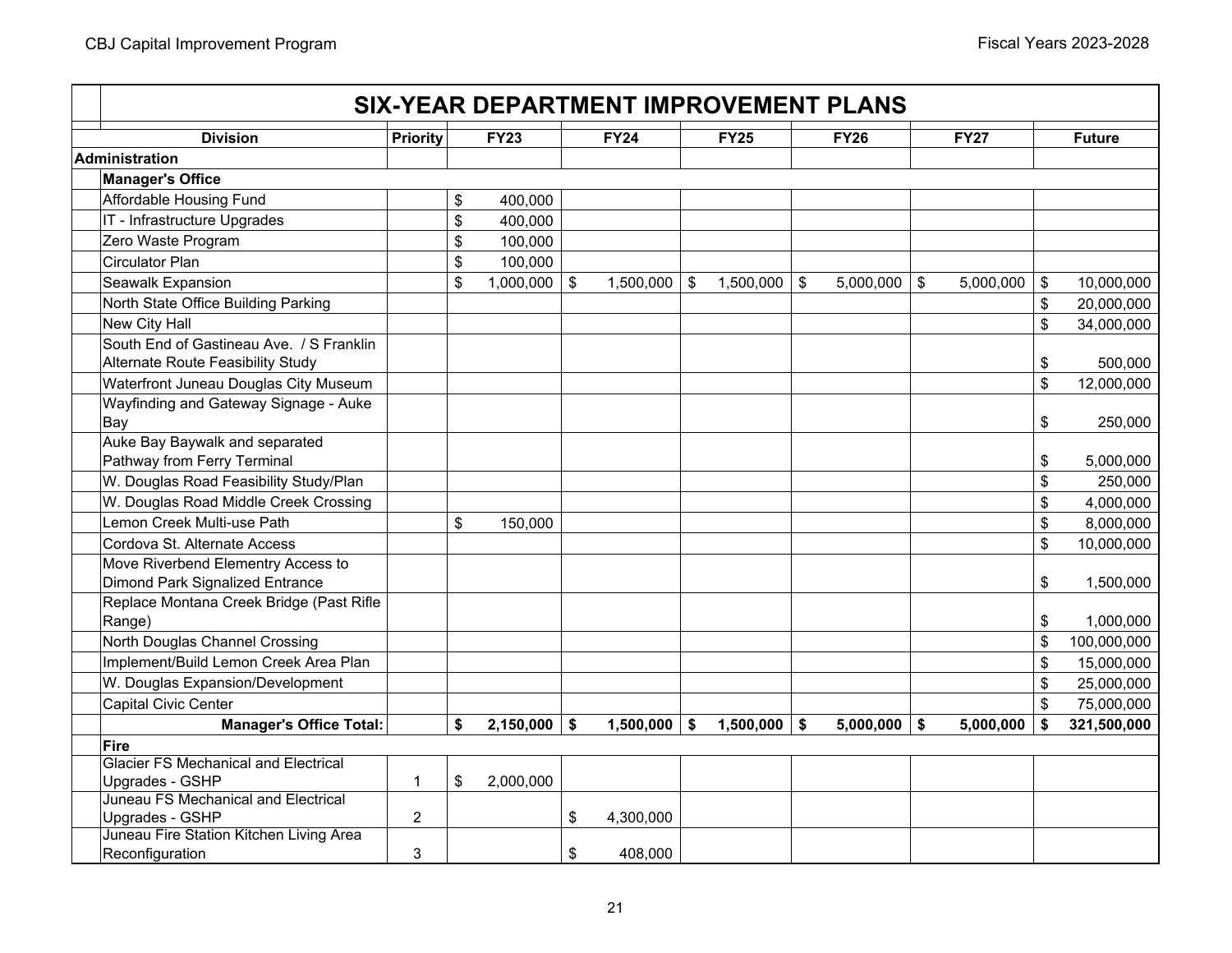|                |                                              |                 |                         |                |                           | <b>SIX-YEAR DEPARTMENT IMPROVEMENT PLANS</b> |                 |    |                      |         |                |        |               |
|----------------|----------------------------------------------|-----------------|-------------------------|----------------|---------------------------|----------------------------------------------|-----------------|----|----------------------|---------|----------------|--------|---------------|
|                | <b>Division</b>                              | <b>Priority</b> |                         | <b>FY23</b>    |                           | <b>FY24</b>                                  | <b>FY25</b>     |    | <b>FY26</b>          |         | <b>FY27</b>    |        | <b>Future</b> |
|                | Fire Training Center Improvements PFAS       |                 |                         |                |                           |                                              |                 |    |                      |         |                |        |               |
|                | Mitigation.                                  | 4               |                         |                | $\boldsymbol{\mathsf{S}}$ | 75,000                                       |                 |    |                      |         |                |        |               |
|                | Juneau Station SCBA Air Compressor           |                 |                         |                |                           |                                              |                 |    |                      |         |                |        |               |
|                | Replacement                                  | 6               | \$                      | 200,000        |                           |                                              |                 |    |                      |         |                |        |               |
|                | <b>Training Center Exterior Wall Repairs</b> | 8               |                         |                |                           |                                              |                 |    |                      | \$      | 150,000        |        |               |
|                | <b>Station Alerting System for Volunteer</b> |                 |                         |                |                           |                                              |                 |    |                      |         |                |        |               |
|                | <b>Stations</b>                              | 9               |                         |                |                           |                                              |                 |    |                      |         |                | \$     | 25,000        |
|                | Juneau Fire Station Apparatus Door           |                 |                         |                |                           |                                              |                 |    |                      |         |                |        |               |
|                | Replcaement                                  | 10              |                         |                |                           |                                              |                 |    |                      |         |                | \$     | 467,000       |
|                | <b>Training Center Wetlands DNR Approval</b> |                 |                         |                |                           |                                              |                 |    |                      |         |                |        |               |
|                | Study                                        | 11              |                         |                |                           |                                              |                 |    |                      | \$      | 20,000         |        |               |
|                | Burn Pit Replacement at Training Center      |                 |                         |                |                           |                                              |                 |    |                      |         |                |        |               |
|                | for ARFF (Glacier FS)                        | 12              |                         |                |                           |                                              | \$<br>1,000,000 |    |                      |         |                |        |               |
|                | Lemon Creek Fire Station Site                |                 |                         |                |                           |                                              |                 |    |                      |         |                |        |               |
|                | Selection/Analysis/Acquisition and           |                 |                         |                |                           |                                              |                 |    |                      |         |                |        |               |
|                | Programming                                  | 13              |                         |                |                           |                                              |                 | \$ | 100,000              |         |                |        |               |
|                | Lemon Creek Fire Station Design and          |                 |                         |                |                           |                                              |                 |    |                      |         |                |        |               |
|                | Permitting                                   | 14              |                         |                |                           |                                              |                 |    |                      | \$      | 1,600,000      |        |               |
|                | Lemon Creek Fire Station Construction        | 15              |                         |                |                           |                                              |                 |    |                      |         |                | \$     | 3,000,000     |
|                | <b>Fire Total:</b>                           |                 | \$                      | 2,200,000      | \$                        | 4,783,000                                    | \$<br>1,000,000 | \$ | 100,000              | \$      | 1,770,000      | \$     | 3,492,000     |
|                | <b>Police</b>                                |                 |                         |                |                           |                                              |                 |    |                      |         |                |        |               |
|                | JPD and CCFR - Radio System                  |                 |                         |                |                           |                                              |                 |    |                      |         |                |        |               |
|                | Replacement                                  | 1               | \$                      | 150,000        |                           |                                              |                 |    |                      |         |                | \$     | 12,000,000    |
|                | Roof Replacement                             | $\overline{2}$  | $\overline{\mathbf{S}}$ | 1,500,000      |                           |                                              |                 |    |                      |         |                |        |               |
|                | <b>DEU Building Expansion</b>                | $\overline{3}$  | \$                      | 70,000         | \$                        | 680,000                                      |                 |    |                      |         |                |        |               |
|                | <b>Flooring Replacement</b>                  | 4               | \$                      | 100,000        |                           |                                              |                 |    |                      |         |                |        |               |
|                | <b>Specialty Vehicle Covered Parking</b>     | $\overline{5}$  |                         |                |                           |                                              |                 | \$ | 1,000,000            |         |                |        |               |
|                | <b>Physical Evidence Storage</b>             | $\overline{6}$  |                         |                |                           |                                              |                 | \$ | $\overline{500,000}$ |         |                |        |               |
|                | <b>Police Total:</b>                         |                 | \$                      | $1,820,000$ \$ |                           | $680,000$ \$                                 | $\blacksquare$  | s  |                      | $-1$ \$ |                | -   \$ |               |
|                | <b>Administration Total:</b>                 |                 | \$                      | $3,970,000$ \$ |                           | $4,380,000$ \$                               | $6,283,000$ \$  |    | $6,000,000$ \$       |         | $5,100,000$ \$ |        | 323,270,000   |
|                |                                              |                 |                         |                |                           |                                              |                 |    |                      |         |                |        |               |
| <b>Airport</b> |                                              |                 |                         |                |                           |                                              |                 |    |                      |         |                |        |               |
|                | Construct Terminal Area (121/135) Apron      |                 |                         |                |                           |                                              |                 |    |                      |         |                |        |               |
|                | Rehab & North Ramp Lighting & Fencing        | $\mathbf{1}$    | \$                      | 7,400,000      |                           |                                              |                 |    |                      |         |                |        |               |
|                | 26 MALSR (FAA F&E Project)                   | $\overline{2}$  | \$                      | 3,900,000      |                           |                                              |                 |    |                      |         |                |        |               |
|                | Channel Flying Property Acquisition (FAA     |                 |                         |                |                           |                                              |                 |    |                      |         |                |        |               |
|                | Compliance)                                  | 3               | \$                      | 1,500,000      |                           |                                              |                 |    |                      |         |                |        |               |
|                | Taxilane Improvement (East) non-FAA          |                 |                         |                |                           |                                              |                 |    |                      |         |                |        |               |
|                | <b>Eligible Portions</b>                     | 4               | \$                      | 225,000        |                           |                                              |                 |    |                      |         |                |        |               |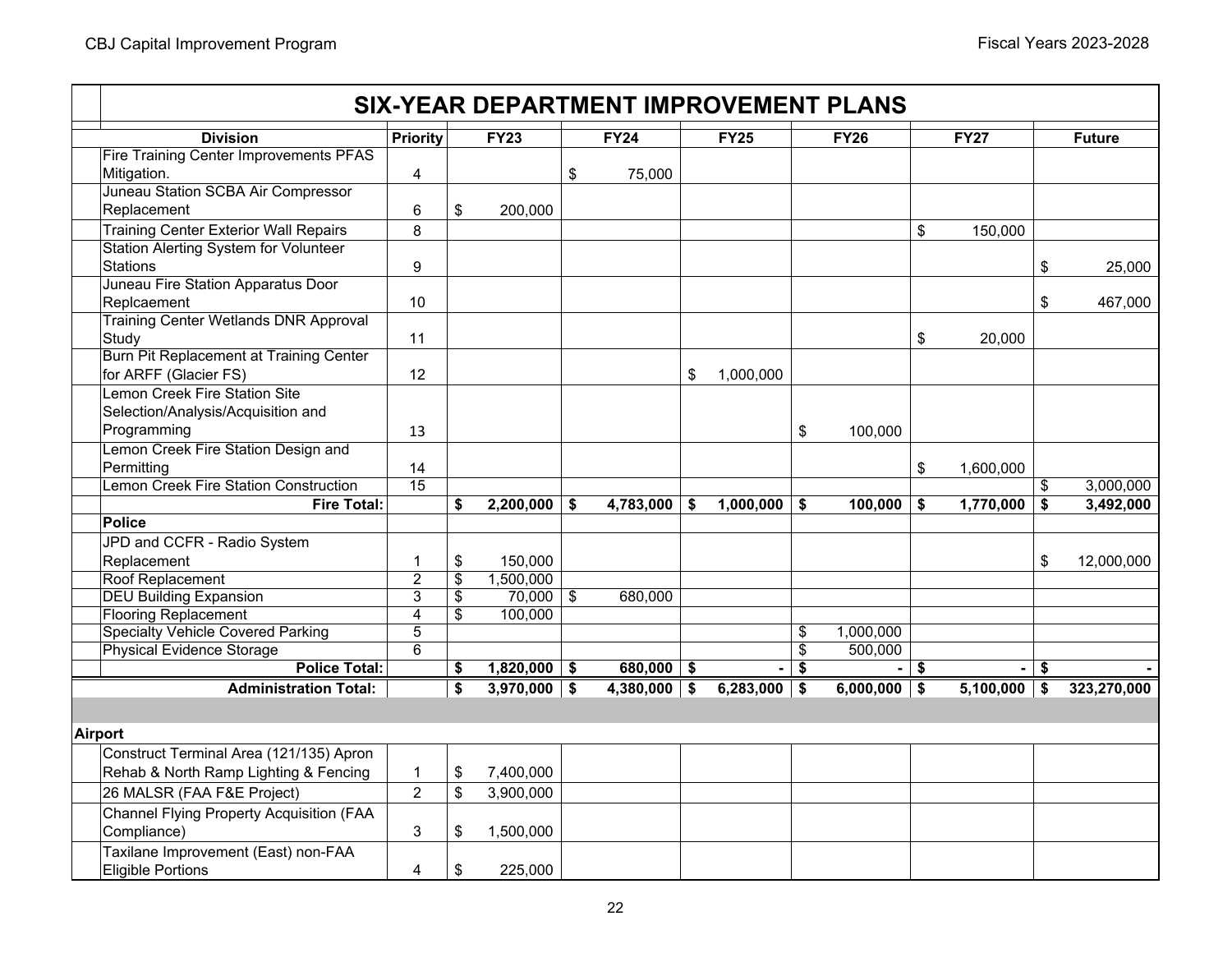|            |                                                                             |                |                  |                 |                         |                | <b>SIX-YEAR DEPARTMENT IMPROVEMENT PLANS</b> |                 |                  |
|------------|-----------------------------------------------------------------------------|----------------|------------------|-----------------|-------------------------|----------------|----------------------------------------------|-----------------|------------------|
|            | <b>Division</b>                                                             | Priority       | <b>FY23</b>      | <b>FY24</b>     |                         | <b>FY25</b>    | <b>FY26</b>                                  | <b>FY27</b>     | <b>Future</b>    |
|            | Design/Const. Conversion of Runway 8/26                                     |                |                  |                 |                         |                |                                              |                 |                  |
|            | to 9/27 - MAGVAR (2025)                                                     | 5              |                  | \$<br>400,000   |                         |                |                                              |                 |                  |
|            | Replace ARFF Truck (2003)                                                   | 6              |                  | \$<br>1,000,000 |                         |                |                                              |                 |                  |
|            | Design West GA Txilanes and Apron                                           | $\overline{7}$ |                  | \$<br>1,000,000 |                         |                |                                              |                 |                  |
|            | Acquire Wetlands Access Vehicle                                             |                |                  |                 |                         |                |                                              |                 |                  |
|            | (w/CCFR)                                                                    | 8              |                  | \$<br>300,000   |                         |                |                                              |                 |                  |
|            | Planning & Environmental Old Sand Shed                                      |                |                  |                 |                         |                |                                              |                 |                  |
|            | <b>Site Utilization Study</b>                                               | 9              |                  | \$<br>500,000   |                         |                |                                              |                 |                  |
|            | <b>Reconstruct West GA Taxilanes</b>                                        | 10             |                  |                 | \$                      | 2,800,000      |                                              |                 |                  |
|            | Reconstruct West Tiedown Apron                                              | 11             |                  |                 | \$                      | 3,300,000      |                                              |                 |                  |
|            | Replace Snow Removal Equipment                                              | 12             |                  |                 |                         |                | \$<br>5,000,000                              |                 |                  |
|            | Design/Const. Safety Area Grading @ RW                                      |                |                  |                 |                         |                |                                              |                 |                  |
|            | Shoulder and NAVAIDs                                                        | 13             |                  |                 |                         |                |                                              | \$<br>3,300,000 |                  |
|            | Emergency Vehicle Access Road (EVAR)                                        |                |                  |                 |                         |                |                                              |                 |                  |
|            | <b>Extend Design/Construct</b>                                              | 14             |                  |                 |                         |                |                                              | \$<br>500,000   |                  |
|            | Design/Const. Taxiway C Reconfiguration                                     | 15             |                  |                 |                         |                |                                              |                 | \$<br>5,000,000  |
|            | <b>NE Development Area Sewer</b>                                            |                |                  |                 |                         |                |                                              |                 |                  |
|            | Infrastructure                                                              | 16             |                  |                 |                         |                |                                              |                 | \$<br>100,000    |
|            | Phase IC SREB (remainder of                                                 |                |                  |                 |                         |                |                                              |                 |                  |
|            | maintenance shop) Non-FAA Eligible<br>Design & Reconstruct Alex Holden Way, | 17             |                  |                 |                         |                |                                              |                 | \$<br>5,500,000  |
|            | Cessna and Renshaw                                                          | 18             |                  |                 |                         |                |                                              |                 | \$<br>2,200,000  |
|            | <b>Airport Total:</b>                                                       |                | \$<br>13,025,000 | \$<br>3,200,000 | -\$                     | $6,100,000$ \$ | $5,000,000$ \$                               | 3,800,000       | \$<br>12,800,000 |
|            |                                                                             |                |                  |                 |                         |                |                                              |                 |                  |
|            |                                                                             |                |                  |                 |                         |                |                                              |                 |                  |
| <b>BRH</b> |                                                                             |                |                  |                 |                         |                |                                              |                 |                  |
|            | <b>Deferred Maintenance</b>                                                 | $\mathbf{1}$   | \$<br>3,000,000  | \$<br>3,000,000 | $\sqrt[6]{\frac{1}{2}}$ | 3,000,000      | \$<br>3,000,000                              | \$<br>3,000,000 | \$<br>3,000,000  |
|            | Relocate & Remodel Materials, Laundry,                                      |                |                  |                 |                         |                |                                              |                 |                  |
|            | <b>Biomed &amp; Dietary</b>                                                 | $\overline{2}$ |                  | \$<br>2,500,000 | \$                      | 2,500,000      |                                              |                 |                  |
|            | <b>Medical Office Building</b>                                              | 3              |                  | \$<br>2,000,000 | \$                      | 1,000,000      |                                              |                 |                  |
|            | North Building Addition                                                     | 4              |                  |                 |                         | \$40,000,000   |                                              |                 |                  |
|            | <b>First Floor Renovation</b>                                               | 5              |                  |                 |                         |                | \$<br>12,000,000                             |                 |                  |
|            | <b>Remodel Laboratory</b>                                                   | 6              |                  |                 |                         |                |                                              |                 | \$<br>3,750,000  |
|            | Maintenace Building for Equipment                                           | $\overline{7}$ |                  |                 |                         |                |                                              |                 | \$<br>1,000,000  |
|            | <b>BRH Total:</b>                                                           |                | \$<br>3,000,000  | \$<br>7,500,000 |                         | \$46,500,000   | \$<br>15,000,000                             | \$<br>3,000,000 | \$<br>7,750,000  |
|            |                                                                             |                |                  |                 |                         |                |                                              |                 |                  |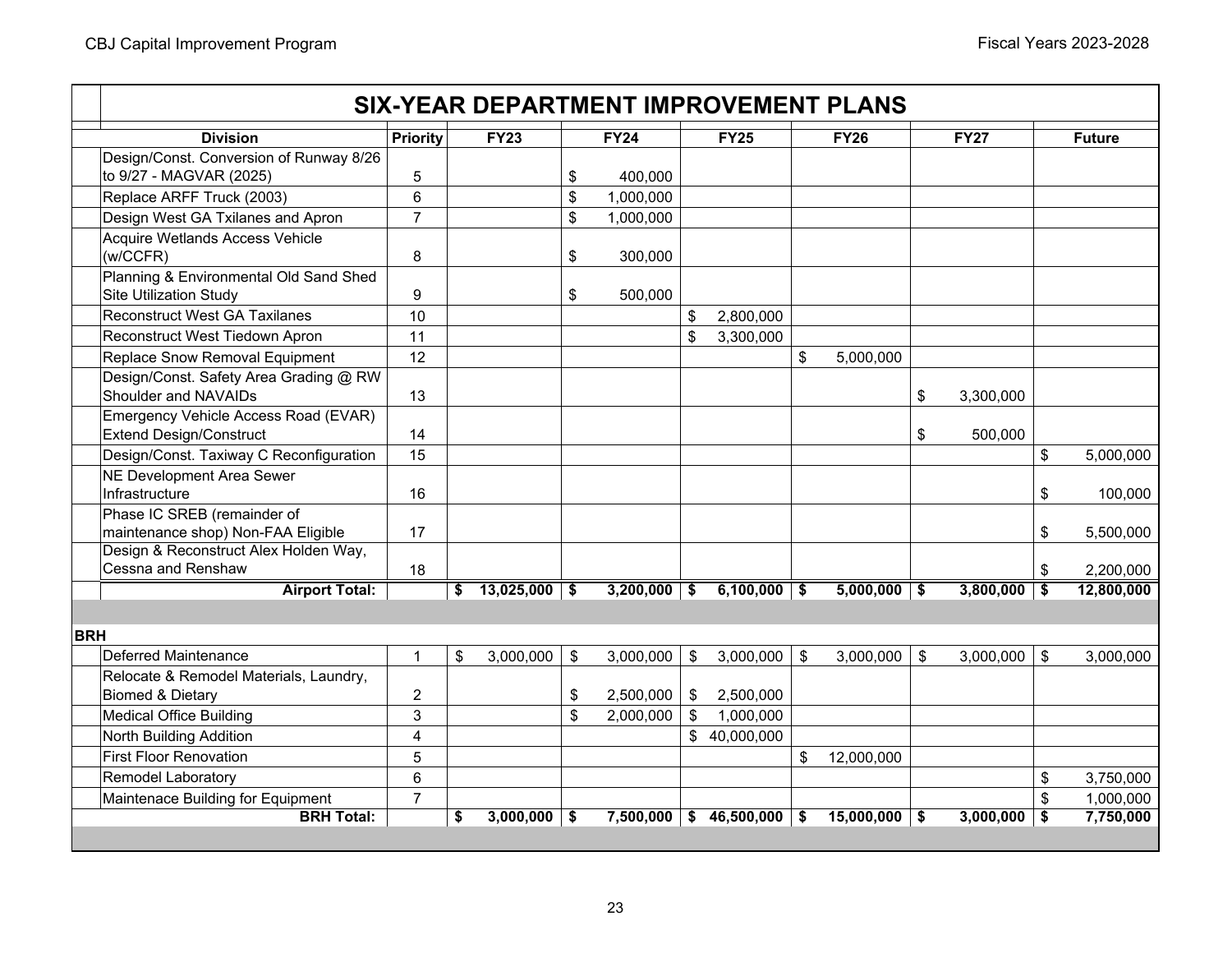| <b>Division</b>                           | Priority       | <b>FY23</b>          |     | FY24      |     | <b>FY25</b>    |     | <b>FY26</b>    | <b>FY27</b>          | <b>Future</b>    |
|-------------------------------------------|----------------|----------------------|-----|-----------|-----|----------------|-----|----------------|----------------------|------------------|
| Docks & Harbors                           |                |                      |     |           |     |                |     |                |                      |                  |
| <b>Docks</b>                              |                |                      |     |           |     |                |     |                |                      |                  |
| Dock Waterside Safety Railings            | $\mathbf{1}$   | \$<br>1,200,000      |     |           |     |                |     |                |                      |                  |
| <b>NOAA Dock Acquisition</b>              | $\overline{c}$ |                      | \$  | 3,000,000 |     |                |     |                |                      |                  |
| Small Cruise Ship Infrastructure          | 3              |                      |     |           |     |                |     |                |                      | \$<br>25,000,000 |
| Shore Power at Cruise Ship Berths         | $\overline{4}$ |                      |     |           |     |                |     |                |                      | \$<br>25,000,000 |
| Downtown Waterfront Improvements Ph II    |                |                      |     |           |     |                |     |                |                      |                  |
| (Restrooms)                               | 5              |                      |     |           |     |                |     |                |                      | \$<br>3,000,000  |
| <b>Lightering Float Replacement</b>       | 6              |                      |     |           |     |                |     |                |                      | \$<br>650,000    |
| Deck Over at People's Wharf               | 7              |                      |     |           |     |                |     |                |                      | \$<br>3,000,000  |
| <b>Docks Total:</b>                       |                | \$<br>1,200,000      | -\$ | 3,000,000 | \$  | $\blacksquare$ | \$  | $\blacksquare$ | \$                   | \$<br>56,650,000 |
| <b>Harbors</b>                            |                |                      |     |           |     |                |     |                |                      |                  |
| <b>UAS Downtown Property Purchase</b>     | 1              | \$<br>3,000,000      |     |           |     |                |     |                |                      |                  |
| Aurora Harbor Rebuild - Ph III            | $\overline{2}$ |                      | \$  | 4,000,000 |     |                |     |                |                      |                  |
| Aurora Harbor Rebuild - Ph IV             | 3              |                      |     |           | \$  | 5,000,000      |     |                |                      |                  |
| Cost Share w/ ACOE - Statter Breakwater   |                |                      |     |           |     |                |     |                |                      |                  |
| <b>Feasibility Study</b>                  | 4              | \$<br>500,000        |     |           |     |                |     |                |                      |                  |
| North Douglas Boat Ramp Improvements      | 5              |                      |     |           |     |                |     |                | \$<br>5,000,000      |                  |
| Statter Harbor Passenger for Hire Ph IIIC | 6              |                      | \$  | 4,000,000 |     |                |     |                |                      |                  |
| Juneau Fisheries Terminal Development     | $\overline{7}$ |                      |     |           |     |                |     |                |                      | \$<br>25,000,000 |
| Marine Service Center                     | 8              |                      |     |           |     |                |     |                |                      | \$<br>25,000,000 |
| Aurora Harbormaster Building and Shop     |                |                      |     |           |     |                |     |                |                      |                  |
| Replacement                               | 9              |                      |     |           |     |                |     |                |                      | \$<br>3,000,000  |
| Wayside Float Maintenance Dredging        | 10             |                      |     |           |     |                | \$  | 350,000        |                      |                  |
| Douglas Harbor Uplands Improvements       | 11             |                      |     |           |     |                |     |                |                      | \$<br>2,000,000  |
| Statter Harbor Shop/Garage/Storage        |                |                      |     |           |     |                |     |                |                      |                  |
| Facility                                  | 12             |                      |     |           |     |                |     |                |                      | \$<br>1,500,000  |
| Aurora Harbor Dredging - Tug Slips        | 13             |                      |     |           |     |                |     |                |                      | \$<br>350,000    |
| Auke Bay Net Repair Float                 | 14             |                      |     |           |     |                |     |                |                      | \$<br>300,000    |
| Taku Harbor/Stockade Point Float          |                |                      |     |           |     |                |     |                |                      |                  |
| Replacement                               | 15             |                      |     |           |     |                |     |                |                      | \$<br>300,000    |
| Auke Bay Non-Motorized Coastal            |                |                      |     |           |     |                |     |                |                      |                  |
| <b>Transportation Link</b>                | 16             |                      |     |           |     |                |     |                |                      | \$<br>12,500,000 |
| Fish Sales Facility - Harris Harbor       | 17             |                      |     |           |     |                |     |                |                      | \$<br>1,000,000  |
| <b>Harbor Total</b>                       |                | \$<br>$3,500,000$ \$ |     | 8,000,000 | -\$ | 5,000,000      | -\$ | 350,000        | \$<br>$5,000,000$ \$ | 70,950,000       |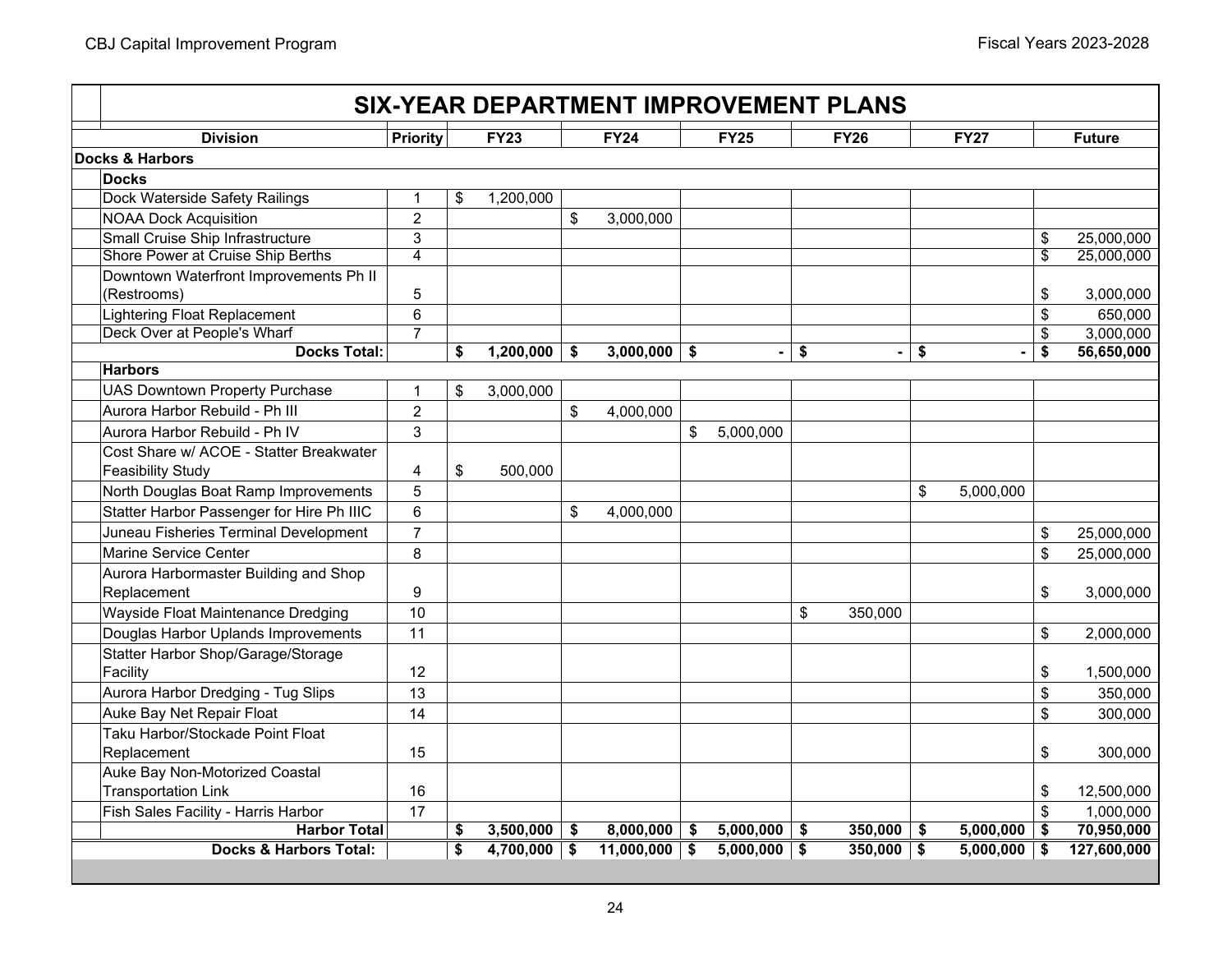|                                        |                         |                    |                           | <b>SIX-YEAR DEPARTMENT IMPROVEMENT PLANS</b> |                           |              |                |              |                            |              |                         |               |
|----------------------------------------|-------------------------|--------------------|---------------------------|----------------------------------------------|---------------------------|--------------|----------------|--------------|----------------------------|--------------|-------------------------|---------------|
| <b>Division</b>                        | Priority                | <b>FY23</b>        |                           | <b>FY24</b>                                  |                           | <b>FY25</b>  |                | <b>FY26</b>  |                            | <b>FY27</b>  |                         | <b>Future</b> |
| Eaglecrest Ski Area                    |                         |                    |                           |                                              |                           |              |                |              |                            |              |                         |               |
| Septic System Upgrades                 | $\mathbf{1}$            | \$<br>100,000      |                           |                                              |                           |              |                |              |                            |              |                         |               |
| Parking Lot Repair                     | $\overline{2}$          | \$<br>60,000       |                           |                                              |                           |              |                |              | \$                         | 150,000      |                         |               |
| <b>Rock Blast</b>                      | 3                       | \$<br>50,000       |                           |                                              |                           |              |                |              | \$                         | 50,000       |                         |               |
| <b>Brown Shop Structural Repair</b>    | $\overline{4}$          | \$<br>20,000       |                           |                                              |                           |              |                |              |                            |              |                         |               |
| Ski Trail Maintenance                  | 5                       | \$<br>30,000       | \$                        | 30,000                                       | \$                        | 30,000       | \$             | 30,000       | \$                         | 30,000       | \$                      | 30,000        |
| <b>Miscellaneous Lift Parts</b>        | 6                       | \$<br>15,000       | $\boldsymbol{\mathsf{S}}$ | 20,000                                       | $\boldsymbol{\mathsf{s}}$ | 20,000       | $\$\$          | 20,000       | $\mathfrak{S}$             | 20,000       | \$                      | 20,000        |
| <b>Snowmaking Improvements</b>         | 7                       | \$<br>20,000       | \$                        | 5,000                                        |                           |              | \$             | 100,000      |                            |              |                         |               |
| <b>Lodge Repair and Upkeep</b>         | 8                       | \$<br>30,000       | \$                        | 200,000                                      | \$                        | 100,000      | \$             | 50,000       | $\frac{1}{2}$              | 50,000       | \$                      | 50,000        |
| <b>Weather Station Tower Upgrades</b>  | 9                       | \$<br>10,000       |                           |                                              |                           |              |                |              |                            |              |                         |               |
| <b>Cabin Renovations</b>               | $\overline{10}$         | \$<br>20,000       |                           |                                              |                           |              |                |              |                            |              |                         |               |
| <b>Black Bear Chair Haul Rope</b>      | 11                      |                    | \$                        | 70,000                                       |                           |              |                |              |                            |              |                         |               |
| <b>Hooter Top Bullwheel Bearing</b>    | 12                      |                    | \$                        | 45,000                                       |                           |              |                |              |                            |              |                         |               |
| <b>Bike/Hiking Trail Construction</b>  | 13                      |                    | \$                        | 30,000                                       | $\boldsymbol{\mathsf{S}}$ | 20,000       | \$             | 30,000       | \$                         | 30,000       | $\sqrt[6]{\frac{1}{2}}$ | 30,000        |
| <b>Nordic Trail Improvements</b>       | 14                      |                    |                           |                                              | \$                        | 15,000       | $\mathfrak{S}$ | 15,000       | $\frac{1}{2}$              | 15,000       |                         |               |
| Black Bear Gear Box & Motor Room       |                         |                    |                           |                                              |                           |              |                |              |                            |              |                         |               |
| Enclosure                              | 15                      |                    |                           |                                              | \$                        | 150,000      |                |              |                            |              | \$                      | 400,000       |
| Patrol Locker Room                     | 16                      |                    | \$                        | 50,000                                       |                           |              |                |              |                            |              |                         |               |
| Hooter Gear Box and Final Drive        | $\overline{17}$         |                    |                           |                                              |                           |              | \$             | 60,000       |                            |              |                         |               |
| Raising Cropley Dam                    | 18                      |                    |                           |                                              |                           |              |                |              | \$                         | 200,000      |                         |               |
| <b>Expansion and Summer Operations</b> |                         |                    |                           |                                              |                           |              |                |              |                            |              |                         |               |
| Development                            | 19                      |                    |                           |                                              |                           |              |                |              |                            |              | $\sqrt[6]{\frac{1}{2}}$ | 12,500,000    |
| <b>Eaglecrest Ski Area Total:</b>      |                         | \$<br>$355,000$ \$ |                           | $450,000$ \$                                 |                           | $335,000$ \$ |                | $305,000$ \$ |                            | $545,000$ \$ |                         | 13,030,000    |
|                                        |                         |                    |                           |                                              |                           |              |                |              |                            |              |                         |               |
| <b>Lands &amp; Resources</b>           |                         |                    |                           |                                              |                           |              |                |              |                            |              |                         |               |
| Pederson Hill Phase 2                  | $\mathbf 1$             | \$<br>5,000,000    |                           |                                              |                           |              |                |              |                            |              |                         |               |
| Pederson Hill Phase 3                  | $\overline{2}$          |                    |                           |                                              | \$                        | 5,000,000    |                |              |                            |              |                         |               |
| Auke Bay Development Access Road       |                         |                    |                           |                                              |                           |              |                |              |                            |              |                         |               |
| Design                                 | $\overline{c}$          | \$<br>200,000      |                           |                                              |                           |              |                |              |                            |              |                         |               |
|                                        |                         |                    |                           |                                              |                           |              |                |              |                            |              |                         |               |
| Auke Bay Residential City Land         |                         |                    |                           |                                              |                           |              |                |              |                            |              |                         |               |
| Development                            | 3                       |                    | \$                        | 2,000,000                                    |                           |              |                |              |                            |              |                         |               |
| Douglas Pioneer Road Maintenance       | $\overline{\mathbf{4}}$ | \$<br>50,000       | \$                        | 50,000                                       | $\boldsymbol{\mathsf{S}}$ | 50,000       | $\frac{1}{2}$  | 50,000       | $\$\$                      | 50,000       |                         |               |
| <b>Stabler Quarry Maintenance</b>      | 5                       | \$<br>100,000      | \$                        | 50,000                                       | \$                        | 100,000      | $\mathfrak{S}$ | 50,000       | $\boldsymbol{\mathsf{\$}}$ | 10,000       |                         |               |
| North Lemon Creek Material Source      |                         |                    |                           |                                              |                           |              |                |              |                            |              |                         |               |
| Maintenance                            | 6                       | \$<br>50,000       | $\sqrt[6]{\frac{1}{2}}$   | 100,000                                      | \$                        | 50,000       | \$             | 100,000      | \$                         | 50,000       |                         |               |
| South Lemon Creek Development Study    | $\overline{7}$          | \$<br>200,000      |                           |                                              |                           |              |                |              |                            |              |                         |               |
| South Lemon Creek Development Phase 1  |                         |                    |                           |                                              |                           |              |                |              |                            |              |                         |               |
| - (Example- Compost/Construction       |                         |                    |                           |                                              |                           |              |                |              |                            |              |                         |               |
| Waste/Snow Storage)                    | 8                       |                    | \$                        | 2,000,000                                    |                           |              |                |              |                            |              |                         |               |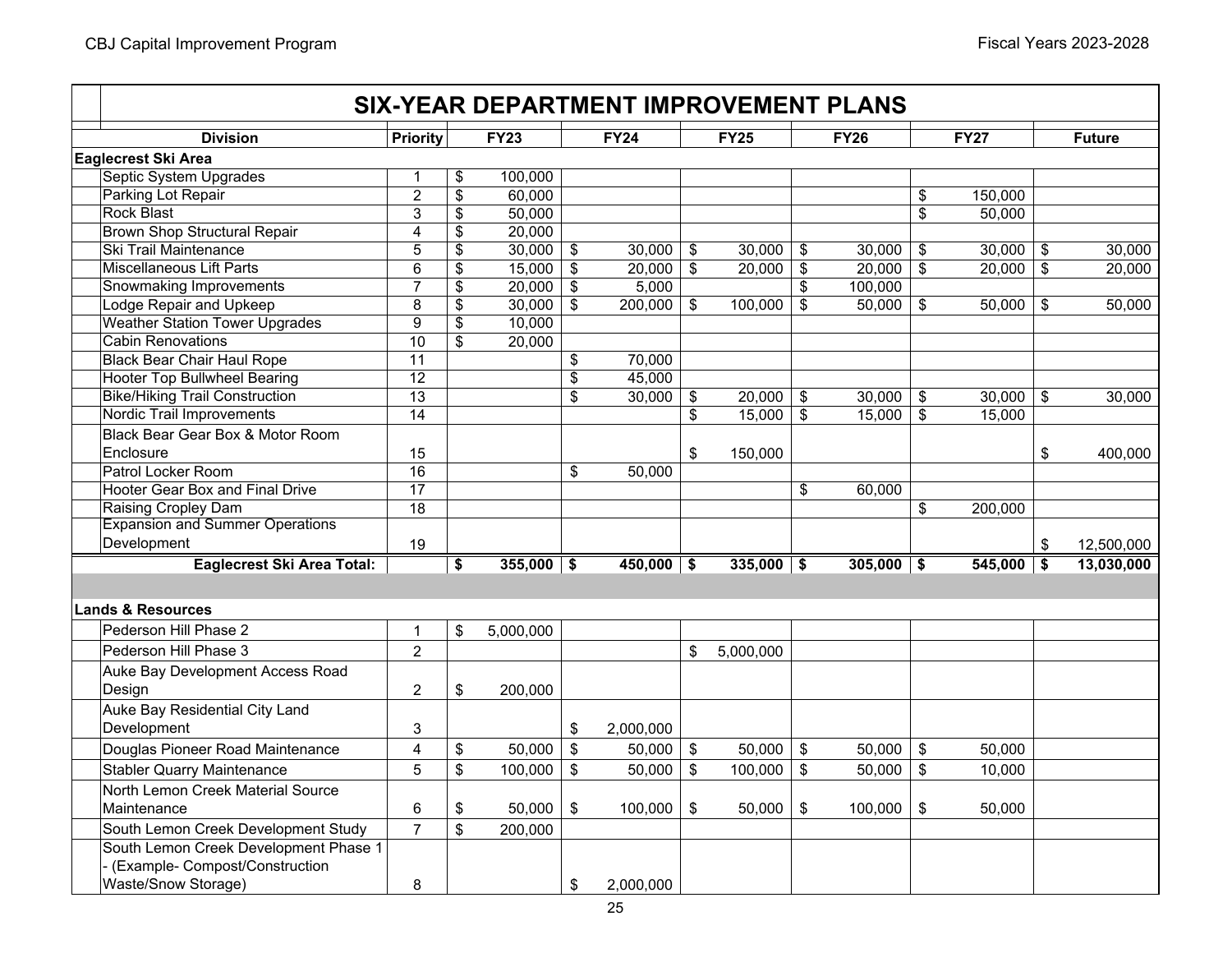|                                             |                 |                                      |                |                            | <b>SIX-YEAR DEPARTMENT IMPROVEMENT PLANS</b> |                           |                |                              |              |                |             |                  |
|---------------------------------------------|-----------------|--------------------------------------|----------------|----------------------------|----------------------------------------------|---------------------------|----------------|------------------------------|--------------|----------------|-------------|------------------|
| <b>Division</b>                             | <b>Priority</b> |                                      | <b>FY23</b>    |                            | <b>FY24</b>                                  |                           | <b>FY25</b>    |                              | <b>FY26</b>  |                | <b>FY27</b> | <b>Future</b>    |
| CBJ Combined Sleep Off Center and           |                 |                                      |                |                            |                                              |                           |                |                              |              |                |             |                  |
| <b>Warming Shelter</b>                      | 9               | \$                                   | 1,000,000      |                            |                                              |                           |                |                              |              |                |             |                  |
| Telephone Hill Development                  | 10              |                                      |                |                            |                                              |                           |                |                              |              |                |             | \$<br>7,500,000  |
| <b>Lands &amp; Resources Total:</b>         |                 | \$                                   | $6,600,000$ \$ |                            | $4,200,000$ \$                               |                           | $5,200,000$ \$ |                              | $200,000$ \$ |                | 110,000     | \$<br>7,500,000  |
|                                             |                 |                                      |                |                            |                                              |                           |                |                              |              |                |             |                  |
| Library                                     |                 |                                      |                |                            |                                              |                           |                |                              |              |                |             |                  |
| City Museum Window and Weather              |                 |                                      |                |                            |                                              |                           |                |                              |              |                |             |                  |
| Barrier Replacement                         | $\mathbf{1}$    | \$                                   | 597,000        |                            |                                              |                           |                |                              |              |                |             |                  |
| <b>MPG Elevator Lobby</b>                   | $\overline{2}$  |                                      |                | \$                         | 100,000                                      |                           |                |                              |              |                |             |                  |
| Downtown Library Staff                      |                 |                                      |                |                            |                                              |                           |                |                              |              |                |             |                  |
| Bathroom/Breakroom                          | 3               |                                      |                |                            |                                              | $\sqrt[6]{\frac{1}{2}}$   | 50,000         |                              |              |                |             |                  |
| Douglas Library Carpeting                   | 4               |                                      |                |                            |                                              | $\boldsymbol{\mathsf{s}}$ | 65,000         |                              |              |                |             |                  |
| Downtown Library Carpeting                  | 5               |                                      |                |                            |                                              |                           |                | \$                           | 100,000      |                |             |                  |
| Valley Library/Dimond Park Acquatic         |                 |                                      |                |                            |                                              |                           |                |                              |              |                |             |                  |
| Center Outdoor Space Upgrade                | 6               |                                      |                |                            |                                              |                           |                |                              |              | \$             | 1,500,000   |                  |
| Douglas Library Air Source Heat Pump        | $\overline{7}$  |                                      |                |                            |                                              |                           |                |                              |              |                |             | \$<br>1,000,000  |
| Downtown Library Air Source Heat Pump       | 8               |                                      |                |                            |                                              |                           |                |                              |              |                |             | \$<br>1,000,000  |
| <b>Library Total:</b>                       |                 | $\overline{\boldsymbol{\mathsf{s}}}$ | $597,000$ \$   |                            | $100,000$ \$                                 |                           | $115,000$ \$   |                              | $100,000$ \$ |                | 1,500,000   | \$<br>2,000,000  |
|                                             |                 |                                      |                |                            |                                              |                           |                |                              |              |                |             |                  |
| lParks & Recreation                         |                 |                                      |                |                            |                                              |                           |                |                              |              |                |             |                  |
| Deferred Building Maintenance               | $\mathbf{1}$    | \$                                   | 2,500,000      | $\boldsymbol{\mathsf{\$}}$ | 1,550,000                                    | \$                        | 1,600,000      | \$                           | 1,650,000    | \$             | 1,700,000   | \$<br>1,750,000  |
| General Trail Repairs and Improvements      | $\overline{2}$  | \$                                   | 350,000        | \$                         | 260,000                                      | $\boldsymbol{\mathsf{S}}$ | 265,000        | $\boldsymbol{\hat{\varphi}}$ | 270,000      | \$             | 275,000     | \$<br>20,000,000 |
| Park & Playground Maintenance &             |                 |                                      |                |                            |                                              |                           |                |                              |              |                |             |                  |
| Improvements                                | 3               | \$                                   | 100,000        | \$                         | 420,000                                      | \$                        | 430,000        | \$                           | 440.000      | \$             | 450,000     | \$<br>460,000    |
| Sports Field Repairs and Improvements       | $\overline{4}$  | \$                                   | 100,000        | \$                         | 250,000                                      | $\mathfrak{S}$            | 260,000        | \$                           | 270,000      | $\mathfrak{S}$ | 280,000     | \$<br>290,000    |
| Montana Creek Recreation Area Parking       | 5               | \$                                   | 350,000        |                            |                                              |                           |                |                              |              |                |             |                  |
| Public Use Cabin                            | 6               | \$                                   | 150,000        |                            |                                              |                           |                |                              |              |                |             |                  |
| Neighborhood Park Challenge Grant           |                 |                                      |                |                            |                                              |                           |                |                              |              |                |             |                  |
| Matching Funds (JPF)                        | $\overline{7}$  | \$                                   | 15,000         | \$                         | 15,000                                       | $\sqrt[6]{\frac{1}{2}}$   | 15,000         | \$                           | 15,000       | \$             | 15,000      | \$<br>15,000     |
| Hank Harmon Public Range Hunter Safety      |                 |                                      |                |                            |                                              |                           |                |                              |              |                |             |                  |
| Access Grant (Unscheduled)                  | 8               | \$                                   | 600,000        |                            |                                              |                           |                |                              |              |                |             |                  |
| Eagle Valley Center Heat Pump and           |                 |                                      |                |                            |                                              |                           |                |                              |              |                |             |                  |
| Energy Efficiency (Unscheduled)             | 9               | \$                                   | 300,000        |                            |                                              |                           |                |                              |              |                |             |                  |
| <b>Centennial Hall Fiberoptics Cable</b>    |                 |                                      |                |                            |                                              |                           |                |                              |              |                |             |                  |
| Connection to KTOO                          | 10              | \$                                   | 50,000         |                            |                                              |                           |                |                              |              |                |             |                  |
| <b>Elevator for Dimond Park Field House</b> | 11              |                                      |                | \$                         | 450,000                                      |                           |                |                              |              |                |             |                  |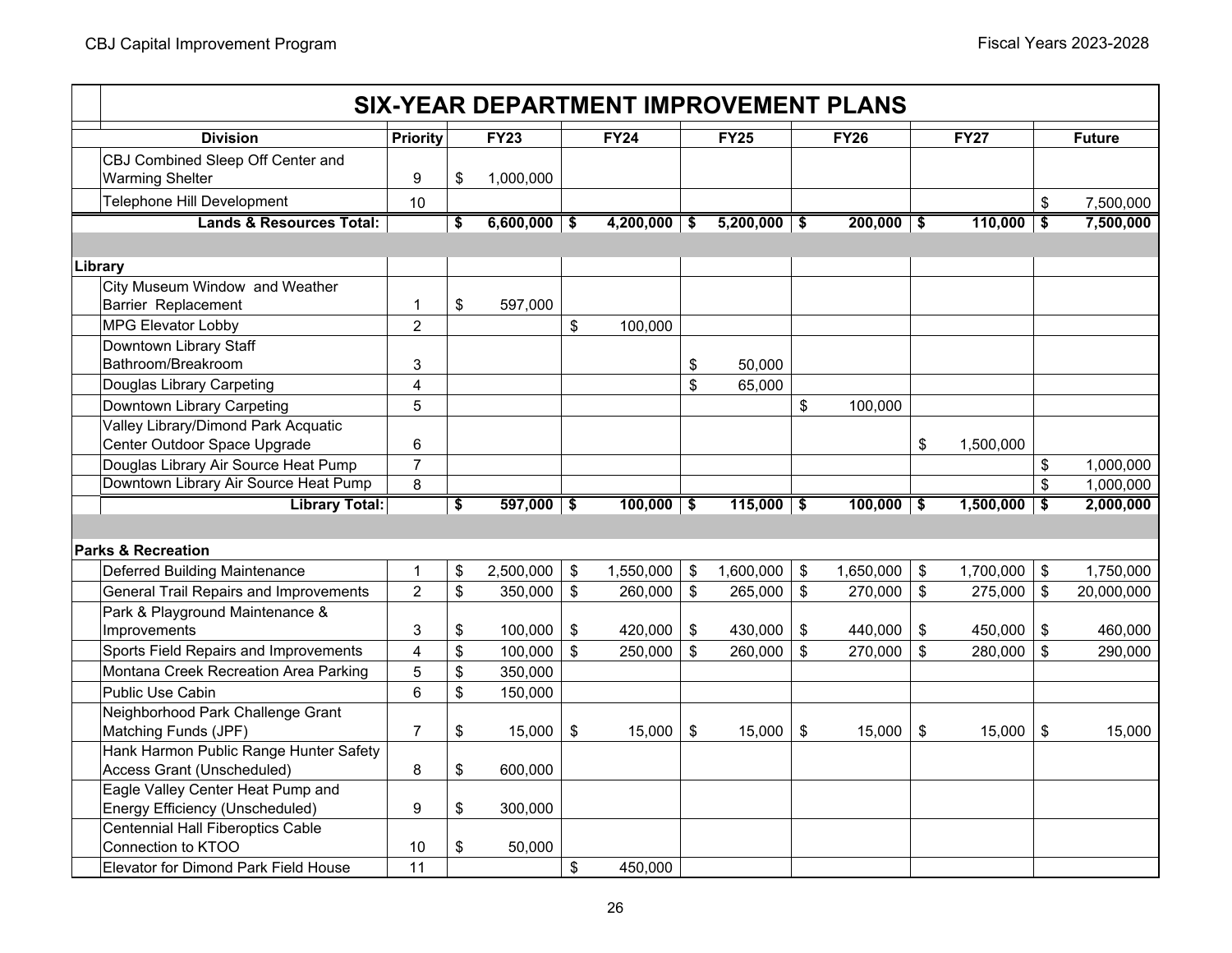# **Priority FY23 FY24 FY25 FY26 FY27 Future SIX-YEAR DEPARTMENT IMPROVEMENT PLANSDivision**Adair-Kennedy Track Repair 12 12 | S 350,000 Montana Creek Recreation Area Trails13  $\vert \mathsf{s} \vert$  300,000 Jackie Renninger Skate Park Building Safety, Drainage, Parking Lot Repairs, Lighting 14 200,000 \$ 1,500,000 \$ Valley Park Operations Storage and Lighting 15 250,000 \$ Centennial Hall - New Security System 16 29,200 \$ Centennial Hall - Mechanical and Electrical Upgrades  $\begin{vmatrix} 17 & 17 \end{vmatrix}$  17  $\begin{vmatrix} 1640 & 100 \end{vmatrix}$ City Hall Repairs 18 8,000,000 \$ Fish Creek Park ADA Fishing, Camping and Access Improvements 19 19 19 19 18 250,000 Aquatic Facilities Security Cameras 20 50,000 \$ Augustus Brown Pool - Parking Lot Repairs & Security Lighting 21 500,000 \$ Centennial Hall - Lobby Expansion and New Meeting Rooms 22 20 3,997,300 **\$** 3,997,300 Centennial Hall - Meeting Room Wing Renovation 23 1,860,100 \$ Lemon Creek Bike and Pedestrian Connectivity Planning **24** 24 100,000 **\$** 100,000 Treadwell Ice Arena - Parking Lot Paving 25 280,000 25 280,000 Riverside Rotary Park Parking Lot & Pathway Repairs, Lighting 26 300,000 \$ 350,000 \$ Treadwell Ice Arena - Custom Bleachers/Storage Unit 27 \$ 90,000 Sunshine Cove Vault Toilet 28 \$ 75,000 Cope Park Paving, ADA Paths, & Drainage 29 \$ 650,000 Adair-Kennedy Park Repair and Replacement 30 \$ 800,000 1,800,000 \$ Auke Lake Trail - Montana Creek Trail Corridor and Brotherhood Park Consolidation (Grant) 31 \$ 2,000,000 Treadwell Ice Arena - Refrigeration System Replacement  $\vert$  32  $\vert$  1,650,000  $\vert$  \$ 1,650,000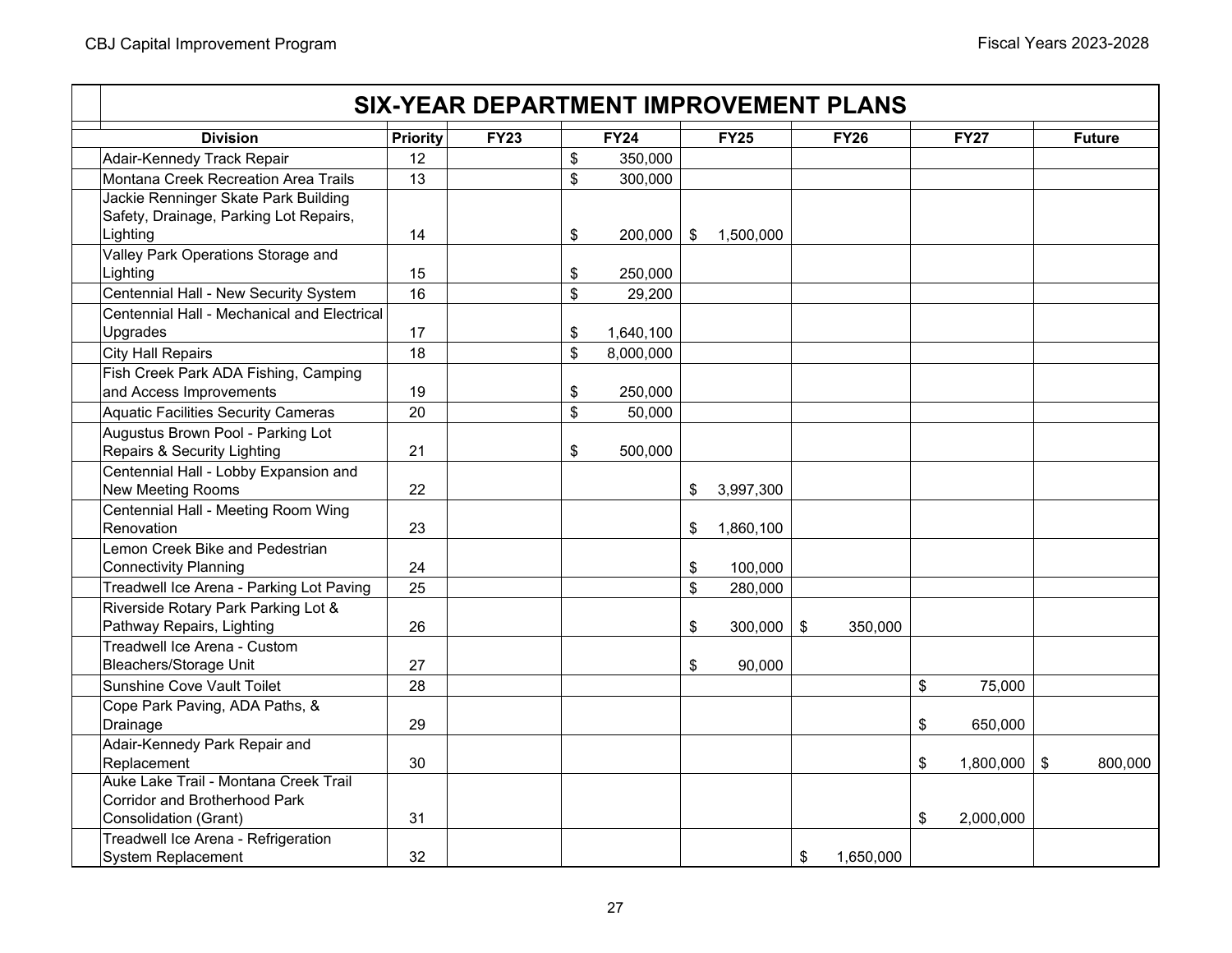|                                                                            |                 |    |                |               | <b>SIX-YEAR DEPARTMENT IMPROVEMENT PLANS</b> |                                 |                 |               |                           |               |
|----------------------------------------------------------------------------|-----------------|----|----------------|---------------|----------------------------------------------|---------------------------------|-----------------|---------------|---------------------------|---------------|
| <b>Division</b>                                                            | <b>Priority</b> |    | <b>FY23</b>    |               | <b>FY24</b>                                  | <b>FY25</b>                     | <b>FY26</b>     | <b>FY27</b>   |                           | <b>Future</b> |
| Evergreen Cemetery Headstone and                                           |                 |    |                |               |                                              |                                 |                 |               |                           |               |
| Landscape Restoration                                                      | 33              |    |                |               |                                              |                                 | \$<br>250,000   |               |                           |               |
| Auke Lake Wayside Restrooms and Dock                                       | 34              |    |                |               |                                              |                                 | \$<br>500,000   |               |                           |               |
| <b>Outer Point Waterfront</b>                                              | 35              |    |                |               |                                              |                                 | \$<br>210,000   |               |                           |               |
| Centennial Hall - Office, Entry, Greenroom<br>and Exterior Wall Upgrades   | 36              |    |                |               |                                              |                                 | \$<br>4,063,900 |               |                           |               |
| Landscape Operations Greenhouse                                            |                 |    |                |               |                                              |                                 |                 |               |                           |               |
| Replacement                                                                | 37              |    |                |               |                                              |                                 |                 | \$<br>500.000 |                           |               |
| Savikko Park Restroom #1 Replacement                                       |                 |    |                |               |                                              |                                 |                 |               |                           |               |
| (LWCF Project with D&H)                                                    | 38              |    |                |               |                                              |                                 |                 | \$<br>650,000 |                           |               |
| Savikko Park (Sandy Beach) Restroom                                        |                 |    |                |               |                                              |                                 |                 |               |                           |               |
| Replacement                                                                | 39              |    |                |               |                                              |                                 |                 | \$<br>650,000 |                           |               |
| Riverside Rotary Park Restroom                                             | 40              |    |                |               |                                              |                                 |                 | \$<br>600,000 |                           |               |
| Centennial Hall - Restroom, Kitchen and                                    |                 |    |                |               |                                              |                                 |                 |               |                           |               |
| <b>Ballroom Entrance Renovation</b>                                        | 41              |    |                |               |                                              |                                 |                 | \$<br>456,600 |                           |               |
| Treadwell Ice Arena - Concession Area                                      |                 |    |                |               |                                              |                                 |                 |               |                           |               |
| Upgrade                                                                    | 42              |    |                |               |                                              |                                 |                 |               | $\sqrt[6]{\frac{1}{2}}$   | 30,000        |
| Savikko Park Gold Rush Days Plaza                                          |                 |    |                |               |                                              |                                 |                 |               |                           |               |
| Improvements                                                               | 43              |    |                |               |                                              |                                 |                 |               | \$                        | 650,000       |
| West Mendenhall Valley Wetlands                                            | 44              |    |                |               |                                              |                                 |                 |               | $\boldsymbol{\mathsf{S}}$ | 480,000       |
| Centennial Hall - Site and Civil                                           |                 |    |                |               |                                              |                                 |                 |               |                           |               |
| Improvements                                                               | 45              |    |                |               |                                              |                                 |                 |               | \$                        | 3,080,000     |
| Marine Parking Garage Vehicle Barrier<br>Replacement                       | 46              |    |                |               |                                              |                                 |                 |               | \$                        | 500,000       |
| Twin Lakes ADA Dock Replacement                                            | 47              |    |                |               |                                              |                                 |                 |               | \$                        |               |
|                                                                            |                 |    |                |               |                                              |                                 |                 |               |                           | 100,000       |
| Twin Lakes Ice Skating Lights<br><b>Consolidated Facilities &amp; Park</b> | 48              |    |                |               |                                              |                                 |                 |               | $\boldsymbol{\mathsf{S}}$ | 150,000       |
| Maintenance Shop                                                           | 49              |    |                |               |                                              |                                 |                 |               | \$                        | 5,500,000     |
| Treadwell Ice Arena - Electric Ice                                         |                 |    |                |               |                                              |                                 |                 |               |                           |               |
| <b>Resurfacer Charging Station</b>                                         | 50              |    |                |               |                                              |                                 |                 |               | \$                        | 775,000       |
| Douglas Shop - Indoor Gym Conversion                                       | 51              |    |                |               |                                              |                                 |                 |               | \$                        | 750,000       |
| North Bridget Cove                                                         | 52              |    |                |               |                                              |                                 |                 |               | \$                        | 540,000       |
| <b>Parks &amp; Recreation Department Total:</b>                            |                 | S. | $4,515,000$ \$ |               |                                              | $14,514,300$ \$ $10,697,400$ \$ | $9,668,900$ \$  | 10,101,600    | \$                        | 35,870,000    |
|                                                                            |                 |    |                |               |                                              |                                 |                 |               |                           |               |
| <b>Public Works &amp; Engineering</b>                                      |                 |    |                |               |                                              |                                 |                 |               |                           |               |
| <b>Capital Transit</b>                                                     |                 |    |                |               |                                              |                                 |                 |               |                           |               |
| <b>Bus Charging Infrastucture</b>                                          | $\mathbf{1}$    | \$ | 5,960,000      |               |                                              | \$<br>1,000,000                 |                 |               |                           |               |
| <b>Bus Shelter Improvements</b>                                            | $\overline{2}$  | \$ | 60,000         | $\sqrt[6]{3}$ | 60,000                                       | \$<br>60,000                    | \$<br>60,000    | \$<br>60,000  | $\boldsymbol{\mathsf{S}}$ | 60,000        |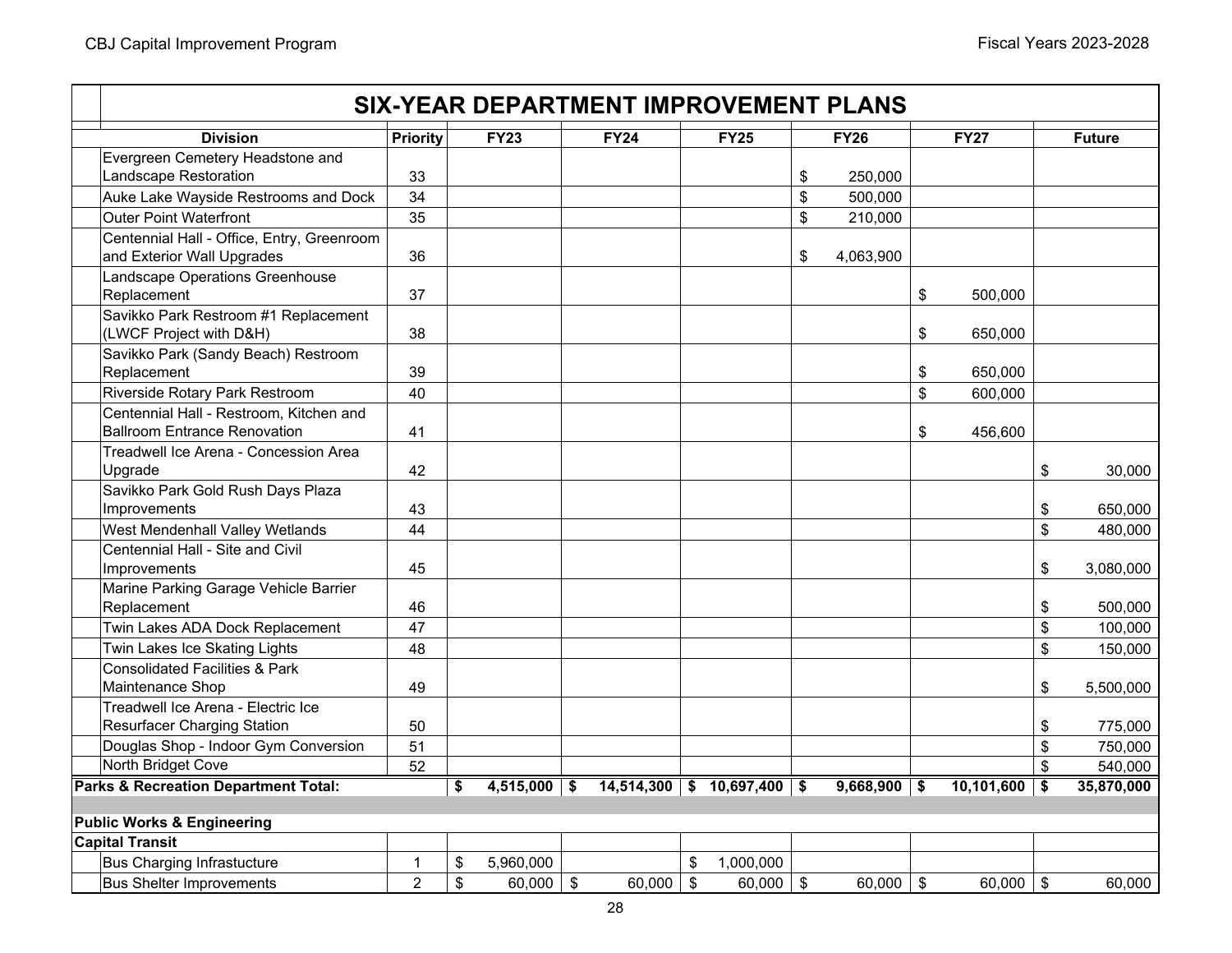# **Priority FY23 FY24 FY25 FY26 FY27 Future SIX-YEAR DEPARTMENT IMPROVEMENT PLANSDivision**Bus Barn Roof $3 \quad | \quad \$$  500,000 Transit Development Plan 1 300,000 **\$** 300,000 **\$ 360,000 6,520,000 \$ 1,060,000 \$ 60,000 \$ 60,000 \$ 60,000 \$**  Juneau N Douglas Crossing PEL 1 175,000 \$ 250,000 \$ Road and Utility Project Designs 200,000 | \$ 200,000 | \$ 200,000 | \$ 200,000 | \$ 200,000 | \$ 200,000 | \$ 200,000 \$ Contaminated Sites ADEC Followup Reporting | 3 | \$ 50,000 | \$ 150,000 | \$ 75,000 | \$ 75,000 | \$ 75,000 | \$ 75,000 EV Charging infrastructure 4 50,000 \$ 50,000 \$ 50,000 \$ 50,000 \$ 50,000 \$ **\$ 650,000 325,000 \$ 325,000 \$ 325,000 \$ 325,000 \$ 325,000 \$**  Pavement Management Program 1 800,000 \$ 850,000 \$ 800,000 \$ 900,000 \$ 900,000 \$ 950,000 \$ Sidewalk and Stair Repairs 2 750,000 \$ 250,000 \$ 200,000 \$ 200,000 \$ 200,000 \$ 200,000 \$ Areawide Drainage Improvements 3 \$ 200,000 | \$ 250,000 | \$ 200,000 | \$ 200,000 | \$ 200,000 | \$ Teal St (Supplemental Increase from FY22)  $4 \mid 3 \mid 992,000$ Cedar Dr. - Mendenhall Blvd. to Columbia - Surfacing and Utility Rehabilitation  $\begin{array}{|c|c|c|c|c|c|} \hline 5 & \; \; \$ & \; \; 360,000 \hline \end{array}$ Calhoun Ave Ph 2 Surfacing and Utility **Rehabilitation**  $6$  | \$ 1,750,000 Calhoun Ave Pedestrian Overpass  $\begin{array}{ccc} \n\begin{array}{ccc} \n\end{array} & 7 & 8 & 350,000\n\end{array}$ Tongass Ph 2 (Supplemental Increase from FY22)  $\begin{array}{|c|c|c|c|c|c|c|c|} \hline 8 & \text{ $540,000}\ \hline \end{array}$ Crow Hill Dr Surfacing and Utility **Rehabilitation**  $9$  \ \$ 2,973,000 7 Mile Fleet Garage Bay Canopy Addition 10 100,000 \$ Gold Creek Flume Rehabilitation 11 200,000 \$ Nowell Ave Improvements  $\begin{array}{|c|c|c|c|c|c|c|c|c|} \hline \text{12} & \text{12} & \text{15} & \text{1,100,000} \hline \end{array}$ Foster Ave Improvements - (South of  $Cordova)$  13  $\frac{1}{3}$  2,500,000 Dudley St Improvements (Loop Rd to End)  $\vert$  14  $\vert$  \$ 4,425,000 Conifer Ln Improvements  $\vert$  15  $\vert$  \$ 1.500,000 Poplar Ave - (Mendenhall Blvd to Taku Blvd)  $16 \t 1500,000$ Starlite Ct Improvements  $\begin{array}{ccc} | & 17 & | \ \ $ & 1,500,000 \end{array}$ Lakeview Ct Improvements  $\vert$  18  $\vert$  \$ 1,300,000 7 Mile Heavy Equipment Shed 18 850,000 **Capital Transit Total: Engineering Streets Engineering Department Total:**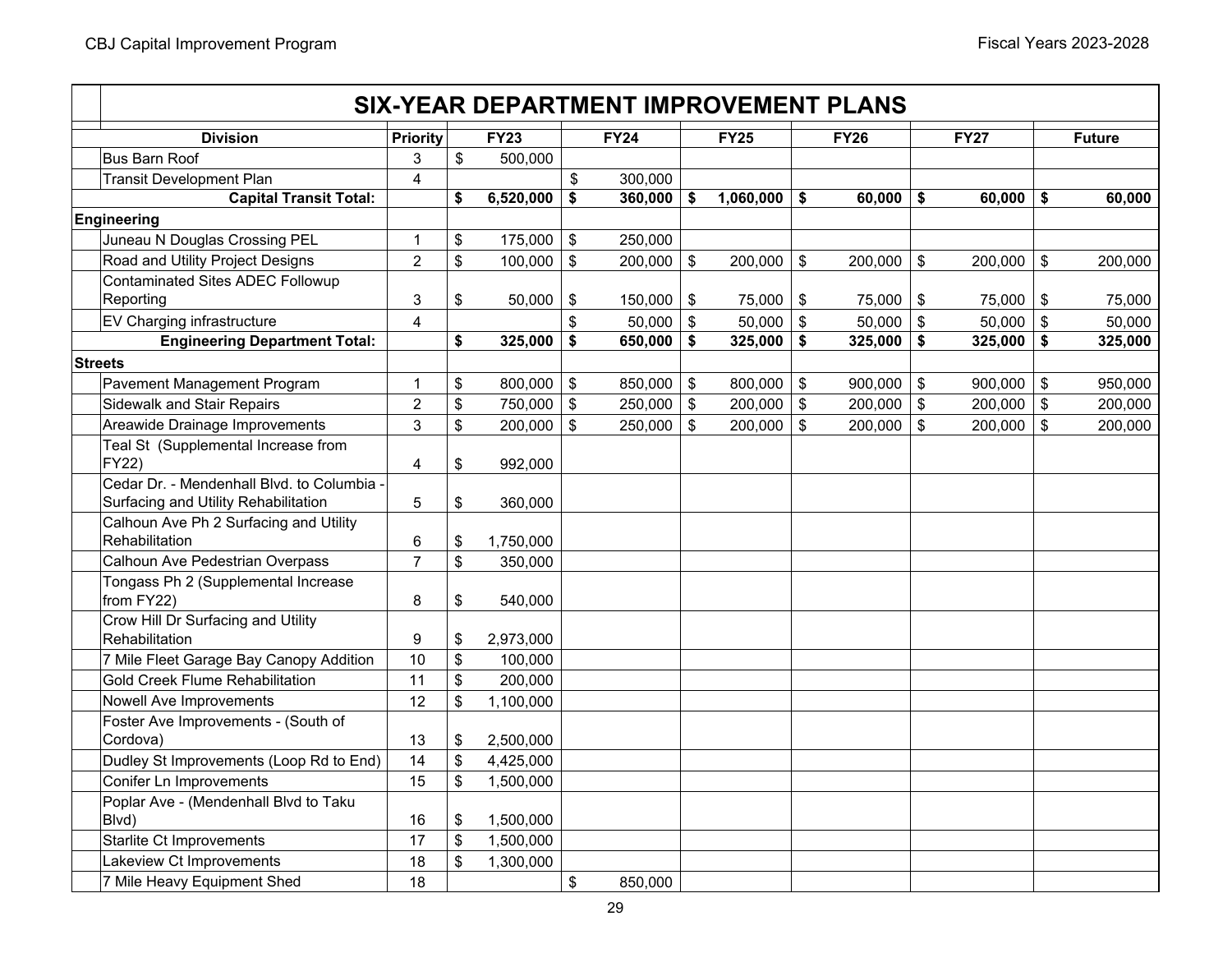### **Priority FY23 FY24 FY25 FY26 FY27 Future SIX-YEAR DEPARTMENT IMPROVEMENT PLANSDivision**Chelsea Ct Improvements  $\begin{array}{ccc} | & 19 & | & \hline \end{array}$   $\begin{array}{ccc} | & 19 & | & \hline \end{array}$  600,000 Eyelet Ct Improvements 20 500,000 \$ Melrose St Repave and Drainage 21 2,500,000 \$ F Street 10th to W 8th and W 8th 22 4,000,000 \$ Troy Ave Improvements 23 1,200,000 \$ Dogwood Ln (Columbia Blvd to Poplar)  $\begin{array}{|c|c|c|c|c|c|c|c|c|} \hline 24 & 3,000,000 \hline \end{array}$ N. Longrun Dr Improvements (Riverside Dr to end) 25 4,000,000 \$ Gold Creek Flume Repairs 26 600,000 \$ 600,000 \$ 600,000 \$ 600,000 \$ Clinton Dr 27 5,000,000 \$ N Riverside Dr Improvements (Division St to Taku Blvd)  $28$  28  $\pm$  28  $\pm$  29  $\pm$  29  $\pm$  29  $\pm$  29  $\pm$  3  $\pm$  4,000,000 Mallard St Improvements 29 2,500,000 \$ Creek St Improvements **30** 350,000 **\$** 350,000 Lawson Creek Rd (Crowhill Dr to End) 1 31 1,100,000 **1,100,000** 1,100,000 **1,100** N Franklin 2nd to 6th St $32$   $\uparrow$   $\uparrow$   $\uparrow$   $\uparrow$   $\uparrow$   $3,000,000$ N Riverside Dr (Taku Blvd to Tournure St)  $\vert$  33  $\vert$  3,500,000  $\vert$  \$ 3,500,000  $\vert$  \$ 3,500,000  $\vert$  \$ 3,500,000  $\vert$ Blackerby St (Glacier Hwy to End) 34 \$ 3,000,000 Taku Blvd (Loop Rd to Poplar Ave) 35 4,000,000 \$ Vintage Blvd Improvements Ph I  $\overline{36}$  36  $\overline{3000,000}$   $\overline{3000,000}$ Radcliff Rd (Berners Ave to End) 37 2,500,000 37 2,500,000 37 2,500,000 37 2,500,000 Sharon St 38 1,900,000 \$ N Franklin 2nd to 6th Stt | 39 | | | |\$ 4,000,000 | \$ 4,000,000 Taku Blvd (Poplar to Albatross) 40 \$ 3,500,000 Thunder Mountain Rdd 41 \$ 2,500,000 Douglas Paving LID 42 \$ 4,500,000 Taku Blvd (Albatross to Wood Duck) 43 \$ 4,000,000 5th Street Douglas 44 \$ 6,500,000 2nd Street Douglas 45 \$ 4,500,000 White Subdivision (Dimond and Bartlett Streets) 46 \$ 5,000,000 **\$ 18,600,000 22,840,000 \$ 21,250,000 \$ 22,800,000 \$ 20,400,000 \$ 17,350,000 \$ Wastewater Utility**  MWWTP SCADA \$ 1,500,000 **Streets Division Total:**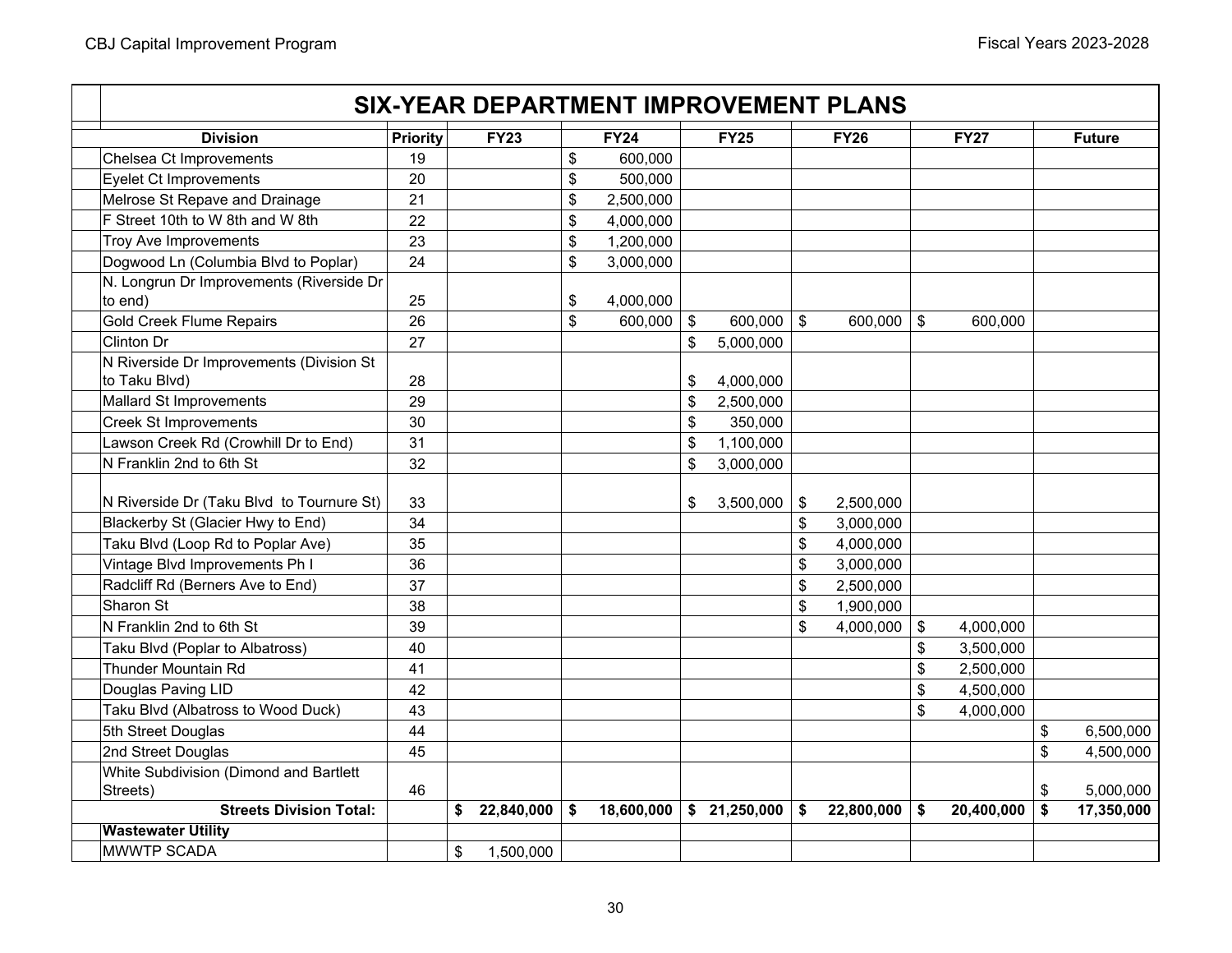|                                               |                 |                         |             | <b>SIX-YEAR DEPARTMENT IMPROVEMENT PLANS</b> |      |             |                         |             |             |                            |               |
|-----------------------------------------------|-----------------|-------------------------|-------------|----------------------------------------------|------|-------------|-------------------------|-------------|-------------|----------------------------|---------------|
| <b>Division</b>                               | <b>Priority</b> |                         | <b>FY23</b> | <b>FY24</b>                                  |      | <b>FY25</b> |                         | <b>FY26</b> | <b>FY27</b> |                            | <b>Future</b> |
| Outer Drive and West Juneau Pump              |                 |                         |             |                                              |      |             |                         |             |             |                            |               |
| Station upgrades                              |                 | $\sqrt[6]{\frac{1}{2}}$ | 500,000     |                                              |      |             |                         |             |             |                            |               |
| <b>JDTP Decant Station</b>                    |                 | \$                      | 2,750,000   |                                              |      |             |                         |             |             |                            |               |
| Facilities Planning (Infiltration and Inflow, |                 |                         |             |                                              |      |             |                         |             |             |                            |               |
| ABTP Long Term Study, Solids Digestor)        |                 | $\sqrt[6]{\frac{1}{2}}$ | 300,000     | \$<br>$200,000$ \$                           |      | 200,000     |                         |             |             |                            |               |
| MWWTP Treatment Upgrades - SBR Tank           |                 |                         |             |                                              |      |             |                         |             |             |                            |               |
| <b>Rehab/Full Floor Aeration</b>              |                 | \$                      | 500,000     | \$<br>4,000,000                              | \$   | 200,000     | \$                      | 1,500,000   |             |                            |               |
| <b>MWWTP Influent Piping</b>                  |                 |                         |             |                                              |      |             |                         |             |             |                            |               |
| Reconfiguration/Valve Upgrades                |                 | \$                      | 500,000     |                                              |      |             |                         |             |             |                            |               |
| Teal St (Supplemental Increase from           |                 |                         |             |                                              |      |             |                         |             |             |                            |               |
| FY22, Street Reconstruction)                  |                 | \$                      | 150,000     |                                              |      |             |                         |             |             |                            |               |
| Cedar Dr - Mendenhall Blvd to Columbia        |                 |                         |             |                                              |      |             |                         |             |             |                            |               |
| (Supplemental Increase from FY22, Street      |                 |                         |             |                                              |      |             |                         |             |             |                            |               |
| Reconstruction)                               |                 | \$                      | 45,000      |                                              |      |             |                         |             |             |                            |               |
| Calhoun Ave Phase 2 - Governor's House        |                 |                         |             |                                              |      |             |                         |             |             |                            |               |
| to Main St                                    |                 | \$                      | 35,000      |                                              |      |             |                         |             |             |                            |               |
| Tongass Blvd Phase 2 - Dudley to End          |                 | \$                      | 60,000      |                                              |      |             |                         |             |             |                            |               |
| JDTP SCADA and Instrumentation                |                 |                         |             |                                              |      |             |                         |             |             |                            |               |
| Upgrades                                      |                 | \$                      | 150,000     | \$<br>300,000                                |      |             |                         |             |             |                            |               |
| Lift Station upgrades                         |                 | $\boldsymbol{\$}$       | 250,000     | \$<br>750,000                                | \$   | 500,000     | $\sqrt[6]{\frac{1}{2}}$ | 750,000     |             | \$                         | 750,000       |
| Crow Hill Dr - Street Reconstruction          |                 | \$                      | 50,000      |                                              |      |             |                         |             |             |                            |               |
| Dudley Street (Loop Rd to End) - Street       |                 |                         |             |                                              |      |             |                         |             |             |                            |               |
| <b>Reconstruction Scoping</b>                 |                 | \$                      | 100,000     |                                              |      |             |                         |             |             |                            |               |
| Lower D and 1st Street (Douglas) --           |                 |                         |             |                                              |      |             |                         |             |             |                            |               |
| Scoping                                       |                 | \$                      | 50,000      |                                              |      |             |                         |             |             |                            |               |
| <b>Stairway Sewer Improvements</b>            |                 | \$                      | 250,000     |                                              |      |             |                         |             |             |                            |               |
|                                               |                 |                         |             |                                              |      |             |                         |             |             |                            |               |
| Areawide Collection System Improvements       |                 | \$                      | 150,000     | \$<br>100,000                                | \$   | 100,000     | \$                      | 50,000      |             | \$                         | 50,000        |
| Pavement Management Program-Utility           |                 |                         |             |                                              |      |             |                         |             |             |                            |               |
| Adjustments (Frames & Lids)                   |                 | \$                      | 25,000      | \$<br>$25,000$ \$                            |      | 25,000      | \$                      | $30,000$ \$ | 30,000      | $\boldsymbol{\mathsf{\$}}$ | 30,000        |
| MWWTP Treatment Upgrades - UV                 |                 |                         |             |                                              |      |             |                         |             |             |                            |               |
| Disinfection System Replacement               |                 |                         |             | \$<br>250,000                                | \$   | 2,000,000   | \$                      | 2,000,000   |             |                            |               |
| <b>MWWTP Treatment Upgrades - Decant</b>      |                 |                         |             |                                              |      |             |                         |             |             |                            |               |
| <b>EQ/Tertiary Filtration</b>                 |                 |                         |             | \$<br>$250,000$ \$                           |      | 2,000,000   | \$                      | 2,000,000   |             |                            |               |
| <b>MWWTP Pretreatment Improvements</b>        |                 |                         |             |                                              |      |             |                         |             |             |                            |               |
| (FOG/Grit Removal)                            |                 |                         |             | \$<br>250,000                                | l \$ | 3,000,000   | \$                      | 2,500,000   |             |                            |               |
| <b>MWWTP Biosolids Pelletizer/Crusher</b>     |                 |                         |             | \$<br>1,000,000                              |      |             |                         |             |             |                            |               |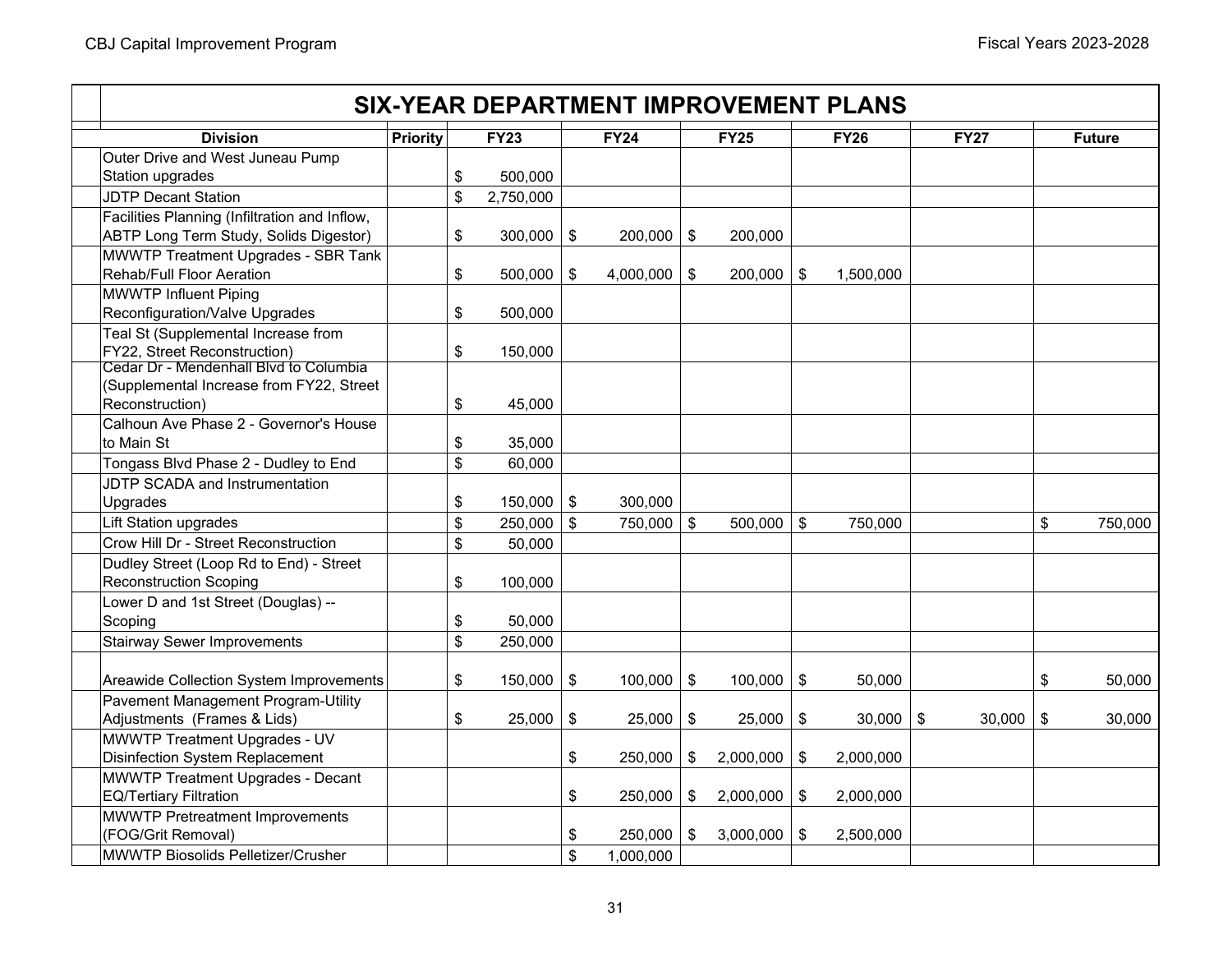| <b>Division</b>                                                                | <b>Priority</b> | <b>FY23</b> | <b>FY24</b>   | <b>FY25</b>          | <b>FY26</b>   | <b>FY27</b>          | <b>Future</b> |
|--------------------------------------------------------------------------------|-----------------|-------------|---------------|----------------------|---------------|----------------------|---------------|
| Long Run Dr (Riverside Dr to End) - Street                                     |                 |             |               |                      |               |                      |               |
| Reconstruction                                                                 |                 |             | \$<br>150,000 |                      |               |                      |               |
| Eyelet Ct - Street Reconstruction                                              |                 |             | \$<br>55,000  |                      |               |                      |               |
| Dogwood Ln -- Street Reconstruction                                            |                 |             | \$<br>150,000 |                      |               |                      |               |
| Conifer Ln - Street Reconstruction                                             |                 |             | \$<br>125,000 |                      |               |                      |               |
| Mallard St - Street Reconstruction                                             |                 |             | \$<br>150,000 |                      |               |                      |               |
| Melrose St - Street Reconstruction                                             |                 |             | \$<br>125,000 |                      |               |                      |               |
| Poplar Ave - Mendenhall to Taku - Street<br>Reconstruction                     |                 |             | \$<br>90,000  |                      |               |                      |               |
| Lakeview Ct - Street Reconstruction                                            |                 |             | \$<br>100,000 |                      |               |                      |               |
| Behrends Ave - Street Reconstruction                                           |                 |             | \$<br>100,000 |                      |               |                      |               |
| Thunder Mountain Rd - Street<br>Reconstruction                                 |                 |             | \$<br>35,000  |                      |               |                      |               |
| W. 9th St & Indian St Improvements (8th to<br>Capital) - Street Reconstruction |                 |             | \$<br>150,000 |                      |               |                      |               |
| Chelsea Ct - Street Reconstruction                                             |                 |             | \$<br>10,000  |                      |               |                      |               |
| Foster Ave - Street Reconstruction                                             |                 |             | \$<br>200,000 |                      |               |                      |               |
| Vintage Blvd - Street Reconstruction                                           |                 |             | \$<br>125,000 |                      |               |                      |               |
| Lawson Creek Rd - Street Reconstruction                                        |                 |             | \$<br>100,000 |                      |               |                      |               |
| Troy Ave Improvements - Street<br>Reconstruction                               |                 |             | \$<br>45,000  |                      |               |                      |               |
| <b>ABTP Structural and Building Upgrades</b>                                   |                 |             | \$<br>200,000 |                      | \$<br>200,000 |                      |               |
| <b>ABTP SCADA and Instrumentation</b>                                          |                 |             | \$<br>300,000 |                      |               |                      |               |
| Airport Area Roads - Street<br>Reconstruction                                  |                 |             | \$<br>150,000 | \$<br>$150,000$   \$ | 150,000       | \$<br>150,000        |               |
| JDTP Facility Structural improvements                                          |                 |             | \$<br>900,000 | \$<br>900,000        |               |                      |               |
| MWWTP Primary Treatment Improvement<br>(Microscreens)                          |                 |             |               | \$<br>500,000        |               | \$<br>$3,000,000$ \$ | 3,000,000     |
| MWWTP Outfall Maintenance and<br>Rehabilitation                                |                 |             |               | \$<br>250,000        |               | \$<br>250,000        |               |
| MWWTP Site Improvements (Lighting,<br>Security, Access, HVAC)                  |                 |             |               | \$<br>500,000        |               |                      |               |
| MWWTP MCC Upgrades/Replacements                                                |                 |             |               | \$<br>$200,000$ \$   | 1,500,000     |                      |               |
| MWWTP Facility Structural and Painting<br>Projects                             |                 |             |               | \$<br>$500,000$ \$   | 500,000       |                      | \$<br>500,000 |
| <b>ABTP Tank Replacement/Retrofit</b>                                          |                 |             |               | \$<br>$200,000$ \$   | 1,500,000     |                      |               |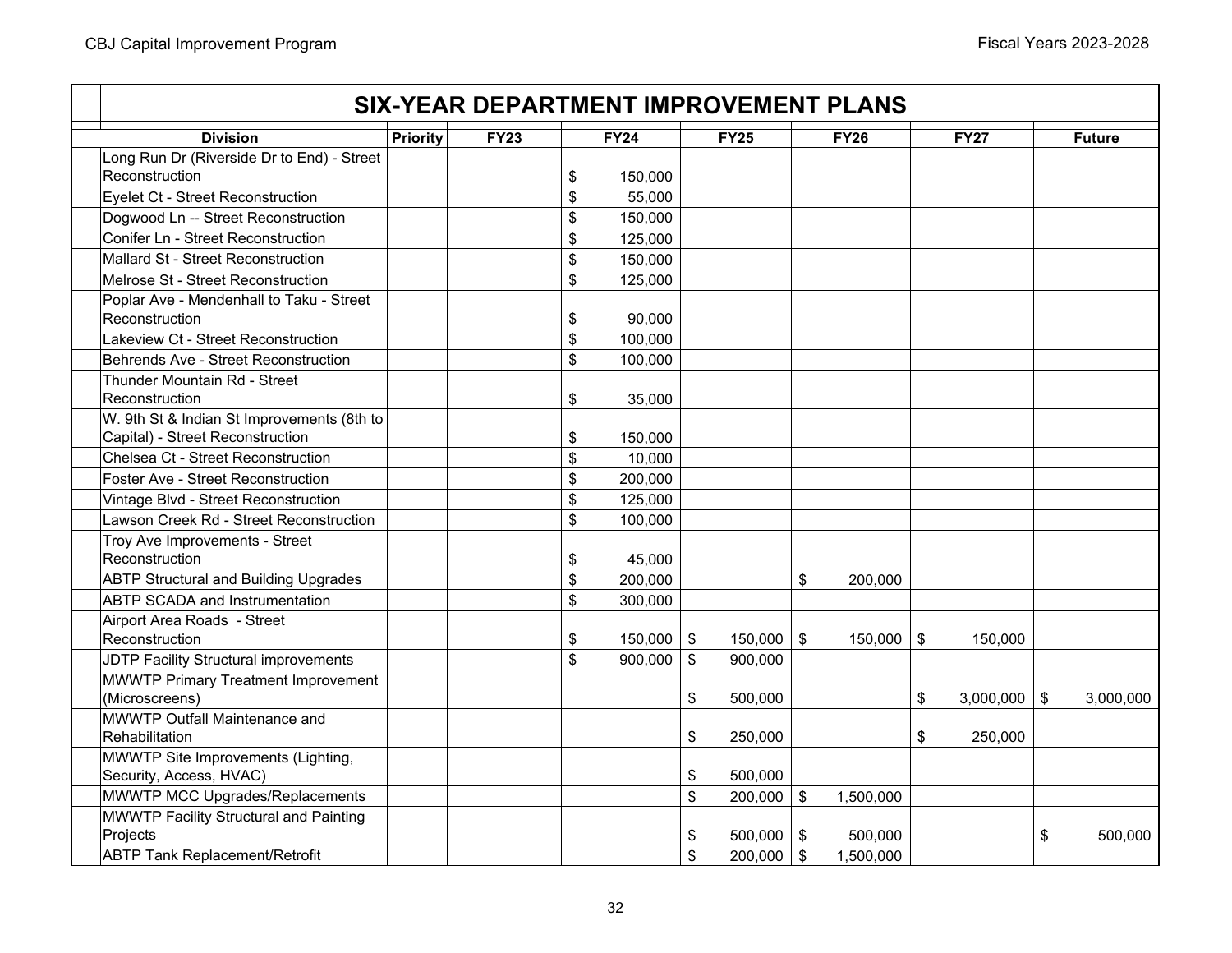|                                              |                 |                         |             |                  |               | <b>SIX-YEAR DEPARTMENT IMPROVEMENT PLANS</b> |                           |                    |                  |
|----------------------------------------------|-----------------|-------------------------|-------------|------------------|---------------|----------------------------------------------|---------------------------|--------------------|------------------|
| <b>Division</b>                              | <b>Priority</b> |                         | <b>FY23</b> | <b>FY24</b>      | <b>FY25</b>   | <b>FY26</b>                                  |                           | <b>FY27</b>        | <b>Future</b>    |
| JDTP Site Improvments (Lighting,             |                 |                         |             |                  |               |                                              |                           |                    |                  |
| Security, Access)                            |                 |                         |             |                  | \$<br>150,000 |                                              |                           |                    |                  |
| Long Run Dr Lift Station Wet Well            |                 |                         |             |                  |               |                                              |                           |                    |                  |
| Improvements                                 |                 |                         |             |                  | \$<br>500,000 |                                              |                           |                    |                  |
| <b>Street Reconstructions</b>                |                 |                         |             |                  | \$<br>400,000 | \$<br>400,000                                | $\boldsymbol{\mathsf{s}}$ | 400,000 $\vert$ \$ | 450,000          |
| JDTP Outfall Maintenance and                 |                 |                         |             |                  |               |                                              |                           |                    |                  |
| Rehabilitation                               |                 |                         |             |                  |               | \$<br>$500,000$   \$                         |                           | 1,500,000          |                  |
| <b>ABTP Treatment Process Repairs and</b>    |                 |                         |             |                  |               |                                              |                           |                    |                  |
| Upgrades                                     |                 |                         |             |                  |               | \$<br>$500,000$ \$                           |                           | $2,000,000$ \$     | 1,000,000        |
| <b>WW Collections Operations Shop</b>        |                 |                         |             |                  |               | \$<br>850,000                                |                           |                    | \$<br>15,000,000 |
| <b>ADOT Road Construction Utility</b>        |                 |                         |             |                  |               |                                              |                           |                    |                  |
| Replacements                                 |                 |                         |             |                  |               | \$<br>$500,000$ \$                           |                           | 1,500,000          | \$<br>1,000,000  |
| <b>Gruening Park Forcemain Replacement -</b> |                 |                         |             |                  |               |                                              |                           |                    |                  |
| Renninger to Mapco                           |                 |                         |             |                  |               | \$<br>1,250,000                              |                           |                    |                  |
|                                              |                 |                         |             |                  |               |                                              |                           |                    |                  |
| MWWTP SBR/WS/TS Pump Replacement             |                 |                         |             |                  |               |                                              | \$                        | 750,000            |                  |
| <b>ABTP Outfall Preventative Maintenance</b> |                 |                         |             |                  |               |                                              |                           |                    |                  |
| and Repairs                                  |                 |                         |             |                  |               |                                              | \$                        | $200,000$ \$       | 1,000,000        |
| JDTP Treatment Process Upgrades (UV          |                 |                         |             |                  |               |                                              |                           |                    |                  |
| System, pH Adjustment)                       |                 |                         |             |                  |               |                                              | \$                        | $500,000$ \$       | 1,000,000        |
| MTP Conversion to AGS                        |                 |                         |             |                  |               |                                              | \$                        | $1,500,000$ \$     | 6,000,000        |
| <b>Wastewater Utility Division Total:</b>    |                 | \$                      | 7,365,000   | \$<br>10,385,000 | \$12,275,000  | \$<br>16,680,000                             | \$                        | $11,780,000$ \$    | 29,780,000       |
| <b>Water Utility</b>                         |                 |                         |             |                  |               |                                              |                           |                    |                  |
| Glacier Highway (Lena Lp) Scoping            |                 | \$                      | 150,000     |                  |               |                                              |                           |                    |                  |
| Cope Park Pump Station Upgrades,             |                 |                         |             |                  |               |                                              |                           |                    |                  |
| Pumps, Motors, and Communications            |                 | \$                      | 1,000,000   |                  |               |                                              |                           |                    |                  |
| Water Pipeline Assessment                    |                 | \$                      | 250,000     |                  |               |                                              |                           |                    |                  |
| Crow Hill Dr (Douglas Hwy to End)            |                 | $\$\$                   | 520,000     |                  |               |                                              |                           |                    |                  |
| Lower D and 1st St Douglas                   |                 | \$                      | 225,000     |                  |               |                                              |                           |                    |                  |
| Teal St (Supplemental Increase from          |                 |                         |             |                  |               |                                              |                           |                    |                  |
| FY22, Street Reconstruction)                 |                 | \$                      | 70,000      |                  |               |                                              |                           |                    |                  |
| Cedar Dr - Mendenhall Blvd to Columbia       |                 |                         |             |                  |               |                                              |                           |                    |                  |
| (Supplemental Increase from FY22, Street     |                 |                         |             |                  |               |                                              |                           |                    |                  |
| Reconstruction)                              |                 | $\sqrt[6]{\frac{1}{2}}$ | 45,000      |                  |               |                                              |                           |                    |                  |
| Calhoun Ave Ph 2 - Governor's House to       |                 |                         |             |                  |               |                                              |                           |                    |                  |
| Main St - Street Reconstruction              |                 | \$                      | 230,000     |                  |               |                                              |                           |                    |                  |
| Tongass Ph 2, Dudley St to End               |                 | \$                      | 105,000     |                  |               |                                              |                           |                    |                  |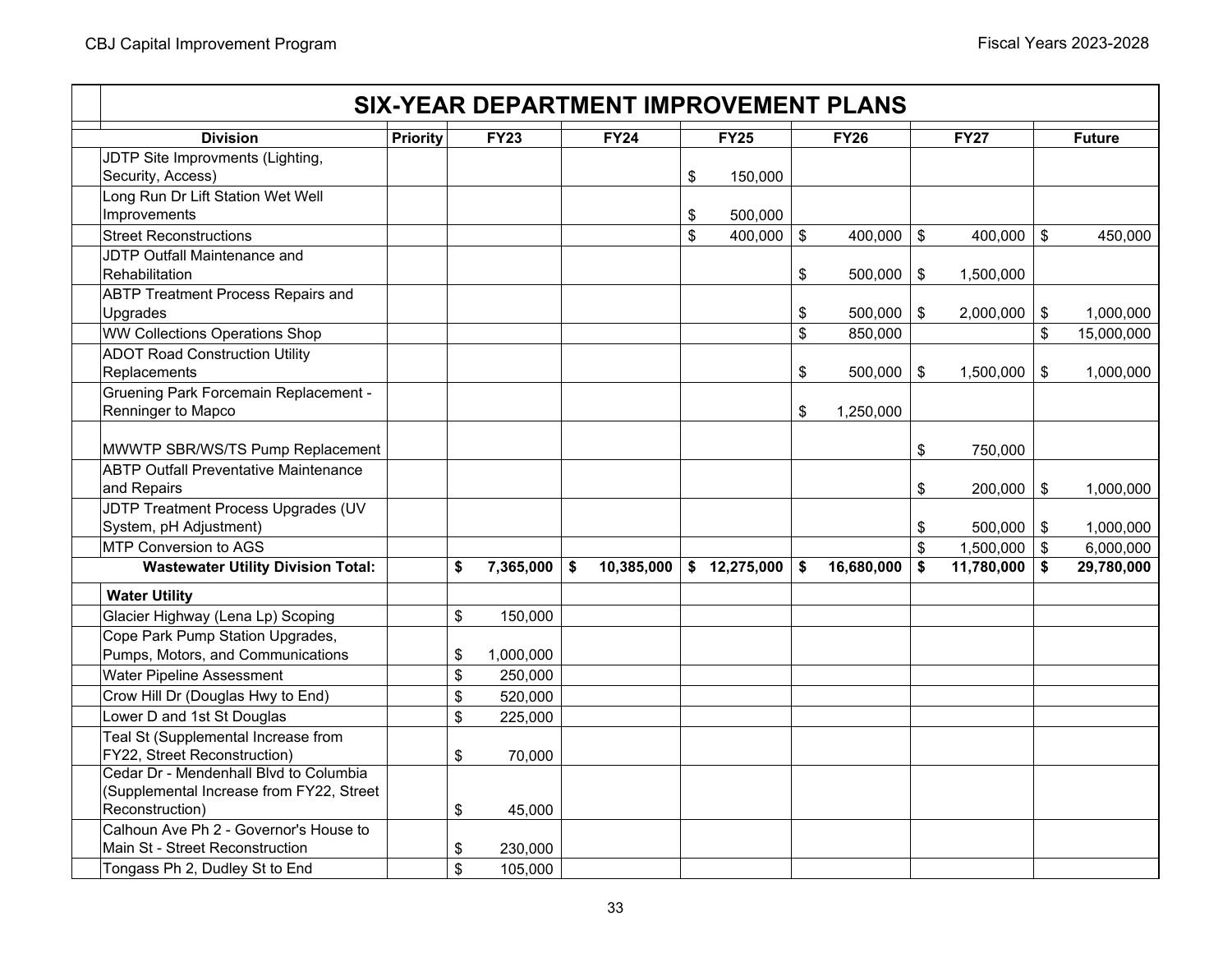|                                                                                      |                 |               |                            |                    |       |               | <b>SIX-YEAR DEPARTMENT IMPROVEMENT PLANS</b> |             |               |
|--------------------------------------------------------------------------------------|-----------------|---------------|----------------------------|--------------------|-------|---------------|----------------------------------------------|-------------|---------------|
| <b>Division</b>                                                                      | <b>Priority</b> | <b>FY23</b>   |                            | <b>FY24</b>        |       | <b>FY25</b>   | <b>FY26</b>                                  | <b>FY27</b> | <b>Future</b> |
| PRV Station Improvements/Upgrades,<br>Crowhill, 5th St Douglas                       |                 | \$<br>100,000 | $\frac{1}{2}$              | 250,000            |       |               |                                              |             |               |
| Areawide Water System<br>Repairs/Replacement<br><b>Pavement Management Utility</b>   |                 | \$<br>100,000 | $\boldsymbol{\mathsf{\$}}$ | 100,000            | $\$\$ | $100,000$ \$  | $100,000$ \$                                 | 120,000     | \$<br>120,000 |
| Adjustments (Valve Boxes, Vault Lids,<br>$etc.$ )                                    |                 | \$<br>8,000   | \$                         | 10,000             | \$    | $10,000$   \$ | $12,000$ \ \$                                | 12,000      | \$<br>12,000  |
| Salmon Creek Onsite Chlorine Generation<br>Replace/Upgrade                           |                 |               | \$                         | 400,000            |       |               |                                              |             |               |
| Cedar Park (W Juneau) Pump Station<br>Upgrades/Rehab                                 |                 |               | \$                         | 750,000            |       |               |                                              |             |               |
| Last Chance Basin Well #4 Rehab                                                      |                 |               | $\$\$                      | 100,000            |       |               |                                              |             |               |
| AJ Tunnel No. 3 and Mill Tunnel Rehab<br>and Interim Repairs                         |                 |               | \$                         | 500,000            |       |               | \$<br>$2,500,000$ \$                         | 2,500,000   |               |
| Nowell Ave (North of Cordova) Water -<br><b>Street Reconstruction</b>                |                 |               | \$                         | 150,000            |       |               |                                              |             |               |
| Airport Area Water SystemRreplacement<br>(Mallard, Alpine, Jordan, Airport Blvd,     |                 |               |                            |                    |       |               |                                              |             |               |
| $etc.$ )<br>Dudley Street (Loop to End) Water System<br><b>Street Reconstruction</b> |                 |               | \$<br>\$                   | 500,000<br>180,000 | \$    | $500,000$ \$  | 500,000                                      |             |               |
| Channel Dr Water, Egan Crossing from<br>DIPAC across Egan                            |                 |               | \$                         | 250,000            | \$    | 1,500,000     |                                              |             |               |
| Starlite Ct - Bayview - Water System -<br><b>Street Reconstruction</b>               |                 |               | \$                         | 200,000            |       |               |                                              |             |               |
| Basin Road Water (8th to Trestle) - Street<br>Reconstruction                         |                 |               | \$                         | 150,000            |       |               |                                              |             |               |
| Conifer Ln water - Street Reconstruction                                             |                 |               | \$                         | 180,000            |       |               |                                              |             |               |
| Poplar Ave Water System - Street<br>Reconstruction                                   |                 |               | \$                         | 175,000            |       |               |                                              |             |               |
| Chelsea Ct water system - Street<br>Reconstruction                                   |                 |               | \$                         | 185,000            |       |               |                                              |             |               |
| Lakeview CT Water Replacement - Street<br>Reconstruction                             |                 |               | \$                         | 80,000             |       |               |                                              |             |               |
| W 9th and Indian Street - 8th to Capital<br>Ave Water System - Street Reconstruction |                 |               | \$                         | 175,000            |       |               |                                              |             |               |
| MOV Installations & Communications Mill<br>Tunnel, W. Juneau, Crow Hill Dr           |                 |               | \$                         | 250,000            | \$    | 1.250.000     |                                              |             |               |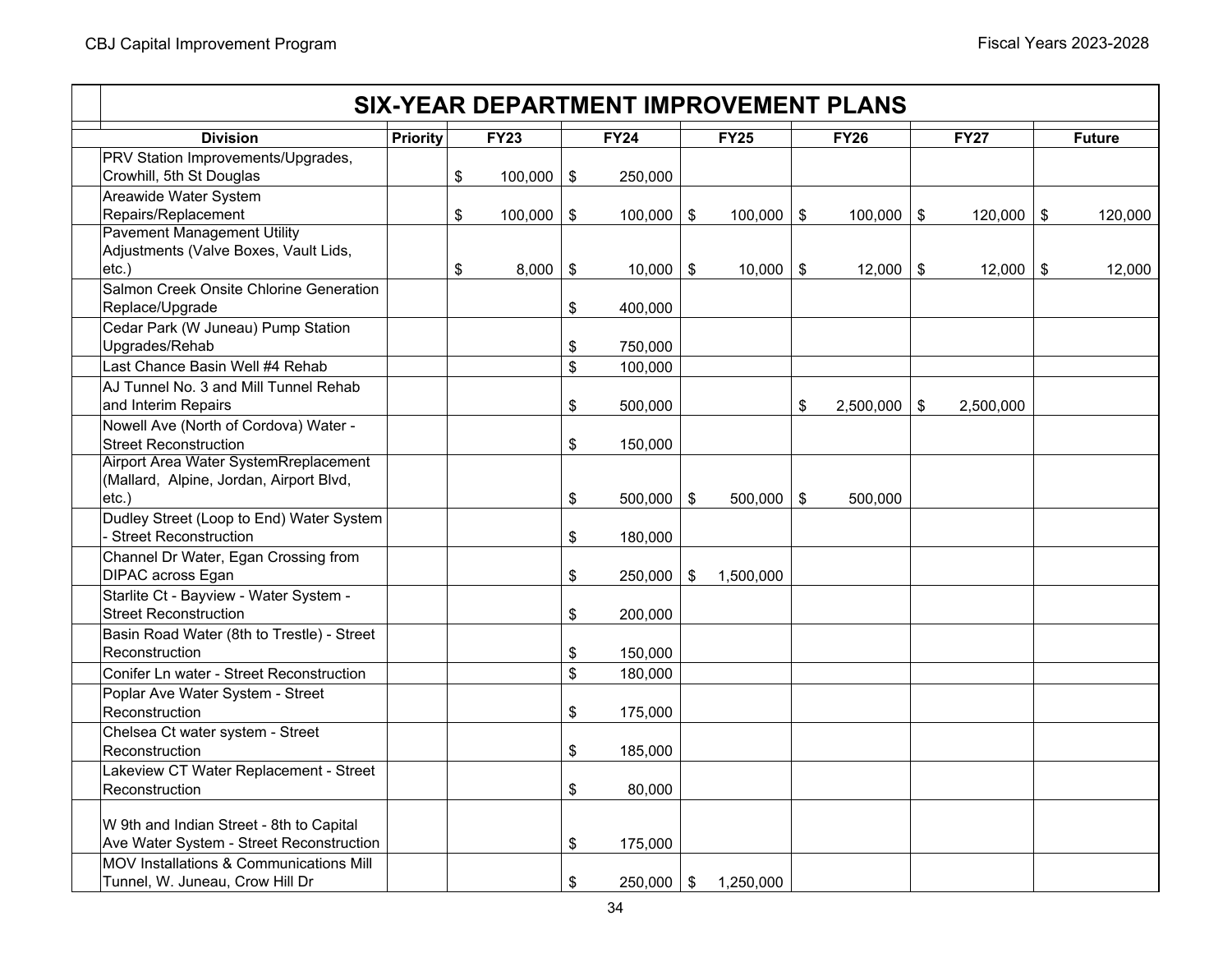|                                                                                     |                 |             | <b>SIX-YEAR DEPARTMENT IMPROVEMENT PLANS</b> |                    |             |         |             |               |
|-------------------------------------------------------------------------------------|-----------------|-------------|----------------------------------------------|--------------------|-------------|---------|-------------|---------------|
| <b>Division</b>                                                                     | <b>Priority</b> | <b>FY23</b> | <b>FY24</b>                                  | <b>FY25</b>        | <b>FY26</b> |         | <b>FY27</b> | <b>Future</b> |
| I Street Douglas Watermain Replacement                                              |                 |             | \$<br>185,000                                |                    |             |         |             |               |
| <b>Egan Drive Water Crossings</b>                                                   |                 |             |                                              |                    |             |         |             |               |
| Replacement, Norway Pt, Highland Dr,                                                |                 |             |                                              |                    |             |         |             |               |
| Salmon Creek                                                                        |                 |             | \$<br>800,000                                |                    |             |         |             |               |
| Outer Drive Watermain Replacement -                                                 |                 |             |                                              |                    |             |         |             |               |
| Main St South to Admiral Way/S. Franklin                                            |                 |             | \$<br>1,350,000                              |                    |             |         |             |               |
| Downtown Stairway/Easements 3rd St,                                                 |                 |             |                                              |                    |             |         |             |               |
| Franklin to Gold St - Street Reconstruction                                         |                 |             | \$<br>220,000                                |                    |             |         |             |               |
| Foster Ave (S of Cordova) Water System                                              |                 |             |                                              |                    |             |         |             |               |
| Replacement - Street Reconstruction                                                 |                 |             | \$<br>180,000                                |                    |             |         |             |               |
| Dogwood Water system - Columbia to                                                  |                 |             |                                              |                    |             |         |             |               |
| Poplar - Street Reconstruction                                                      |                 |             | \$<br>180,000                                |                    |             |         |             |               |
| Vintage Boulevard - Street Reconstruction                                           |                 |             | \$<br>200,000                                |                    |             |         |             |               |
| Melrose St - Street Reconstruction                                                  |                 |             | \$<br>180,000                                |                    |             |         |             |               |
| Short St (Glacier Hwy to End) Water -                                               |                 |             |                                              |                    |             |         |             |               |
| <b>Street Reconstruction</b>                                                        |                 |             | \$<br>50.000                                 |                    |             |         |             |               |
| Thunder Mountain Rd Water - Street<br>Reconstruction                                |                 |             |                                              |                    |             |         |             |               |
|                                                                                     |                 |             | \$<br>225,000                                |                    |             |         |             |               |
| Lena Lp Water System Replacement                                                    |                 |             | \$<br>2,500,000                              |                    |             |         |             |               |
| <b>ADOT Projects Utility Adjustments</b><br>(Provide Valve Boxes, Vault Lids, etc.) |                 |             |                                              |                    |             |         |             |               |
|                                                                                     |                 |             | \$<br>50,000                                 |                    | \$          | 60,000  |             | \$<br>60,000  |
| Mendenhall Peninsula Water Replacement                                              |                 |             |                                              |                    |             |         |             |               |
| - Glacier Hwy to Engineers Cutoff                                                   |                 |             |                                              | \$<br>3,000,000    |             |         |             |               |
| LCB Well Pump VFD Conversion and                                                    |                 |             |                                              |                    |             |         |             |               |
| <b>Programming Upgrades</b>                                                         |                 |             |                                              | \$<br>$500,000$ \$ |             | 500,000 |             |               |
| Crow Hill Reservoir Improvments, Mixer,                                             |                 |             |                                              |                    |             |         |             |               |
| <b>Cathodic Protection</b>                                                          |                 |             |                                              | \$<br>150,000      |             |         |             |               |
| Last Chance Basin Well #5 Rehabilitation                                            |                 |             |                                              | \$<br>100,000      |             |         |             |               |
| Channel Crossing Automation and SCADA                                               |                 |             |                                              |                    |             |         |             |               |
| Communication                                                                       |                 |             |                                              | \$<br>400,000      |             |         |             |               |
| 5th Street Douglas and up Linellen Hts                                              |                 |             |                                              | \$<br>850,000      |             |         |             |               |
| Crow Hill Reservoir Fill Line Replacement                                           |                 |             |                                              |                    |             |         |             |               |
| (above 5th St to Reservoir)                                                         |                 |             |                                              | \$<br>1,500,000    |             |         |             |               |
| First St Douglas Water System                                                       |                 |             |                                              |                    |             |         |             |               |
| Replacement                                                                         |                 |             |                                              | \$<br>300,000      |             |         |             |               |
| Long Run Drive - Riverside Dr to End -                                              |                 |             |                                              |                    |             |         |             |               |
| <b>Street Reconstruction</b>                                                        |                 |             |                                              | \$<br>225,000      |             |         |             |               |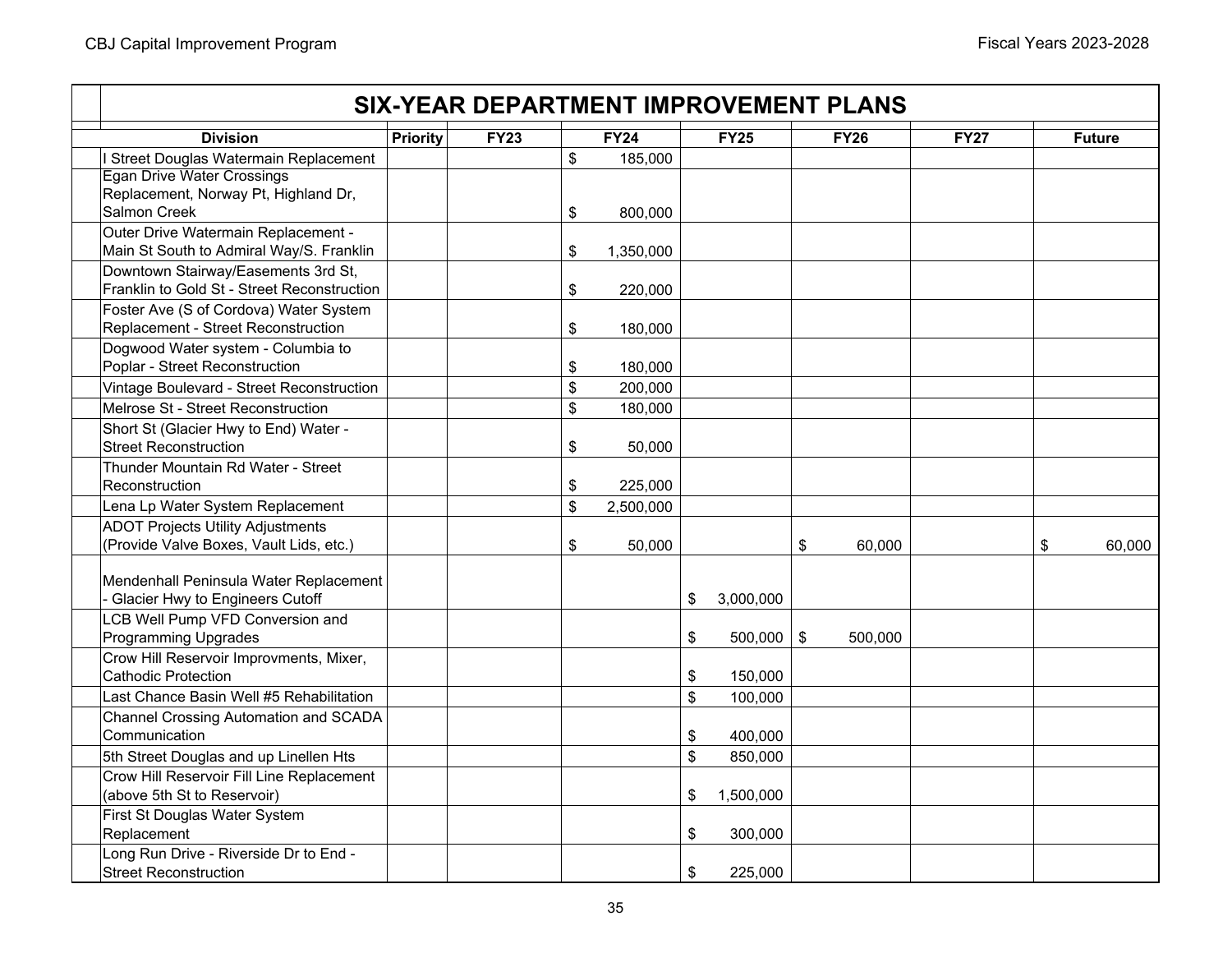| <b>SIX-YEAR DEPARTMENT IMPROVEMENT PLANS</b>                                |             |             |                           |           |               |             |    |                   |               |  |  |
|-----------------------------------------------------------------------------|-------------|-------------|---------------------------|-----------|---------------|-------------|----|-------------------|---------------|--|--|
| <b>Division</b><br>Priority                                                 | <b>FY23</b> | <b>FY24</b> |                           | FY25      |               | <b>FY26</b> |    | $\overline{FY27}$ | <b>Future</b> |  |  |
| Eyelet Ct - Street Reconstruction                                           |             |             | \$                        | 45,000    |               |             |    |                   |               |  |  |
| Mark Alan St Water System - Street                                          |             |             |                           |           |               |             |    |                   |               |  |  |
| Reconstruction                                                              |             |             | \$                        | 75,000    |               |             |    |                   |               |  |  |
| Crow Hill Drive Water System - Street                                       |             |             |                           |           |               |             |    |                   |               |  |  |
| Reconstruction                                                              |             |             | \$                        | 180,000   |               |             |    |                   |               |  |  |
| Troy Ave - Street Reconstruction                                            |             |             | $\boldsymbol{\mathsf{S}}$ | 180,000   |               |             |    |                   |               |  |  |
| N Douglas Hwy Waterline Replacement -                                       |             |             |                           |           |               |             |    |                   |               |  |  |
| Bridge to 4000 Block                                                        |             |             | \$                        | 3,600,000 |               |             |    |                   |               |  |  |
| Salmon Creek Filter Plant Filter Plant                                      |             |             |                           |           |               |             |    |                   |               |  |  |
| Upgrades                                                                    |             |             |                           |           | \$            | 2,500,000   |    |                   |               |  |  |
| Mendenhall Peninsula Water Replacement                                      |             |             |                           |           |               |             |    |                   |               |  |  |
| - Engineers Cutoff to End                                                   |             |             |                           |           | $\frac{2}{3}$ | 3,500,000   |    |                   |               |  |  |
| East Valley Reservoir Improvements,<br>Mixer, Cathodic Protection, Power to |             |             |                           |           |               |             |    |                   |               |  |  |
| Reservoir                                                                   |             |             |                           |           | \$            | 450,000     |    |                   |               |  |  |
| Metering Upgrades, Radio Read, Master                                       |             |             |                           |           |               |             |    |                   |               |  |  |
| Station, Mobile Pack                                                        |             |             |                           |           | \$            | 500,000     |    |                   |               |  |  |
| Glacier Highway Hospital to Vanderbilt                                      |             |             |                           |           |               |             |    |                   |               |  |  |
| Water Slip Lining or Replacement                                            |             |             |                           |           | \$            | 3,500,000   |    |                   |               |  |  |
| East Valley Reservoir Fill Line                                             |             |             |                           |           |               |             |    |                   |               |  |  |
| Replacement                                                                 |             |             |                           |           | \$            | 850,000     |    |                   |               |  |  |
| Harris Street 4th to 5th Watermain                                          |             |             |                           |           |               |             |    |                   |               |  |  |
| Replacement - Street Reconstruction                                         |             |             |                           |           | \$            | 80,000      |    |                   |               |  |  |
| Lawson Creek Road - Street                                                  |             |             |                           |           |               |             |    |                   |               |  |  |
| Reconstruction                                                              |             |             |                           |           | \$            | 175,000     |    |                   |               |  |  |
| <b>Blackerby Street Waterline Replacement</b>                               |             |             |                           |           | \$            | 175,000     |    |                   |               |  |  |
| <b>Street Reconstructions</b>                                               |             |             |                           |           | \$            | 900,000     |    |                   |               |  |  |
| <b>LCB Well 1 Rehabilitation</b>                                            |             |             |                           |           |               |             | \$ | 100,000           |               |  |  |
| <b>Engineers Cutoff Water Replacement</b>                                   |             |             |                           |           |               |             | \$ | 1,500,000         |               |  |  |
| Crow Hill Pump Station Upgrades/Rehab                                       |             |             |                           |           |               |             | \$ | 750,000           |               |  |  |
| Downtown High Elevation PRV                                                 |             |             |                           |           |               |             |    |                   |               |  |  |
| Replacements                                                                |             |             |                           |           |               |             | \$ | 950,000           |               |  |  |
| West Juneau Reservoir Fill Line                                             |             |             |                           |           |               |             |    |                   |               |  |  |
| Replacement (top of Jackson to Reservoir)                                   |             |             |                           |           |               |             | \$ | 850,000           |               |  |  |
| Mill Tunnel to Franklin piping and PRV                                      |             |             |                           |           |               |             |    |                   |               |  |  |
| Replacement                                                                 |             |             |                           |           |               |             | \$ | 1,750,000         |               |  |  |
| Bonnie Brae Water System Replacement                                        |             |             |                           |           |               |             | \$ | 1,500,000         |               |  |  |
| Lena Pump Station Upgrades                                                  |             |             |                           |           |               |             | \$ | 500,000           |               |  |  |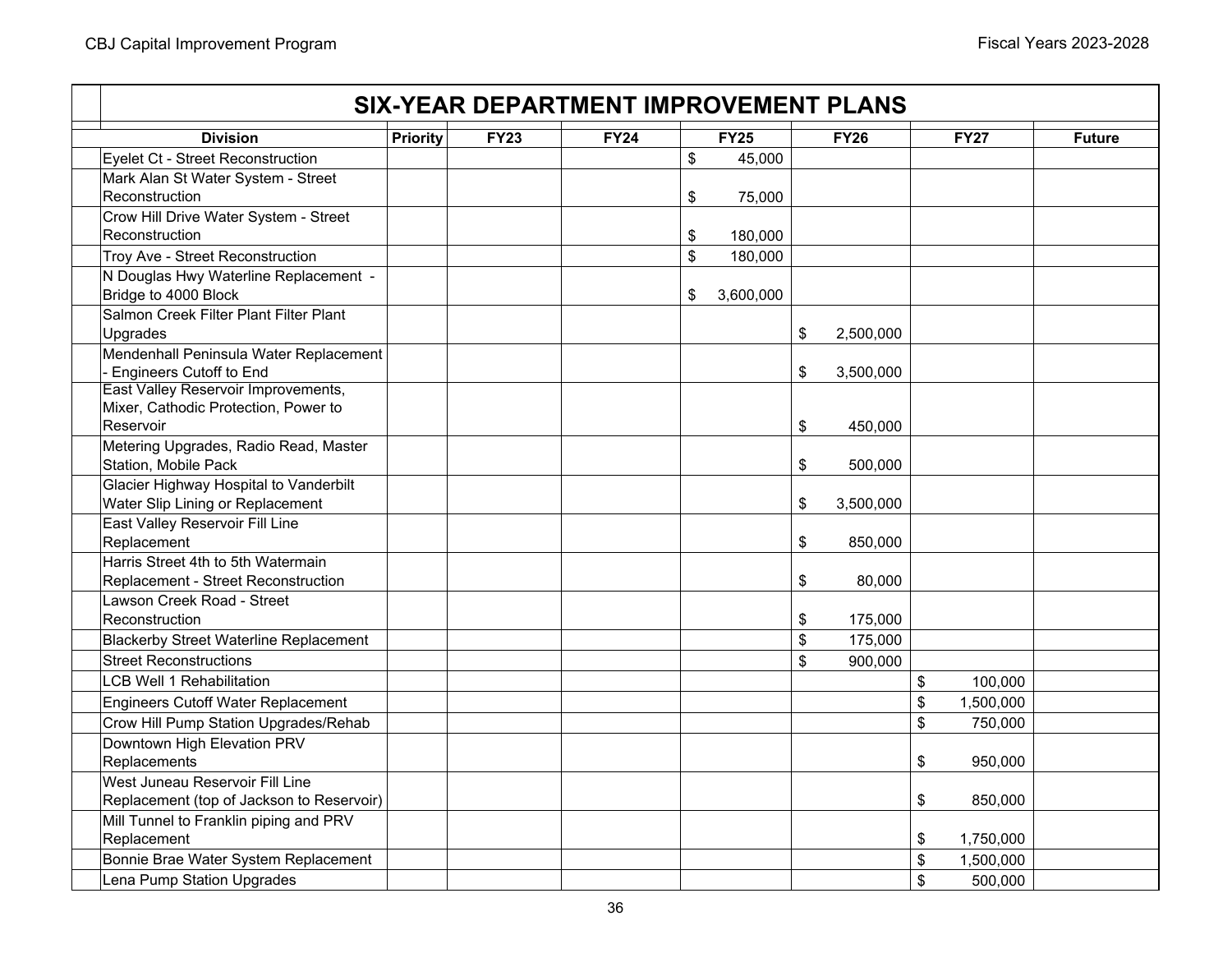|                                                                      |                |                |                 |                          | <b>SIX-YEAR DEPARTMENT IMPROVEMENT PLANS</b> |                          |                            |           |                 |                 |                |                        |
|----------------------------------------------------------------------|----------------|----------------|-----------------|--------------------------|----------------------------------------------|--------------------------|----------------------------|-----------|-----------------|-----------------|----------------|------------------------|
| <b>Division</b>                                                      | Priority       |                | <b>FY23</b>     |                          | <b>FY24</b>                                  |                          | <b>FY25</b>                |           | <b>FY26</b>     | <b>FY27</b>     |                | <b>Future</b>          |
| <b>Street Reconstructions</b>                                        |                |                |                 |                          |                                              |                          |                            |           |                 | \$<br>3,500,000 |                |                        |
| Salmon Creek Filter Plant Capacity                                   |                |                |                 |                          |                                              |                          |                            |           |                 |                 |                |                        |
| Increase (Additional Filter Rack)                                    |                |                |                 |                          |                                              |                          |                            |           |                 |                 | \$             | 500,000                |
| <b>LCB Well 2 Rehabilitation</b>                                     |                |                |                 |                          |                                              |                          |                            |           |                 |                 | \$             | 150,000                |
| Replacement                                                          |                |                |                 |                          |                                              |                          |                            |           |                 |                 | \$             | 850,000                |
| LCB Wells 6 and 7 Pump Replacements                                  |                |                |                 |                          |                                              |                          |                            |           |                 |                 | \$             | 150,000                |
| <b>SCADA and Station Communication</b><br>Upgrades                   |                |                |                 |                          |                                              |                          |                            |           |                 |                 | \$             | 250,000                |
| Lena Loop Slip Liner or Replacement                                  |                |                |                 |                          |                                              |                          |                            |           |                 |                 | \$             | 4,750,000              |
| Water Utility Shop                                                   |                |                |                 |                          |                                              |                          |                            |           |                 |                 | \$             | 850,000                |
| Salmon Creek Reservoir Major Rehab                                   |                |                |                 |                          |                                              |                          |                            |           |                 |                 | \$             | 1,500,000              |
| <b>Street Reconstructions</b>                                        |                |                |                 |                          |                                              |                          |                            |           |                 |                 | \$             | 1,250,000              |
| North Douglas Waterline - 4000 Block to                              |                |                |                 |                          |                                              |                          |                            |           |                 |                 |                |                        |
| Bonnie Brae                                                          |                |                |                 |                          |                                              |                          |                            |           |                 |                 | \$             | 4,000,000              |
| New Water Shop and Offices                                           |                |                |                 |                          |                                              |                          |                            |           |                 |                 | $\mathfrak{S}$ | 7,500,000              |
| <b>Water Utility Division Total:</b>                                 |                | \$             | $2,803,000$ \$  |                          |                                              |                          | $10,705,000$ \$ 14,465,000 | \$        | $16,302,000$ \$ | 14,032,000      | \$             | 21,942,000             |
| <b>Public Works &amp; Engineering Department</b>                     |                |                |                 |                          |                                              |                          |                            |           |                 |                 |                |                        |
|                                                                      |                |                |                 |                          |                                              |                          |                            |           |                 |                 |                |                        |
| Total:                                                               |                | \$             | $39,853,000$ \$ |                          | $40,700,000$ \$ 49,375,000                   |                          |                            | <b>\$</b> | $56,167,000$ \$ | 46,597,000      | $\sqrt{3}$     | 69,457,000             |
|                                                                      |                |                |                 |                          |                                              |                          |                            |           |                 |                 |                |                        |
| <b>Schools</b>                                                       |                |                |                 |                          |                                              |                          |                            |           |                 |                 |                |                        |
| <b>JSD Annual Deferred Maintenance</b>                               | $\mathbf{1}$   | \$             | $1,000,000$ \$  |                          | 1,000,000                                    | $\sqrt[6]{\frac{1}{2}}$  | 1,000,000                  | $\$\$     | 1,000,000       | \$<br>1,000,000 | \$             | 1,000,000              |
| <b>DHMS Roof Replacement</b>                                         | $\overline{c}$ |                | funded fy22     | ÷,                       |                                              |                          |                            |           |                 |                 |                |                        |
| <b>Riverbend Roof Replacement</b>                                    | 3              |                | funded fy22     |                          |                                              | $\blacksquare$           |                            |           |                 |                 | $\blacksquare$ |                        |
| <b>MRCS Boiler Room Renovation</b>                                   | 4              | \$             | 900.000         |                          |                                              | $\overline{a}$           |                            |           |                 |                 | $\blacksquare$ |                        |
| <b>Riverbend Carpet/Foundation Repairs</b>                           | 5              |                |                 | \$                       | 2,000,000                                    |                          |                            |           |                 |                 |                |                        |
| <b>JDHS Boiler Room Renovation</b>                                   | 6              |                |                 | \$                       | 1,500,000                                    |                          |                            |           |                 |                 | $\blacksquare$ |                        |
| Replacements                                                         | $\overline{7}$ | $\sim$         |                 | $\sim$                   |                                              | \$                       | 1,100,000                  |           |                 |                 | $\overline{a}$ |                        |
| <b>MDAS Exterior Entry Improvements</b>                              | 8              | $\blacksquare$ |                 | $\blacksquare$           |                                              | $\blacksquare$           |                            | \$        | 800,000         |                 | $\blacksquare$ |                        |
| Replacement                                                          | 9              | $\blacksquare$ |                 | $\overline{\phantom{a}}$ |                                              | $\overline{a}$           |                            |           |                 | \$<br>1,300,000 | $\blacksquare$ |                        |
| <b>MDAS Renovation</b>                                               | 10             | $\blacksquare$ |                 | $\sim$                   |                                              | $\overline{a}$           |                            |           |                 |                 | \$             | 37,000,000             |
| <b>MRCS Renovation</b>                                               | 11             | $\blacksquare$ |                 | $\blacksquare$           |                                              | $\overline{\phantom{a}}$ |                            |           |                 |                 | \$             | 21,000,000             |
| <b>DHMS Deferred Maintenance</b>                                     | 12             | $\blacksquare$ |                 | $\blacksquare$           |                                              | $\blacksquare$           |                            |           |                 |                 | \$             | 21,500,000             |
| <b>JDHS Deferred Maintenance</b>                                     | 13             | $\blacksquare$ |                 | $\blacksquare$           |                                              | $\blacksquare$           |                            |           |                 |                 | \$             | 17,000,000             |
| <b>Riverbend Deferred Maintenance</b>                                | 14             | $\blacksquare$ |                 | $\blacksquare$           |                                              | $\blacksquare$           |                            |           |                 |                 | \$             | 7,500,000              |
| <b>TMHS Deferred Maintenance</b><br><b>FDMS Deferred Maintenance</b> | 15<br>16       |                |                 | $\overline{a}$           |                                              | $\blacksquare$           |                            |           |                 |                 | \$<br>\$       | 6,700,000<br>4,000,000 |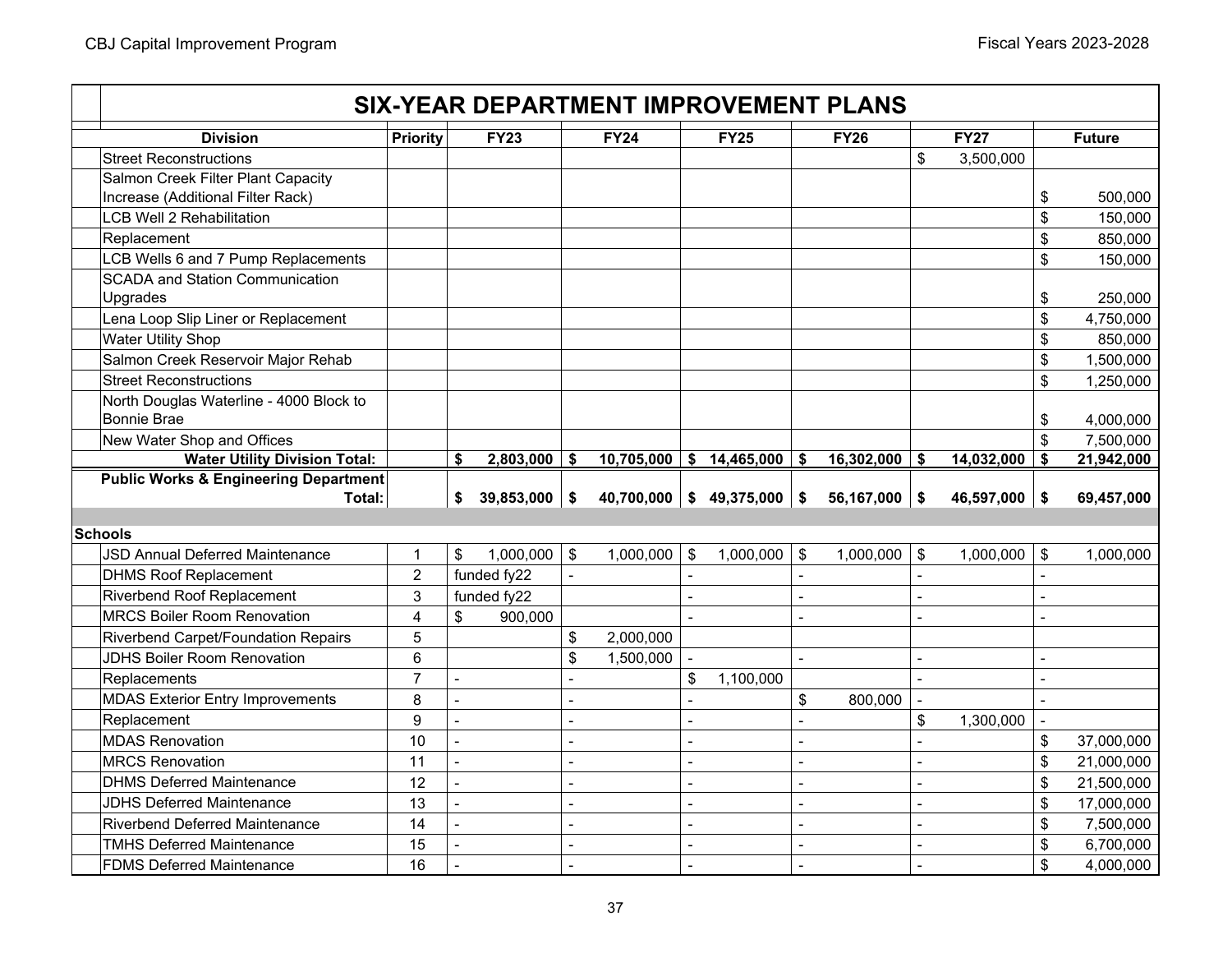| <b>SIX-YEAR DEPARTMENT IMPROVEMENT PLANS</b>           |                       |  |             |                          |             |                          |               |   |             |      |             |     |               |
|--------------------------------------------------------|-----------------------|--|-------------|--------------------------|-------------|--------------------------|---------------|---|-------------|------|-------------|-----|---------------|
| <b>Division</b>                                        | <b>Priority</b>       |  | <b>FY23</b> |                          | <b>FY24</b> |                          | <b>FY25</b>   |   | <b>FY26</b> |      | <b>FY27</b> |     | <b>Future</b> |
| <b>Glacier Valley Deferred Maintenance</b>             | 17                    |  |             |                          |             |                          |               |   |             |      |             |     | 3,500,000     |
| Harborview Deferred Maintenance                        | 18                    |  |             | $\blacksquare$           |             | $\overline{\phantom{a}}$ |               | ٠ |             |      |             | \$. | 2,700,000     |
| JSD Maintenance Facility Deferred<br>Maintenance       | 19                    |  |             | $\overline{\phantom{0}}$ |             | $\overline{\phantom{0}}$ |               | ٠ |             |      |             | S   | 3,500,000     |
| JSD Central Office (Old Dairy) Deferred<br>Maintenance | 20                    |  |             |                          |             |                          |               |   |             |      |             |     | 2,000,000     |
| Gastineau Deferred Maintenance                         | 21                    |  |             |                          |             |                          |               |   |             |      |             |     | 1,500,000     |
| AB Deferred Maintenance                                | 22                    |  |             |                          |             |                          |               |   |             |      |             |     | 1,100,000     |
|                                                        | <b>Schools Total:</b> |  | 1,900,000   | \$                       | 4,500,000   | S                        | 2,100,000     |   | 1,800,000   | - \$ | 2,300,000   |     | 130,000,000   |
|                                                        |                       |  |             |                          |             |                          |               |   |             |      |             |     |               |
| <b>6 Year Improvement Totals:</b>                      |                       |  | 78,515,000  |                          | 90,544,300  |                          | \$131,705,400 |   | 94,590,900  | - \$ | 78,053,600  | S   | 729,277,000   |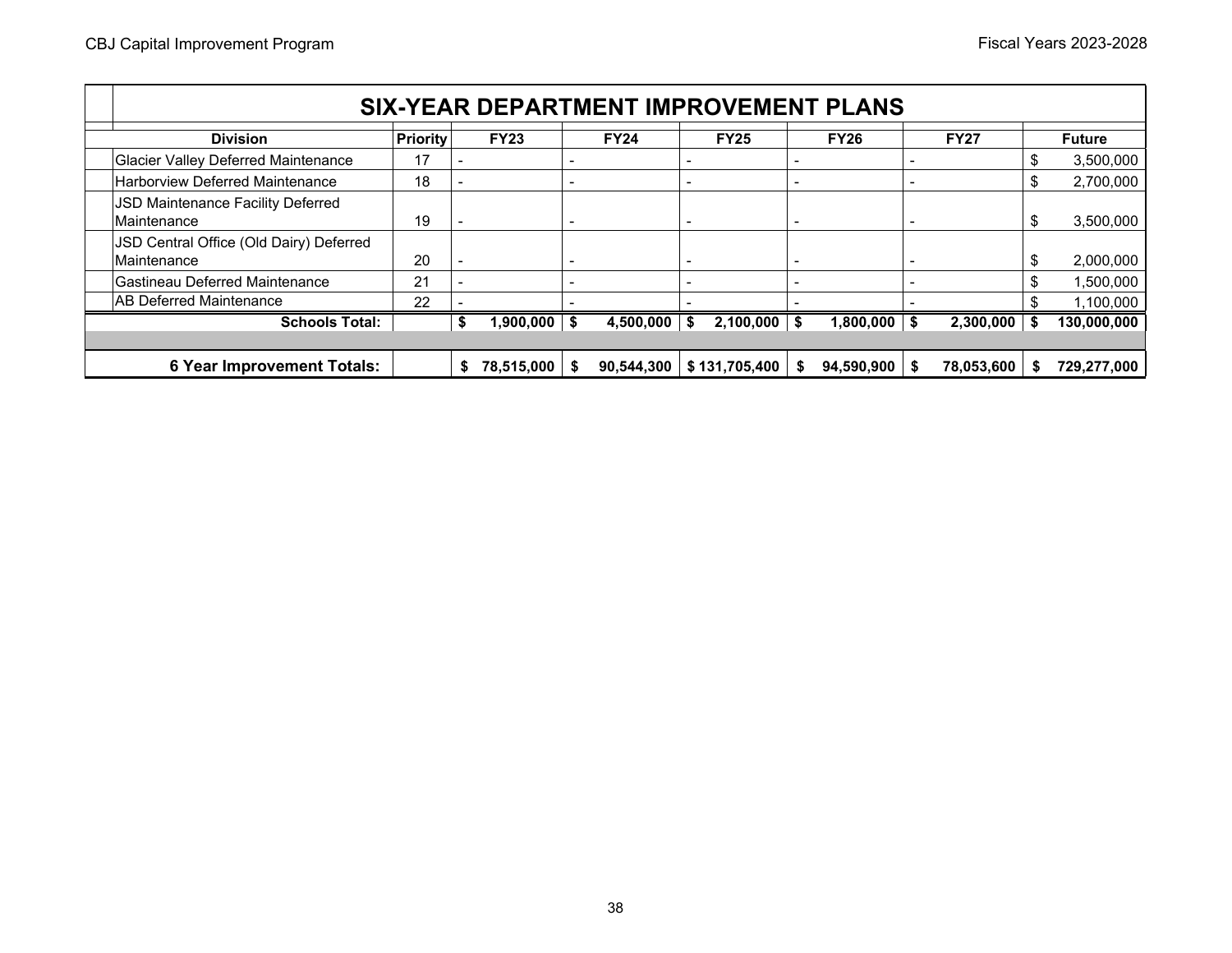# **FINANCIAL SUMMARY OF CURRENT PROJECTS**

This section of the CIP provides a financial summary for the capital improvements that were active on February 24, 2022. A table is presented showing the project name, budget, commitments, expenditures to date, and the funds available to complete each improvement. This financial information is obtained from Infor, CBJ's official accounting system.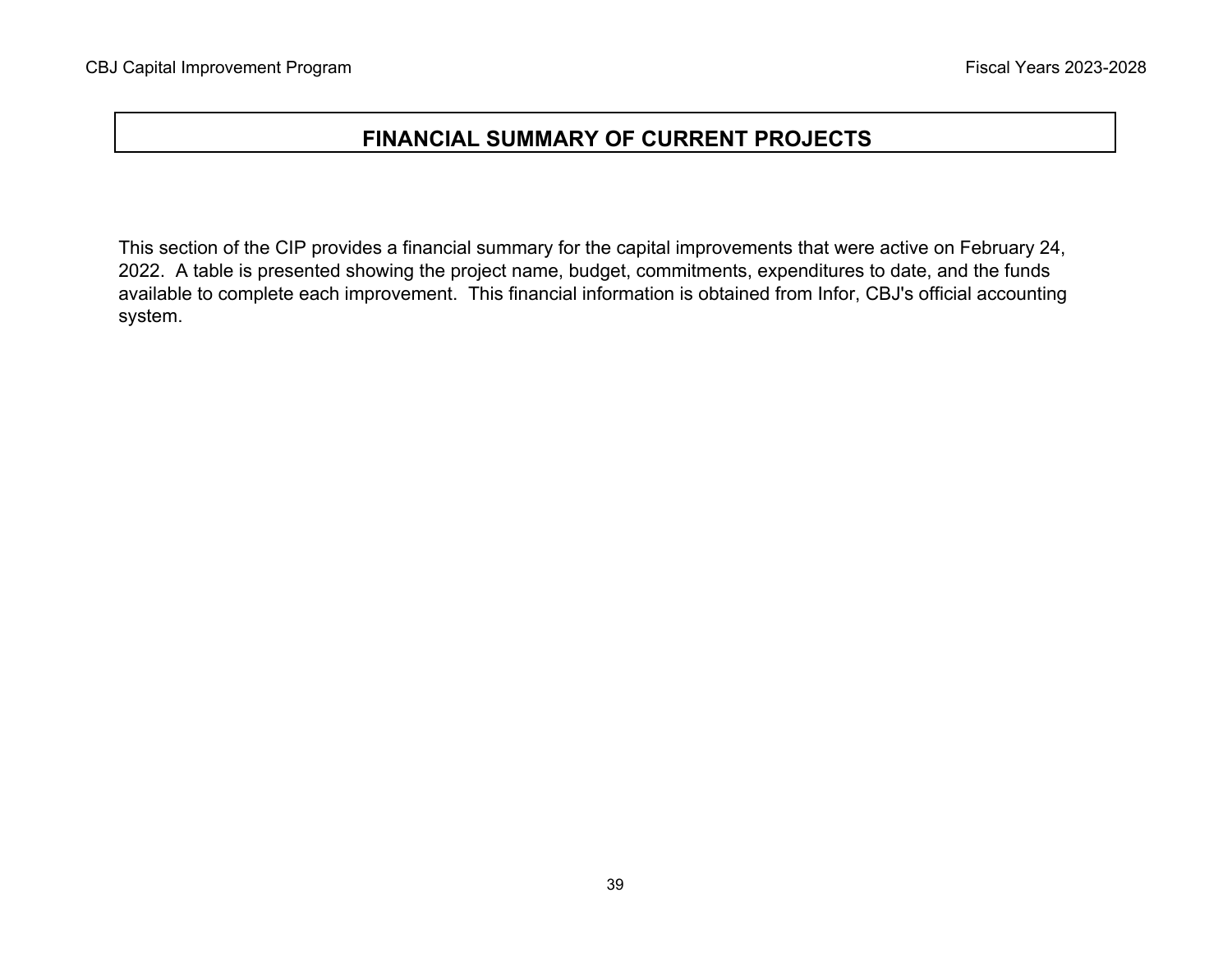| FY 2023 CIP PROJECT DESCRIPTIONS |                                                    |          |                          |          |                    |                                  |                  |          |                                  |  |  |
|----------------------------------|----------------------------------------------------|----------|--------------------------|----------|--------------------|----------------------------------|------------------|----------|----------------------------------|--|--|
| <b>Financial Summary</b>         |                                                    |          |                          |          |                    |                                  |                  |          |                                  |  |  |
|                                  |                                                    |          | as of February 23, 2022  |          |                    |                                  |                  |          |                                  |  |  |
| <b>Activity</b>                  | <b>Project Name</b>                                |          | <b>Budget</b>            |          | <b>Commitments</b> |                                  | <b>Actuals</b>   |          | <b>Funds</b><br><b>Available</b> |  |  |
| 001-001                          | AC for Penny problems GM                           | \$       |                          | \$       |                    | \$                               | 2.61             | \$       | (2.61)                           |  |  |
| A50-001                          | <b>Airport CIP Project Design</b>                  | \$       | 261,432.00               | \$       | $\blacksquare$     | $\overline{\boldsymbol{\theta}}$ | 116,644.05       | \$       | 144,787.95                       |  |  |
| A50-081                          | Runway 26 MALSR                                    | \$       | 93,750.00                | \$       |                    | \$                               | 9,501.70         | \$       | 84,248.30                        |  |  |
| A50-086                          | <b>SREB</b>                                        | \$       | 20,551,623.58            | \$       | 175,480.04         | \$                               | 20,440,513.89    | \$       | (64, 370.35)                     |  |  |
| A50-090                          | Design Twy A Rehab/E&D-1 Reali                     | \$       | 2,111,000.00             | \$       |                    | \$                               | 1,948,795.71     | \$       | 162,204.29                       |  |  |
| A50-091                          | RSA 2C-NE/NW Quad Apron                            | \$       | 11,200,000.00            | \$       | 266,873.41         | \$                               | 9,809,526.35     | \$       | 1,123,600.24                     |  |  |
| A50-092                          | <b>Float Pond Improvements</b>                     | \$       | 1,166,344.88             | \$       | 28,547.16          | \$                               | 945,342.14       | \$       | 192,455.58                       |  |  |
| A50-094                          | Ramp LED Lighting                                  | \$       | 256,000.00               | \$       |                    | \$                               | 28,028.60        | \$       | 227,971.40                       |  |  |
| A50-097                          | <b>Constr Sand/Chem/Fuel Facility</b>              | \$       | 10,851,221.43            | \$       | 52,380.42          | \$                               | 10,807,537.73    | \$       | (8,696.72)                       |  |  |
| A50-098                          | Twy A&E Rehab                                      | \$       | 27,299,458.00            | \$       | 665,583.26         | \$                               | 26, 163, 933. 56 | \$       | 469,941.18                       |  |  |
| A50-100                          | <b>Land Acquisition-Planning</b>                   | \$       | 250,000.00               | \$       |                    | \$                               |                  | \$       | 250,000.00                       |  |  |
| A50-101                          | Replace Exit Lane System                           | \$       | 380,000.00               | \$       |                    | \$                               | 365,047.87       | \$       | 14,952.13                        |  |  |
| A50-102<br>A50-103               | <b>Terminal Construction</b>                       | \$       | 24,765,876.20            | \$<br>\$ | 1,311,216.71       | \$                               | 20,868,148.38    | \$<br>\$ | 2,586,511.11                     |  |  |
| A50-104                          | <b>Snow Removal Equipment</b><br>Ramp Improvements | \$<br>\$ | 378,077.43<br>200,000.00 | \$       |                    | \$<br>\$                         | 320,758.19       | \$       | 57,319.24<br>200,000.00          |  |  |
| A50-105                          | <b>Bag Belt Replacement</b>                        | \$       | 50,000.00                | \$       | 41,197.00          | \$                               | 3,944.75         | \$       | 4,858.25                         |  |  |
| A50-106                          | Parking Lot Paving                                 | \$       | 600,000.00               | \$       |                    | \$                               |                  | \$       | 600,000.00                       |  |  |
| B55-077                          | RFV Admin Build-Siding                             | \$       | 300,000.00               | \$       | 8,825.50           | \$                               | 149,548.32       | \$       | 141,626.18                       |  |  |
| B55-078                          | <b>RRC Detox Addition</b>                          | \$       | 3,100,000.00             | \$       | 7,123.93           | \$                               | 3,072,371.85     | \$       | 20,504.22                        |  |  |
| B55-079                          | <b>BRH Pharmacy Cleanroom Reno</b>                 | \$       | 1,300,000.00             | \$       |                    | \$                               | 1,293,990.52     | \$       | 6,009.48                         |  |  |
| B55-080                          | <b>Crises Stabilization-BOPS</b>                   | \$       | 13,750,000.00            | \$       | 9,217,244.85       | \$                               | 3,849,485.42     | \$       | 683,269.73                       |  |  |
| B55-081                          | <b>Study-Secondary Campus Access</b>               | \$       | 90,000.00                | \$       |                    | \$                               | 956.44           | \$       | 89,043.56                        |  |  |
| B55-082                          | Deferred Maintenance                               | \$       | 6,925,000.00             | \$       | 1,738,656.39       | \$                               | 1,978,654.13     | \$       | 3,207,689.48                     |  |  |
| B55-083                          | <b>BRH Emergency Deptmt Addition</b>               | \$       | 425,000.00               | \$       | 382,847.30         | $\boldsymbol{\mathsf{\$}}$       | 14,233.47        | \$       | 27,919.23                        |  |  |
| D12-047                          | Areawide EV Charging Stations                      | \$       | 200,000.00               | \$       | 9,043.09           | \$                               | 18,879.40        | \$       | 172,077.51                       |  |  |
| D12-048                          | Busns Case-New City Hall Estim                     | \$       | 150,000.00               | \$       | 54,105.00          | $\frac{1}{2}$                    | 91,932.59        | \$       | 3,962.41                         |  |  |
| D12-049                          | Manager's Energy Efficiency                        | \$       | 164,341.65               | \$       |                    | \$                               | 146,747.00       | \$       | 17,594.65                        |  |  |
| D12-050                          | <b>CENT HALL CONV Expansion Study</b>              | \$       | 75,000.00                | \$       | 1,620.00           | \$                               | 66,343.66        | \$       | 7,036.34                         |  |  |
| D12-051                          | <b>Capital Civic Center</b>                        | \$       | 2,000,000.00             | \$       |                    | \$                               |                  | \$       | 2,000,000.00                     |  |  |
| D12-070                          | Open Space Waterfront Land Acq                     | \$       | 2,513,318.59             | \$       |                    | $\bar{\$}$                       | 2,023,840.36     | \$       | 489,478.23                       |  |  |
| D12-083                          | <b>JRES</b> Implementation                         | \$       | 103,000.00               | \$       |                    | \$                               | 19,114.44        | \$       | 83,885.56                        |  |  |
| $D12-096$                        | North Douglas Crossing                             | \$       | 250,000.00               | \$       |                    | \$                               | 232,402.05       | \$       | 17,597.95                        |  |  |
| D12-097                          | Dwntwn Wayfndng/Interpret Sign                     | \$       | 730,000.00               | \$       | 27,008.72          | \$                               | 629,009.34       | \$       | 73,981.94                        |  |  |
| D12-098                          | JPD-Crow Hill RadioSite Improv                     | \$       | 150,000.00               | \$       |                    | \$                               | 272.24           | \$       | 149,727.76                       |  |  |
| D12-099                          | Juneau Election Center                             | \$       | 700,000.00               | \$       | 459,068.04         | \$                               | 55,384.33        | \$       | 185,547.63                       |  |  |
| D14-038                          | North Lemon Creek Gravel Sourc                     | \$       | 162,418.90               | \$       |                    | \$                               | 108,159.24       | \$       | 54,259.66                        |  |  |
| D14-051                          | Pederson Hill Land Srvy & Plan                     | \$       | 7,193,051.46             | \$       | 103,044.98         | \$                               | 6,107,904.66     | \$       | 982,101.82                       |  |  |
| D14-053                          | Pederson Hill Phase IB                             | \$       | 700,000.00               | \$       |                    | \$                               | 1,160.78         | \$       | 698,839.22                       |  |  |
| D14-096                          | <b>Stabler Quarry Infr&amp;Expansion</b>           | \$       | 1,190,000.00             | \$       | 288,839.70         | $\boldsymbol{\mathsf{S}}$        | 814,569.05       | \$       | 86,591.25                        |  |  |
| D14-097                          | Pits/Quarries Infrastructure                       | \$       | 125,000.00               | \$       | 5,099.37           | \$                               | 45,290.53        | \$       | 74,610.10                        |  |  |
| D23-059                          | City Museum Exhibit Case Repl                      | \$       | 100,000.00               | \$       |                    | \$                               | 82,602.80        | \$       | 17,397.20                        |  |  |
| D24-001                          | AJ Mine                                            | \$       | 250,000.00               | \$       | 14,532.50          | $\boldsymbol{\mathsf{\$}}$       | 153,673.12       | \$       | 81,794.38                        |  |  |
| D24-049                          | <b>Contaminated Sites Reporting</b>                | \$       | 200,000.00               | \$       | 15,193.56          | \$                               | 72,002.28        | \$       | 112,804.16                       |  |  |
| D28-098                          | EagleDfrrd Maint/Mtn Ops Impvm                     | \$       | 1,288,901.52             | \$       |                    | \$                               | 1,289,808.91     | \$       | (907.39)                         |  |  |
| D28-101                          | EagleDfrrd Maint/Mtn Ops Impvm                     | \$       | 275,000.00               | \$       | 910.26             | $\boldsymbol{\theta}$            | 224,365.95       | \$       | 49,723.79                        |  |  |
| D71-089                          | <b>Valley Transit Center</b>                       | \$       | 4,501,819.61             | \$       | 1,956,438.35       | \$                               | 2,179,520.52     | \$       | 365,860.74                       |  |  |
| D71-090                          | <b>Electronic Fare Boxes</b>                       | \$       | 775,779.87               | \$       |                    | \$                               | 21,866.78        | \$       | 753,913.09                       |  |  |
| D71-091                          | Pwr Upgrades for Elctrc Buses                      | \$       | 510,000.00               | \$       | 15,915.79          | \$                               | 154,033.70       | \$       | 340,050.51                       |  |  |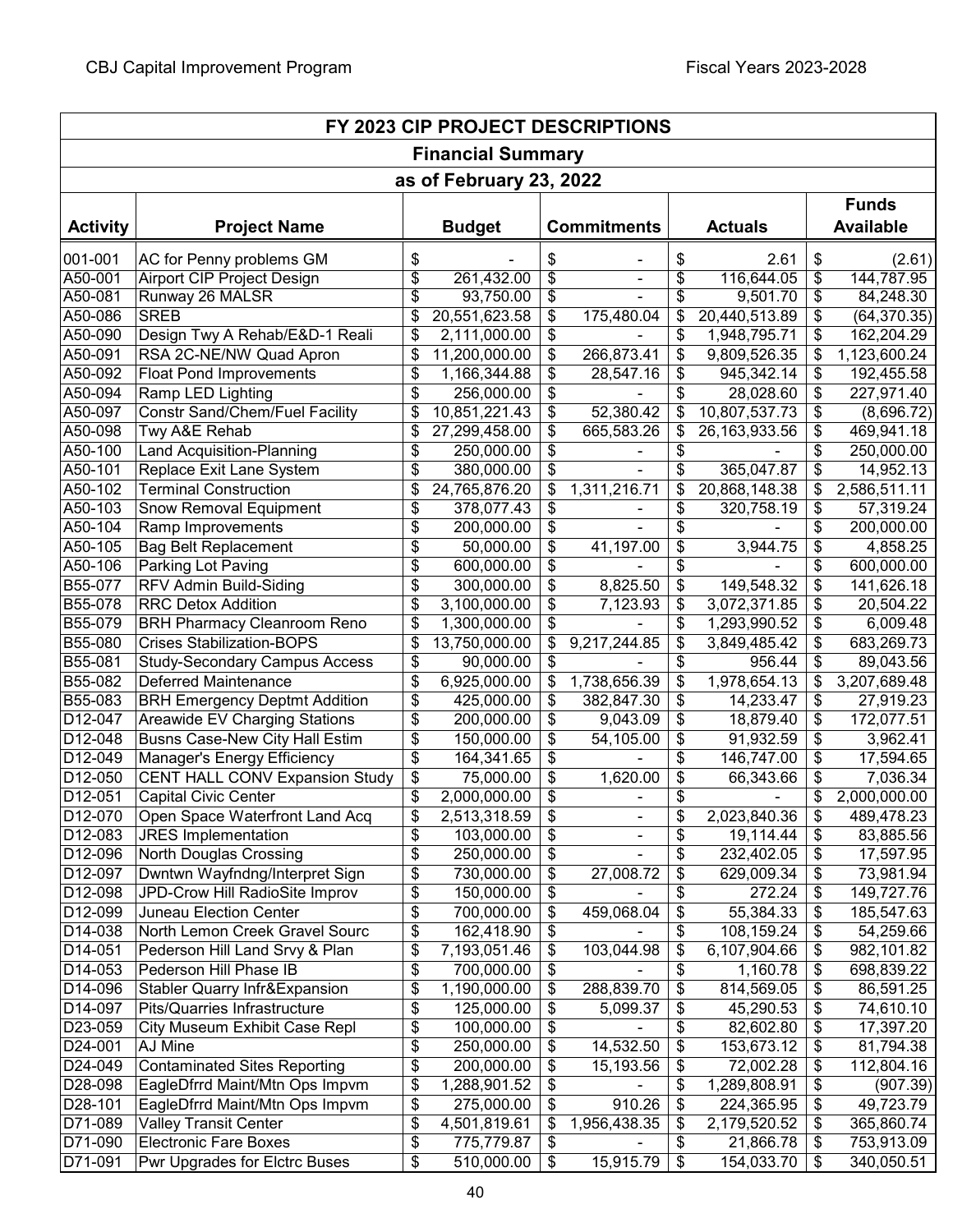| FY 2023 CIP PROJECT DESCRIPTIONS |                                     |    |                         |    |                    |    |                |    |                  |  |
|----------------------------------|-------------------------------------|----|-------------------------|----|--------------------|----|----------------|----|------------------|--|
| <b>Financial Summary</b>         |                                     |    |                         |    |                    |    |                |    |                  |  |
|                                  |                                     |    | as of February 23, 2022 |    |                    |    |                |    |                  |  |
|                                  |                                     |    |                         |    |                    |    |                |    | <b>Funds</b>     |  |
| <b>Activity</b>                  | <b>Project Name</b>                 |    | <b>Budget</b>           |    | <b>Commitments</b> |    | <b>Actuals</b> |    | <b>Available</b> |  |
| D71-092                          | <b>Capital Transit Bus Shelters</b> | \$ | 280,379.01              | \$ | 32,833.78          | \$ | 225,256.87     | \$ | 22,288.36        |  |
| D77-001                          | Recycleworks Consolidated Faci      | \$ | 2,474,553.00            | \$ | 2,990.70           | \$ | 2,067,881.36   | \$ | 403,680.94       |  |
| E28-100                          | Eaglecrest Fin Sustain Plan         | \$ | 50,000.00               | \$ | 505.19             | \$ | 18,735.61      | \$ | 30,759.20        |  |
| F21-040                          | Hagevig Training Cntr Imp           | \$ | 100,000.00              | \$ |                    | \$ |                | \$ | 100,000.00       |  |
| F21-041                          | DT/Glacier Mech/Elect Upgrades      | \$ | 2,100,000.00            | \$ | 378,101.81         | \$ | 770,962.53     | \$ | 950,935.66       |  |
| F21-042                          | DT Fire Station Improvements        | \$ | 75,000.00               | \$ | 25,016.50          | \$ | 26,430.85      | \$ | 23,552.65        |  |
| F22-026                          | JPD Facility Security Upgrades      | \$ | 150,000.00              | \$ |                    | \$ | 448.37         | \$ | 149,551.63       |  |
| F22-027                          | JPD Roof Replacement                | \$ | 100,000.00              | \$ | 33,834.00          | \$ | 4,096.69       | \$ | 62,069.31        |  |
| H51-092                          | <b>Waterfront Seawalk II</b>        | \$ | 15,240,770.73           | \$ |                    | \$ | 15,240,770.73  | \$ |                  |  |
| H51-107                          | <b>Tug Assist</b>                   | \$ | 14,300.00               | \$ |                    | \$ | 14,300.00      | \$ |                  |  |
| H51-108                          | Statter Improv-Phase III            | \$ | 14,524,745.25           | \$ | 318,852.86         | \$ | 11,025,273.20  | \$ | 3,180,619.19     |  |
| H51-112                          | Dwntwn Restrooms Location/Desi      | \$ | 575,000.00              | \$ |                    | \$ | 1,856.70       | \$ | 573,143.30       |  |
| H51-113                          | <b>Waterfront Seawalk</b>           | \$ | 3,256,217.76            | \$ | 13,822.53          | \$ | 695,002.32     | \$ | 2,547,392.91     |  |
| H51-116                          | MPtoTaku Upland Imprv/Archiplg      | \$ | 18,996,875.96           | \$ | 728,477.94         | \$ | 17,959,885.62  | \$ | 308,512.40       |  |
| H51-118                          | Public/Private Port Infrastruc      | \$ | 150,000.00              | \$ |                    | \$ | 918.11         | \$ | 149,081.89       |  |
| H51-119                          | Small Cruiseshp Moorg               | \$ | 149,254.46              | \$ |                    | \$ | 149,254.46     | \$ |                  |  |
| H51-120                          | Seawalk Major Maintenance           | \$ | 266,453.66              | \$ | 10,429.30          | \$ | 220,794.48     | \$ | 35,229.88        |  |
| H51-121                          | Pile Anode Installation             | \$ | 471,555.39              | \$ |                    | \$ | 385,013.67     | \$ | 86,541.72        |  |
| H51-122                          | <b>Dock Security Stations</b>       | \$ | 698,999.66              | \$ | 4,615.50           | \$ | 683,325.16     | \$ | 11,059.00        |  |
| H51-123                          | Weather Monitor & Communicatio      | \$ | 32,651.89               | \$ |                    | \$ | 15,250.00      | \$ | 17,401.89        |  |
| H51-124                          | Lrg Berth Shore Pwr Design          | \$ | 300,745.54              | \$ | 62,242.50          | \$ | 200,272.82     | \$ | 38,230.22        |  |
| H51-125                          | Aurora Harbor Improvements          | \$ | 609,221.17              | \$ |                    | \$ | 312,641.74     | \$ | 296,579.43       |  |
| H51-126                          | Harris Harbor Pump Out              | \$ | 60,000.00               | \$ | 3,680.00           | \$ | 51,927.95      | \$ | 4,392.05         |  |
| M14-062                          | Switzer Area Muni Land Dev          | \$ | 1,550,000.00            | \$ |                    | \$ | 1,272,972.31   | \$ | 277,027.69       |  |
| M15-003                          | IT - Infrastructure Upgrades        | \$ | 1,694,165.33            | \$ | 724,113.50         | \$ | 416,366.89     | \$ | 553,684.94       |  |
| M15-004                          | <b>Accounting Systems Upgrade</b>   | \$ | 681,001.28              | \$ | 167,994.75         | \$ | 586,640.62     | \$ | (73, 634.09)     |  |
| P41-089                          | Restrooms, Paving, & Concessio      | \$ | 1,332,492.95            | \$ |                    | \$ | 1,320,944.44   | \$ | 11,548.51        |  |
| P41-091                          | Horse Tram Trail Repairs            | \$ | 125,000.00              | \$ |                    | \$ | 122,196.05     | \$ | 2,803.95         |  |
| P41-092                          | Sports Field Resurfacing-Repai      | \$ | 270,000.00              | \$ | 10,190.00          | \$ | 162,026.92     | \$ | 97,783.08        |  |
| P41-093                          | Parks & Playground Maint & Rep      | \$ | 1,748,579.45            | \$ | 50,210.06          | \$ | 658,708.08     | \$ | 1,039,661.31     |  |
| P41-094                          | Treadwell Arena Prkng Lot Lite      | \$ | 50,000.00               | \$ |                    | \$ | 49,776.33      | \$ | 223.67           |  |
| P41-095                          | Playground Rebuild                  | \$ | 1,706,272.14            | \$ |                    | \$ | 1,642,935.91   | \$ | 63,336.23        |  |
| P41-097                          | Sporfield Repairs                   | \$ | 653,907.80              | \$ | 15.00              | \$ | 147,634.41     | \$ | 506,258.39       |  |
| P41-098                          | <b>Melvin Park Lighting</b>         | \$ | 1,000,000.00            | \$ | 10,500.00          | \$ | 843.74         | \$ | 988,656.26       |  |
| P41-099                          | <b>Treadwell Arena Roof Repl</b>    | \$ | 1,100,000.00            | \$ | 27,556.00          | \$ | 44,823.68      | \$ | 1,027,620.32     |  |
| P41-100                          | <b>Capital School Park Reconstr</b> | \$ | 2,415,000.00            | \$ | 1,578,975.57       | \$ | 610,769.84     | \$ | 225,254.59       |  |
| P41-101                          | Savikko Park Improvements           | \$ | 1,050,000.00            | \$ | 98,518.50          | \$ | 50,404.92      | \$ | 901,076.58       |  |
| P41-102                          | Hank Harmon Rifle Range Impr        | \$ | 200,000.00              | \$ | 14,782.50          | \$ | 7,529.31       | \$ | 177,688.19       |  |
| P44-086                          | <b>AB Pool Short Term Repairs</b>   | \$ | 5,395,000.00            | \$ | 3,510,285.19       | \$ | 1,287,251.60   | \$ | 597,463.21       |  |
| P44-089                          | Deferred Building Maintenance       | \$ | 3,695,000.00            | \$ | 105,337.40         | \$ | 2,155,685.05   | \$ | 1,433,977.55     |  |
| P46-102                          | <b>Trail Improvements</b>           | \$ | 266,634.31              | \$ |                    | \$ | 266,634.31     | \$ |                  |  |
| P46-107                          | Hut to Hut                          | \$ | 50,000.00               | \$ |                    | \$ |                | \$ | 50,000.00        |  |
| P46-109                          | Cap School Park Impvmts             | \$ | 232,000.00              | \$ | 2.15               | \$ | 168,869.81     | \$ | 63,128.04        |  |
| P46-110                          | Lemon Creek Park                    | \$ | 350,000.00              | \$ |                    | \$ | 2,750.00       | \$ | 347,250.00       |  |
| P46-111                          | Off-Highway Vehicle (OHV) Park      | \$ | 249,507.44              | \$ |                    | \$ | 331.45         | \$ | 249,175.99       |  |
| P46-112                          | Trail Improvement                   | \$ | 459,298.59              | \$ | 102,088.58         | \$ | 170,646.70     | \$ | 186,563.31       |  |
| P46-113                          | <b>Kax Trail</b>                    | \$ | 356,440.23              | \$ |                    | \$ | 44,818.76      | \$ | 311,621.47       |  |
| P46-114                          | <b>DPAC Maintenance</b>             | \$ | 304,397.48              | \$ | 259,386.16         | \$ | 22,343.48      | \$ | 22,667.84        |  |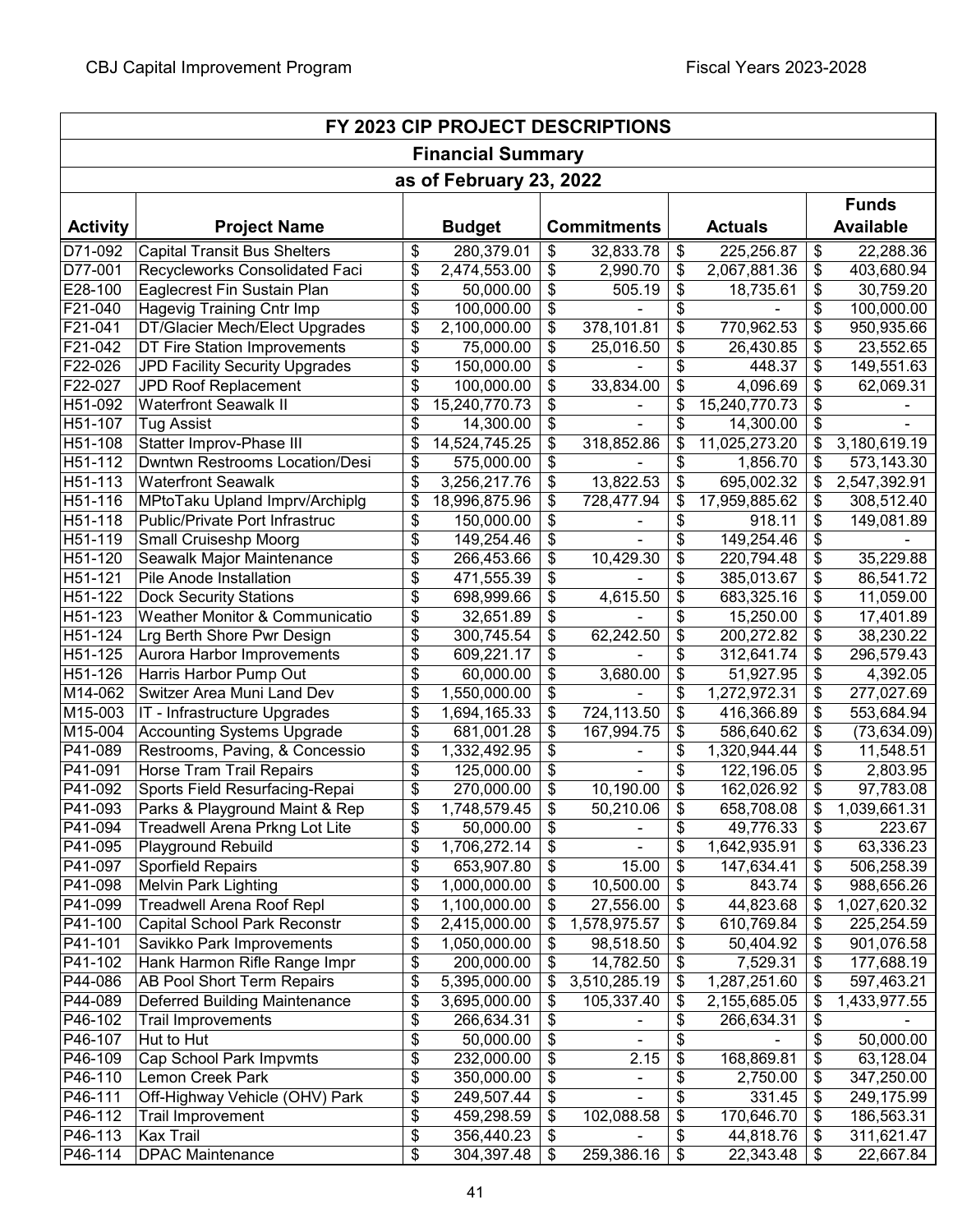| FY 2023 CIP PROJECT DESCRIPTIONS |                                       |    |               |    |                    |    |                |               |                  |  |  |  |
|----------------------------------|---------------------------------------|----|---------------|----|--------------------|----|----------------|---------------|------------------|--|--|--|
| <b>Financial Summary</b>         |                                       |    |               |    |                    |    |                |               |                  |  |  |  |
| as of February 23, 2022          |                                       |    |               |    |                    |    |                |               |                  |  |  |  |
|                                  | <b>Funds</b>                          |    |               |    |                    |    |                |               |                  |  |  |  |
| <b>Activity</b>                  | <b>Project Name</b>                   |    | <b>Budget</b> |    | <b>Commitments</b> |    | <b>Actuals</b> |               | <b>Available</b> |  |  |  |
| P46-115                          | Eagle Valley Center Improv            | \$ | 550,000.00    | \$ | 23,671.40          | \$ | 191,302.50     | \$            | 335,026.10       |  |  |  |
| P47-073                          | Cent Hall Reno Phase 2                | \$ | 7,264,379.70  | \$ | 476,242.50         | \$ | 258,033.89     | \$            | 6,530,103.31     |  |  |  |
| P48-088                          | Downtown Parking Management           | \$ | 575,000.00    | \$ | 3,400.00           | \$ | 50,812.66      | \$            | 520,787.34       |  |  |  |
| P48-089                          | Parking Garage Security Camera        | \$ | 50,000.00     | \$ | 12,854.00          | \$ | 10,394.05      | \$            | 26,751.95        |  |  |  |
| R72-004                          | <b>Pavement Management</b>            | \$ | 11,155,457.33 | \$ | 93,971.50          | \$ | 11,004,316.24  | \$            | 57,169.59        |  |  |  |
| R72-061                          | <b>Industrial Boulevard Match</b>     | \$ | 1,096,777.18  | \$ |                    | \$ | 1,096,777.18   | \$            |                  |  |  |  |
| R72-116                          | Downtown Street Improvements          | \$ | 6,946,629.47  | \$ | 54,975.83          | \$ | 6,091,456.29   | \$            | 800,197.35       |  |  |  |
| R72-117                          | DOT Riverside/Stephen Richards        | \$ | 250,000.00    | \$ |                    | \$ | 200,843.19     | \$            | 49,156.81        |  |  |  |
| R72-121                          | <b>Bridge Repairs</b>                 | \$ | 150,000.00    | \$ |                    | \$ | 14,256.05      | \$            | 135,743.95       |  |  |  |
| R72-123                          | West 8th Street Reconstruction        | \$ | 720,000.00    | \$ |                    | \$ | 680,585.73     | \$            | 39,414.27        |  |  |  |
| R72-128                          | <b>Pavement Management</b>            | \$ | 4,556,000.00  | \$ | 213,212.90         | \$ | 3,783,583.85   | \$            | 559,203.25       |  |  |  |
| R72-129                          | Sidewalk & Stairway Repairs           | \$ | 1,330,000.00  | \$ | 278,491.18         | \$ | 819,665.82     | \$            | 231,843.00       |  |  |  |
| R72-131                          | <b>Birch Lane Sewer Replacement</b>   | \$ | 2,503,000.00  | \$ | 36,036.02          | \$ | 2,420,449.01   | \$            | 46,514.97        |  |  |  |
| R72-132                          | Calhoun Av Imprv-Main to Gold         | \$ | 2,325,000.00  | \$ | 2,069,208.55       | \$ | 276,221.27     | \$            | (20, 429.82)     |  |  |  |
| R72-135                          | Contract Specif & Languag Upda        | \$ | 65,000.00     | \$ |                    | \$ |                | \$            | 65,000.00        |  |  |  |
| R72-136                          | Areawide Drainage Improv              | \$ | 1,071,617.49  | \$ | 36,354.23          | \$ | 452,435.95     | \$            | 582,827.31       |  |  |  |
| R72-137                          | <b>Gold Creek Flume Repairs</b>       | \$ | 705,545.25    | \$ | 1,025.00           | \$ | 24,228.67      | \$            | 680,291.58       |  |  |  |
| R72-138                          | Columbia/Poplar Reconstr              | \$ | 3,320,000.00  | \$ | 151,795.75         | \$ | 3,135,705.98   | \$            | 32,498.27        |  |  |  |
| R72-139                          | 7 Mile Shop Yrd Sec System            | \$ | 160,921.49    | \$ | 9,631.58           | \$ | 52,015.97      | \$            | 99,273.94        |  |  |  |
| R72-140                          | Cap Ave - Willoughby to Ninth         | \$ | 1,070,000.00  | \$ | 86,397.88          | \$ | 781,427.33     | \$            | 202,174.79       |  |  |  |
| R72-141                          | <b>HOSPITAL DRIVE IMPRV</b>           | \$ | 4,260,000.00  | \$ | 1,846,276.58       | \$ | 1,965,366.49   | \$            | 448,356.93       |  |  |  |
| R72-142                          | Savikko Road Improvement              | \$ | 1,174,350.24  | \$ |                    | \$ | 1,162,731.64   | \$            | 11,618.60        |  |  |  |
| R72-143                          | Aspen Ave - Mend to Taku              | \$ | 1,700,000.00  | \$ | 8,225.10           | \$ | 1,366,561.20   | \$            | 325,213.70       |  |  |  |
| R72-144                          | S Franklin St Sfty&Capcty Impr        | \$ | 600,000.00    | \$ | 5,724.60           | \$ | 34,415.53      | \$            | 559,859.87       |  |  |  |
| R72-145                          | Areawide Snow Storage                 | \$ | 277,744.97    | \$ |                    | \$ |                | \$            | 277,744.97       |  |  |  |
| R72-146                          | Flood Plain Mappng Tech Assist        | \$ | 92,652.50     | \$ |                    | \$ |                | \$            | 92,652.50        |  |  |  |
| R72-147                          | Goodwin Road Reconstruction           | \$ | 1,408,000.00  | \$ | 171,935.30         | \$ | 606,845.44     | \$            | 629,219.26       |  |  |  |
| R72-148                          | Delta Drive Recon                     | \$ | 1,939,000.00  | \$ | 51,623.00          | \$ | 1,346,218.32   | \$            | 541,158.68       |  |  |  |
| R72-149                          | Meadow Lane Improvements              | \$ | 3,766,562.03  | \$ | 2,407,452.00       | \$ | 189,798.92     | \$            | 1,169,311.11     |  |  |  |
| R72-150                          | Cedar St-Mendenhall to Columbi        | \$ | 1,159,700.00  | \$ |                    | \$ | 366.78         | $\frac{1}{2}$ | 1,159,333.22     |  |  |  |
| R72-151                          | Robbie Rd, Ling Ct & Laurie Ln        | \$ | 1,185,257.93  | \$ | 907,982.00         | \$ | 71,434.83      | \$            | 205,841.10       |  |  |  |
| $R72 - 152$                      | Tongass Blvd-Trinity to Loop          | \$ | 3,877,000.00  | \$ | 1,604,445.14       | \$ | 765,101.12     | \$            | 1,507,453.74     |  |  |  |
| R72-153                          | Harborview School Zone Expansi        | \$ | 200,000.00    | \$ | 24.00              | \$ | 113,390.08     | \$            | 86,585.92        |  |  |  |
| R72-154                          | 4th St Drainage/F-I & Side Sts        | \$ | 2,233,306.97  | \$ | 207,395.53         | \$ | 1,834,640.19   | \$            | 191,271.25       |  |  |  |
| R72-155                          | CrestAveRecon(Old Diry Rd-Yndk        | \$ | 3,000,000.00  | \$ | 1,249,498.45       | \$ | 1,014,457.67   | \$            | 736,043.88       |  |  |  |
| R72-156                          | <b>Harris St Reconstruction</b>       | \$ | 1,755,731.22  | \$ | 144,657.00         | \$ | 27,633.75      | \$            | 1,583,440.47     |  |  |  |
| R72-157                          | Spruce Ln Reconstruction              | \$ | 600,000.00    | \$ | 489,397.00         | \$ | 15,981.01      | \$            | 94,621.99        |  |  |  |
| R72-158                          | <b>Teal St Reconstruction</b>         | \$ | 2,310,000.00  | \$ |                    | \$ |                | \$            | 2,310,000.00     |  |  |  |
| R72-159                          | W 3rd and Dixon Recon                 | \$ | 1,073,000.00  | \$ | 85,578.00          | \$ | 38,493.22      | \$            | 948,928.78       |  |  |  |
| R72-160                          | <b>LED Street Light conversions</b>   | \$ | 150,000.00    | \$ |                    | \$ |                | \$            | 150,000.00       |  |  |  |
| R72-161                          | Misty Ln Reconstrution                | \$ | 1,065,000.00  | \$ | 687,900.00         | \$ | 89,052.71      | \$            | 288,047.29       |  |  |  |
| S02-102                          | JSD Def maint and Minor Impov         | \$ | 4,500,543.63  | \$ | 5,964.63           | \$ | 4,478,207.00   | \$            | 16,372.00        |  |  |  |
| S02-104                          | School Roof Replac                    | \$ | 5,000,000.00  | \$ | 2,571,869.75       | \$ | 964,634.54     | \$            | 1,463,495.71     |  |  |  |
| S02-105                          | JSD Def Maint & Improv                | \$ | 1,400,000.00  | \$ | 117,409.89         | \$ | 519,107.01     | \$            | 763,483.10       |  |  |  |
| U76-100                          | Glacier Hwy Sewer-Anka to Walm        | \$ | 4,095,766.00  | \$ | 1,152,915.93       | \$ | 1,373,440.16   | \$            | 1,569,409.91     |  |  |  |
| U76-103                          | <b>Facilities Planning</b>            | \$ | 529,969.00    | \$ | 21,690.00          | \$ | 380,869.74     | \$            | 127,409.26       |  |  |  |
| U76-106                          | <b>Treatment Plants Headworks Imp</b> | \$ | 5,275,156.21  | \$ |                    | \$ | 4,235,105.03   | \$            | 1,040,051.18     |  |  |  |
| U76-109                          | <b>BioSolids Treatment and Dispos</b> | \$ | 21,048,349.54 | \$ | 465,442.83         | \$ | 20,509,867.61  | \$            | 73,039.10        |  |  |  |